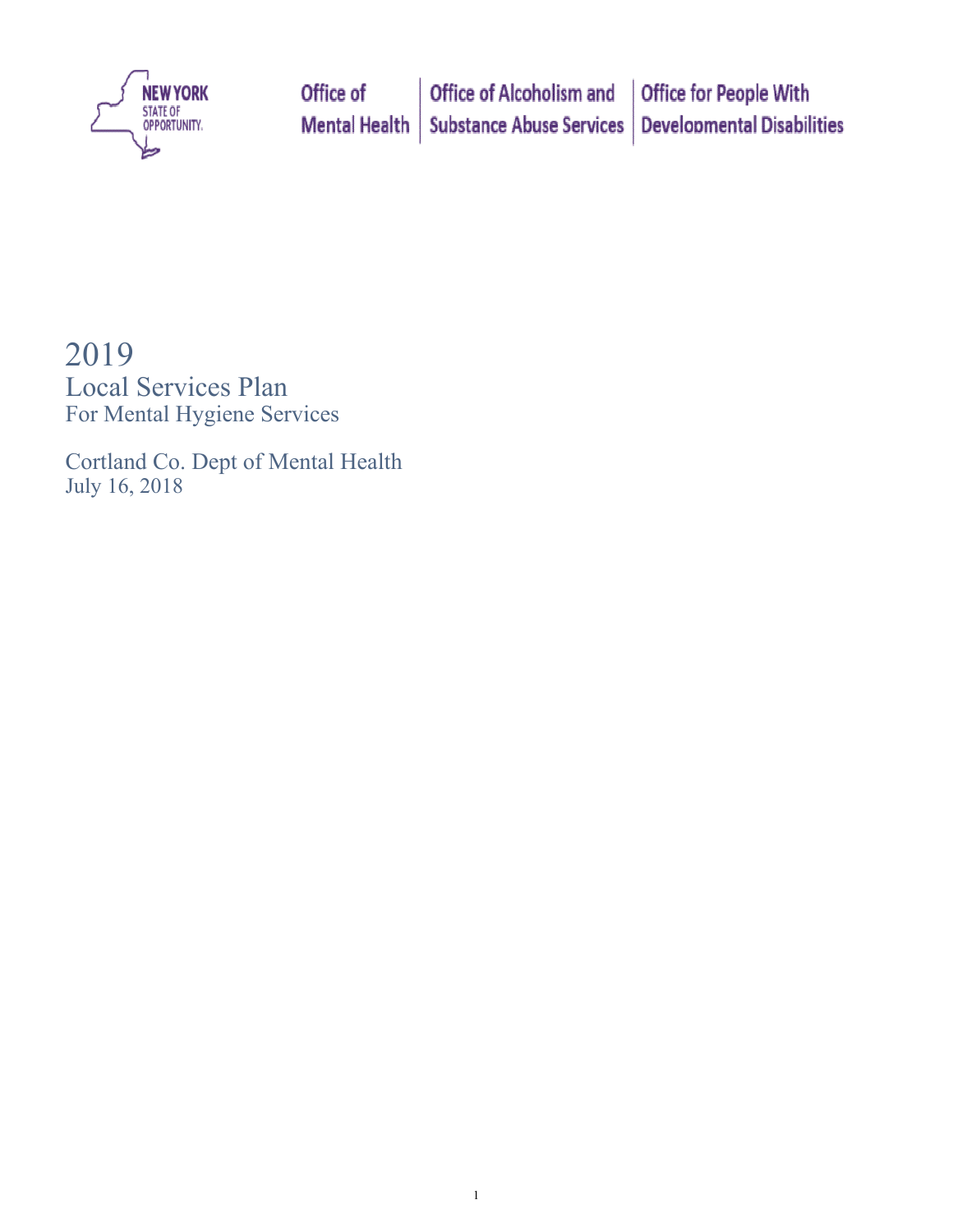## **Table of Contents**

| <b>Planning Form</b>                               | LGU/Provider/PRU | <b>Status</b>        |
|----------------------------------------------------|------------------|----------------------|
| <b>Cortland Co. Dept of Mental Health</b>          | 70030            | (LGU)                |
| <b>Executive Summary</b>                           | Optional         | <b>Not Completed</b> |
| Goals and Objectives Form                          | Required         | <b>Certified</b>     |
| Office of Mental Health Agency Planning Survey     | Required         | <b>Certified</b>     |
| <b>Community Services Board Roster</b>             | Required         | <b>Certified</b>     |
| Alcoholism and Substance Abuse Subcommittee Roster | Required         | <b>Certified</b>     |
| Mental Health Subcommittee Roster                  | Required         | <b>Certified</b>     |
| Developmental Disabilities Subcommittee Roster     | Required         | <b>Certified</b>     |
| Mental Hygiene Local Planning Assurance            | Required         | <b>Certified</b>     |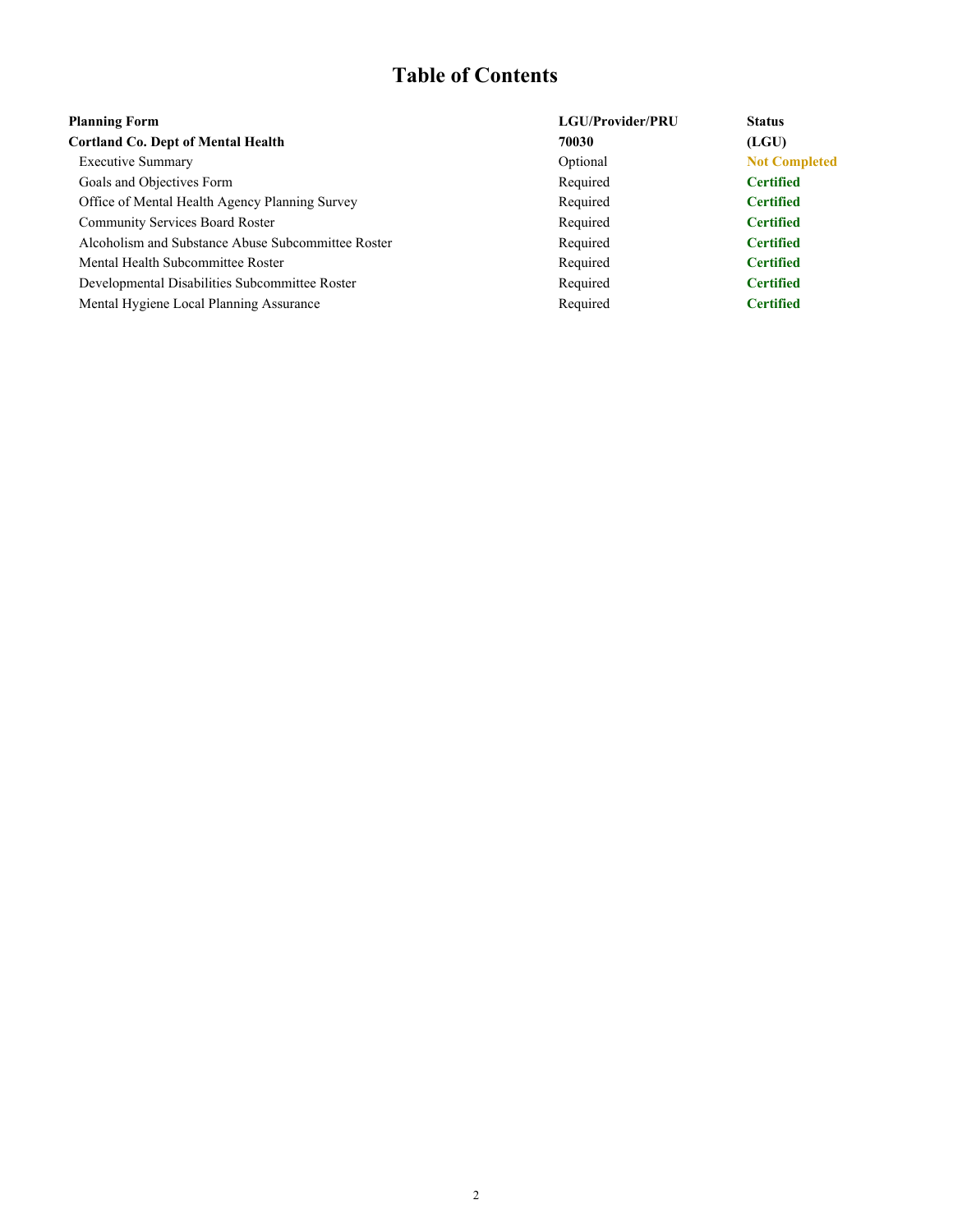#### **Mental Hygiene Goals and Objectives Form**

Cortland Co. Dept of Mental Health (70030)

Certified: Mark Thayer (6/5/18)

#### **1. Overall Needs Assessment by Population** (Required)

Please explain why or how the overall needs have changed and the results from those changes.

a) Indicate how the level of unmet **mental health service needs**, in general, has changed over the past year:  $\bigcirc$  Improved  $\bigcirc$  Stayed the Same **Worsened** 

Please Explain:

This question was discussed in the Mental Health Subcommittee, Community Services Board, and Justice League (law enforcement, courts, jail, parole, behavioral health providers).

Overall, even while individuals felt that much had been accomplished locally in bringing new services online in 2017, the consensus was that mental health service needs in general had worsened.

Individuals cited:

Waits to access outpatient services due to prescriber staffing shortages at both mental health clinics.

Concerns that Health Home Model does not provide Care Managers with the time or resources to meet the needs of the people they serve. Gaps in services, with HCBS services not available for highest needs individuals, with the belief that more individuals with very high acuity are being served in the community.

Lack of access to psychiatric hospital beds, particularly for kids. Lack of safe and affordable housing

Increase in suicide rate in Cortland County.

Staffing Issues

b) Indicate how the level of unmet **substance use disorder (SUD) needs**, in general, has changed over the past year:  $\bigcirc$  Improved  $\bigcirc$  Stayed

the Same Worsened

Please Explain:

This question was discussed in the Chemical Dependency Subcommittee, Community Services Board, and Justice League (law enforcement, courts, jail, parole, behavioral health providers).

Overall, groups felt that the needs had stayed the same, which is to say that people still have a high degree of concern related to SUD individuals and the need for appropriate services.

Individuals cited:

Implementation of Regional Open Access Center for Addictions Cortland County acceptance into year 2 Center of Treatment Innovation Grants Successful prevention efforts such as drug take back events and community education Cortland County Jail Vivitrol Program Coordinated cross systems planning utilizing Sequential Intercept Model with ongoing meetings As some of the successes of 2017

And identified ongoing challenges such as: Increasing overdose and suicide rates Shortages of safe and affordable housing Temporary housing options that are not optimal for people in recovery No local detox beds Staffing issues

c) Indicate how the level of unmet needs of the **developmentally disabled** population, in general, has changed in the past year:  $\bigcirc$  Improved  $\bigcirc$ 

Stayed the Same Worsened

Please Explain:

This question was discussed in the Developmental Disabilities Subcommittee, Community Services Board, and Justice League (law enforcement, courts, jail, parole, behavioral health providers).

Overall, groups felt that the needs had stayed about the same as 2017 with a mix of improved and worsening issues.

Individuals cited concerns related to:

Aging caregivers taking care of their adult children without appropriate emergency or transition plans that would allow for individuals to remain in their communities.

Lack of community crisis response services to help maintain stability in the community.

Lack of integrated supports when individuals require hospitalization for behavioral health needs.

Lack of residential opportunities for kids

Difficulty accessing mental health supports for IDD's

Systems changes and the impact on care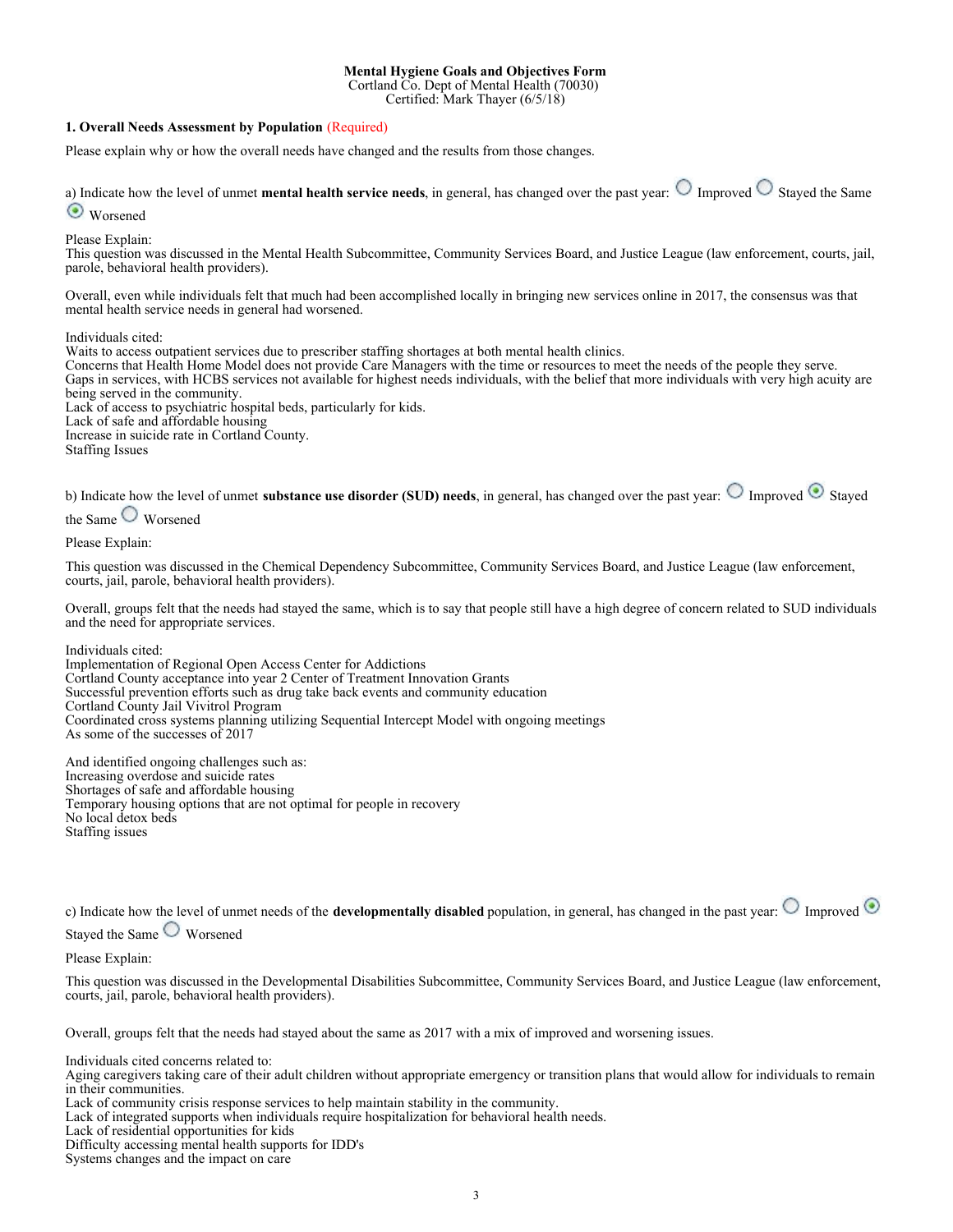Rate rationalization has overall reduced the availability and viability of services like respite Staffing issues

Some of the improvements noted included: Impending START implementation JM Murray work center transition Increase in self directed care Involvement of Regional Office OPWDD Staff in monthly Emergency Services Meetings

#### **2. Goals Based On Local Needs**

| <b>Issue Category</b> |                                                             | <b>Applicable State</b><br><b>Agenc(ies)</b> |     |                  |
|-----------------------|-------------------------------------------------------------|----------------------------------------------|-----|------------------|
|                       |                                                             | <b>OASAS</b>                                 |     | <b>OMH OPWDD</b> |
| a)                    | Housing                                                     | ∣✓∣                                          | ∣✓∣ | ∣✓∣              |
| b)                    | Transportation                                              | $\blacktriangledown$                         | M   | ◛                |
| C)                    | Crisis Services                                             | ᢦ                                            | M   | M                |
| d)                    | Workforce Recruitment and Retention (service system)        |                                              | M   | v                |
| e)                    | Employment/ Job Opportunities (clients)                     | ✓                                            | M   | M                |
| $\ddot{\phantom{1}}$  | Prevention                                                  | м                                            | M   |                  |
| g)                    | <b>Inpatient Treatment Services</b>                         |                                              | M   |                  |
| h)                    | Recovery and Support Services                               | ☑                                            | О   |                  |
| $\bf{1)}$             | Reducing Stigma                                             |                                              |     |                  |
| J)                    | <b>SUD Outpatient Services</b>                              |                                              |     |                  |
| k)                    | <b>SUD Residential Treatment Services</b>                   | ☑                                            |     |                  |
| $\mathbf{D}$          | Heroin and Opioid Programs and Services                     | ☑                                            |     |                  |
| m)                    | Coordination/Integration with Other Systems for SUD clients |                                              |     |                  |
| n)                    | Mental Health Clinic                                        |                                              |     |                  |
| $\circ$ )             | Other Mental Health Outpatient Services (non-clinic)        |                                              |     |                  |
| p)                    | Mental Health Care Coordination                             |                                              |     |                  |
| q)                    | Developmental Disability Clinical Services                  |                                              |     |                  |
| r)                    | Developmental Disability Children Services                  |                                              |     |                  |
| S)                    | Developmental Disability Adult Services                     |                                              |     |                  |
| t)                    | Developmental Disability Student/Transition Services        |                                              |     | ☑                |
| u)                    | Developmental Disability Respite Services                   |                                              |     | ☑                |
| V)                    | Developmental Disability Family Supports                    |                                              |     |                  |
| w)                    | Developmental Disability Self-Directed Services             |                                              |     |                  |
| X)                    | <b>Autism Services</b>                                      |                                              |     |                  |
| y)                    | Developmental Disability Person Centered Planning           |                                              |     | a,               |
| Z)                    | Developmental Disability Residential Services               |                                              |     | ☑                |
|                       | aa) Developmental Disability Front Door                     |                                              |     |                  |
|                       | ab) Developmental Disability Service Coordination           |                                              |     | ⊽                |
|                       | ac) Other Need (Specify in Background Information)          |                                              |     |                  |

#### **2a. Housing - Background Information**

The process to identify the needs and develop the goals and plan was to ask all LGU participants to complete an online survey regarding plan priorities. Subcommittees, CSB and Justice League reviewed the survey results and discussed needs and progress in relation to the previous years plan and evolving community needs and available data to develop strategies and priorities framed in an updated " 2018-2019 Working County Plan".

The Working Plan was presented at community meetings related to behavioral health and additional feedback was gathered to edit and update the plan. The final draft of the Working Plan was presented to a meeting that included the Community Services Board Members and all of the Subcommittees on May 22nd, 2018, where the group provided additional feedback and edits and then unaninimously passed a resolution to accept the plan.

The plan will be a working document guiding the efforts of the Subcommittees and the Community Services Board in 2018-2019.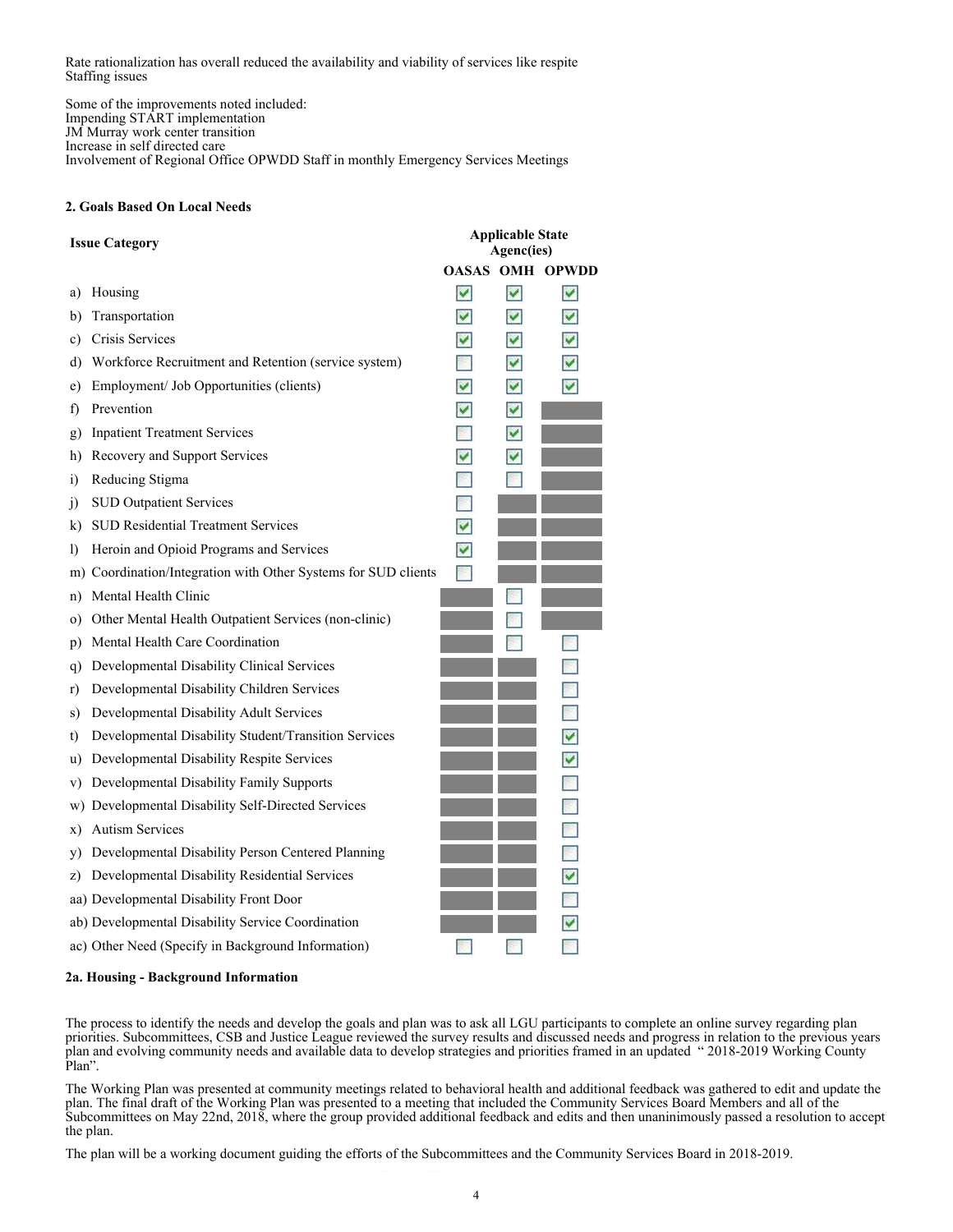### **Do you have a Goal related to addressing this need?**  $\bullet$  Yes  $\circ$  No

**Goal Statement**- Is this Goal a priority goal (Maximum 5 Objectives per goal)?  $\bullet$  Yes  $\circ$  No

Ensure that safe affordable housing is available to all, with the appropriate supports to promote successful community living and full community integration.

#### **Objective Statement**

Objective 1: Participate in the monthly community homeless and housing task force meetings, and work with systems partners to develop enhanced capacity to respond to emergency housing needs.

Applicable State Agency: (check all that apply):  $\Box$  OASAS  $\Box$  OMH  $\Box$  OPWDD

Objective 2: Partner with DSS to identify shared needs for emergency and transitional housing in Cortland County utilizing a Housing First framework. Explore issues related to sanctions that jeopardize housing funding models for highest needs individuals, and advocate for consistent regulations that increase the likelihood of compliance and success. Explore new housing opportunities for individuals with behaviors leading to housing instability incorporating Value Based Funding supports.

Applicable State Agency: (check all that apply): OASAS OMH OPWDD

Objective 3: Support the development of a Community Engagement Center, which would provide opportunities for community connection, and potentially serve as an access and engagement point for community resources.

Applicable State Agency: (check all that apply):  $\Box$  OASAS  $\Box$  OMH  $\Box$  OPWDD

Objective 4: Central New York Directors Planning Group and regional DSS Commissioners will meet with OPWDD Regional Office staff to plan to address regional respite and housing placement needs for IDD

Applicable State Agency: (check all that apply):  $\Box$  OASAS  $\Box$  OMH  $\Box$  OPWDD

Objective 5: Advocate for planning opportunities for aging caregivers who need to make proactive plans that will allow their children to stay in their community.

Applicable State Agency: (check all that apply):  $\Box$  OASAS  $\Box$  OMH  $\Box$  OPWDD

#### **Change Over Past 12 Months** (Optional)

- Have initiated meeting with Regional Field Office for OPWDD to coordinate planning for residential and respite needs.
- High risk/ High Needs planning group has been developed, a collaboration between County Mental Health, DSS, and Catholic Charities to proactively plan and problem solve housing and community living issues for high risk populations.
- Cortland Community Center has expanded hours and welcomes all members of the community.
- DD Subcommittee working to develop processes that will allow individuals and families accessing self-directed care to potentially collaborate with others developing self-directed plans so that resources couls be pooled or shared where appropriate.

#### **2b. Transportation - Background Information**

The process to identify the needs and develop the goals and plan was to ask all LGU participants to complete an online survey regarding plan priorities. Subcommittees reviewed the survey results, discussed in relation to current plan and evolving community needs and available data to develop strategies and priorities framed in a "Working County Plan".

The "Working" plan was presented at community meetings related to behavioral health and additional feedback was gathered to edit and update the plan. The final draft of the "Working Plan" was presented to a meeting that included the Community Services Board Members and all of the Subcommittees, where the group voted to accept the plan.

The plan will become the working document guiding the efforts of the Subcommittees and the Community Services Board.

### **Do you have a Goal related to addressing this need?**  $\bullet$  Yes  $\circ$  No

**Goal Statement**- Is this Goal a priority goal (Maximum 5 Objectives per goal)?  $\bullet$  Yes  $\circ$  No

Monitor ongoing needs and challenges presented by transportation system to advocate for improved access to community resources and supports for Cortland County Residents.

#### **Objective Statement**

Objective 1: Advocate with regional MAS representative for improvements in access to transportation for Medicaid recipients. Applicable State Agency: (check all that apply):  $\Box$  OASAS  $\Box$  OMH  $\Box$  OPWDD

Objective 2: Provide a CSB representative to represent behavioral health concerns in the Regional transportation Coalition

Applicable State Agency: (check all that apply):  $\Box$  OASAS  $\Box$  OMH  $\Box$  OPWDD

Objective 3: Support implementation of Center of Treatment Innovations Programs that reduce the transpotation barriers to treatment by providing mobile outreach and servcies, and utilize peers to help transport individuals with SUD to care.

Applicable State Agency: (check all that apply):  $\Box$  OASAS  $\Box$  OMH  $\Box$  OPWDD

#### **Change Over Past 12 Months** (Optional)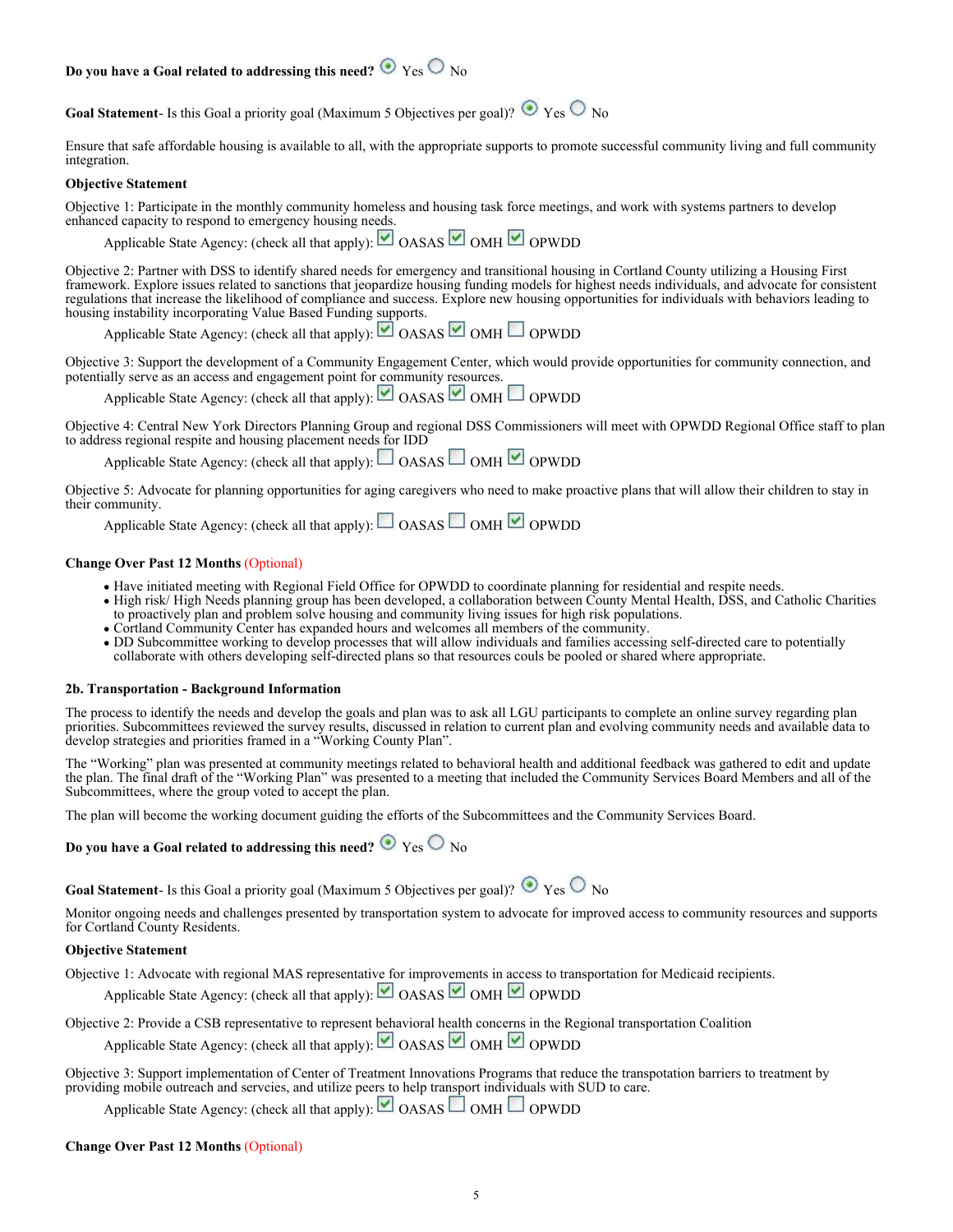#### **2c. Crisis Services - Background Information**

The process to identify the needs and develop the goals and plan was to ask all LGU participants to complete an online survey regarding plan priorities. Subcommittees reviewed the survey results, discussed in relation to current plan and evolving community needs and available data to develop strategies and priorities framed in a "Working County Plan".

The "Working" plan was presented at community meetings related to behavioral health and additional feedback was gathered to edit and update the plan. The final draft of the "Working Plan" was presented to a meeting that included the Community Services Board Members and all of the Subcommittees, where the group voted to accept the plan.

The plan will become the working document guiding the efforts of the Subcommittees and the Community Services Board.

**Do you have a Goal related to addressing this need?**  $\bullet$  Yes  $\circ$  No

**Goal Statement**- Is this Goal a priority goal (Maximum 5 Objectives per goal)?  $\bullet$  Yes  $\circ$  No

Develop the capacity to respond more immediately with behavioral health assessment and supports to address the urgent needs of all the citizens of Cortland County.

#### **Objective Statement**

Objective 1: Expand and support the Emotionally Disturbed Person Response Team (EDPRT) through ongoing training, and monthly community consultation and collaboration meetings. Explore facilitation of Children and Youth class.

Applicable State Agency: (check all that apply): OASAS OMH OPWDD

Objective 2: Continue to work on coordination between community providers and Cortland Regional Medical Center (specifically emergency department, psychiatric unit, and case management) for high needs youth and adults. Create cross systems pathways to supports for complex needs or high risk individuals.

Applicable State Agency: (check all that apply): OASAS OMH OPWDD

Objective 3: Develop and expand community based crisis response services for Cortland County residents (e.g. expanded peer supports, crisis respite, warm line, mobile outreach, behavior specialist services) in collaboration with the Care Compass Network PPS. Advocate for crisis services and supports for kids in the OPWDD system

Applicable State Agency: (check all that apply): OASAS OMH OPWDD

Objective 4: Continue to develop and enhance the Suicide Prevention Coalition in Cortland County, to serve as a planning and coordinating process for identification of training and best practices related to Suicide Prevention. Provide community wide training and crisis systems organization around the Columbia Suicide Assessment. Support the ongoing development and sustainability of the Community Trauma Response Team

Applicable State Agency: (check all that apply): OASAS OMH OPWDD

Objective 5: Support the implementation of a 24 hour Regional Substance Abuse Crisis Center to serve as a crisis stabilization, assessment and referral hub for the region.

Applicable State Agency: (check all that apply): OASAS OMH OPWDD

#### **Change Over Past 12 Months** (Optional)

- 2018 EDPRT Class held in March. Sixth year, over 80 officers and first responders trained. Cortland Police Department maintains a formal EDPRT team, facilitates monthly meetings with community providers to problem solve barriers to care and unmet community needs.
- Invited OPWDD Regional Office to join monthly Emergency Services Meetings to plan with Cortland Regional Medical Center and community providers.
- New peer support resources added to Wishing Wellness Center to help outreach to and support individuals in crisis.
- Crisis respite supports expanded through Central New York Directors Planning Group (CNY DPG)
- Mobile Crisis Team up and running regionally through Liberty Resources. Funding through OMH Reinvestment for children and youth, and Care Compass Network (DSRIP) for adults in Cortland County.
- CNY DPG is offering support and leadership to the implementation of the START Program. Will be looking for opportunities to provide cross training and enhance integration across system crisis response programs.
- The Cortland County Trauma Response Team continues to respond to follow up and debrief after traumatic events and offer access to more formal supports when necessary. Team is currently all volunteer, would like to explore regional opportunities for resources that would help to support coordination and training as a strategy to enhance sustainability.
- The Suicide Prevention Coalition continues to meet to promote training and enhance recognition of distress and connection to resources. Mental Health First Aid for kids and adults, and Assist training have been provided at no cost throughout the county.
- 24/7 Regional Open Access Center is up and running. Syracuse Behavioral Health Administrators meet with CNY DPG monthly to review statistics and problem solve any issues.
- 

### **2d. Workforce Recruitment and Retention (service system) - Background Information**

The process to identify the needs and develop the goals and plan was to ask all LGU participants to complete an online survey regarding plan priorities. Subcommittees reviewed the survey results, discussed in relation to current plan and evolving community needs and available data to develop strategies and priorities framed in a "Working County Plan".

The "Working" plan was presented at community meetings related to behavioral health and additional feedback was gathered to edit and update the plan. The final draft of the "Working Plan" was presented to a meeting that included the Community Services Board Members and all of the Subcommittees, where the group voted to accept the plan.

The plan will become the working document guiding the efforts of the Subcommittees and the Community Services Board.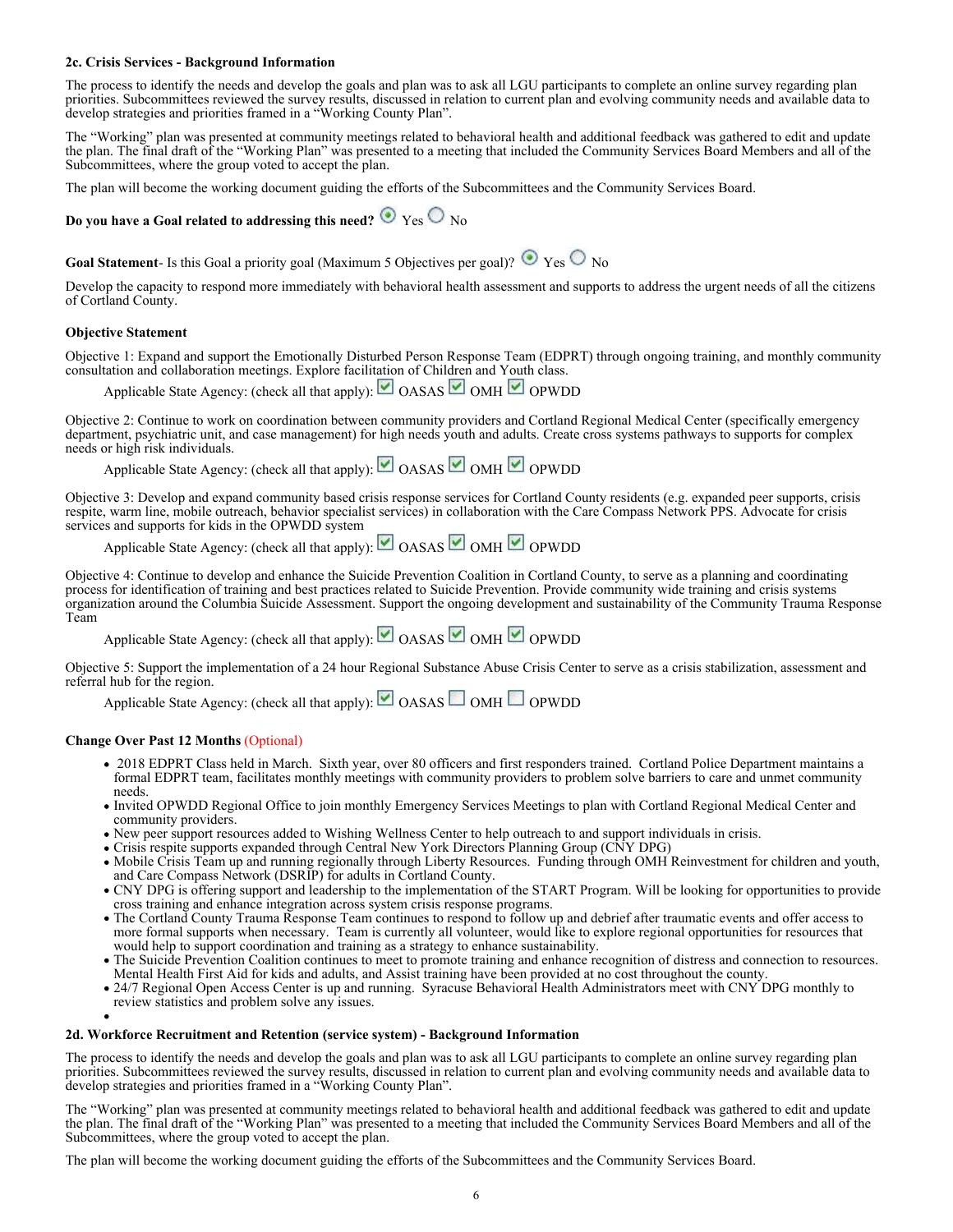### **Do you have a Goal related to addressing this need?**  $\bullet$  Yes  $\circ$  No

**Goal Statement**- Is this Goal a priority goal (Maximum 5 Objectives per goal)?  $\bullet$  Yes  $\circ$  No

Partner across systems and agencies to identify workforce challenges and problem solve towards solutions.

#### **Objective Statement**

Objective 1: Partner with Cortland County Workforce Investment Board to identify high need jobs and potential resources for training and recruitment

Applicable State Agency: (check all that apply): OASAS OMH OPWDD

Objective 2: Work through the Central New York Regional Planning Committee (RPC) to identify regional opportunites to partner and address workforce issues and develop recommendations for New York State intervention.

Applicable State Agency: (check all that apply): OASAS OMH OPWDD

#### **Change Over Past 12 Months** (Optional)

#### **2e. Employment/ Job Opportunities (clients) - Background Information**

The process to identify the needs and develop the goals and plan was to ask all LGU participants to complete an online survey regarding plan priorities. Subcommittees reviewed the survey results, discussed in relation to current plan and evolving community needs and available data to develop strategies and priorities framed in a "Working County Plan".

The "Working" plan was presented at community meetings related to behavioral health and additional feedback was gathered to edit and update the plan. The final draft of the "Working Plan" was presented to a meeting that included the Community Services Board Members and all of the Subcommittees, where the group voted to accept the plan.

The plan will become the working document guiding the efforts of the Subcommittees and the Community Services Board.

### **Do you have a Goal related to addressing this need?**  $\bullet$  Yes  $\circ$  No

**Goal Statement**- Is this Goal a priority goal (Maximum 5 Objectives per goal)?  $\bigcirc$  Yes  $\bigcirc$  No

Support the coordination and development of vocational services and supports that allow for individuals to participate in meaningful activities in the most integrated setting that will meet their needs, regardless of disability.

#### **Objective Statement**

Objective 1: Work with business community and behavioral health providers in Cortland County to expand pre/employment services and integrated competitive employment opportunities for individuals served across all three behavioral health service systems

Applicable State Agency: (check all that apply): OASAS OMH OPWDD

Objective 2: Promote cross systems coordination to most efficiently link and utilize existing community vocational supports.

Applicable State Agency: (check all that apply):  $\Box$  OASAS  $\Box$  OMH  $\Box$  OPWDD

Objective 3: Work to identify and engage high risk and underserved populations (i.e: homeless, post incarceration) to connect them to vocational services with the appropriate supports to encourage success.

Applicable State Agency: (check all that apply): OASAS OMH OPWDD

#### **Change Over Past 12 Months** (Optional)

- Local employment services providers have formed the Taskforce to Increase Disability Employment (TIDE) Group that seeks to mobilize community partners, raise community awareness, and eliminate barriers to employment for individuals with disabilities.
- Vocational providers are engaged as members of the Justice League process and Cortland Community Reentry to identify vocational and continueing educational opportunities for individuals transitioning from incarceration in the county jail and in partnership with New York Parole for those released from New York State Prison.

#### **2f. Prevention - Background Information**

The process to identify the needs and develop the goals and plan was to ask all LGU participants to complete an online survey regarding plan priorities. Subcommittees reviewed the survey results, discussed in relation to current plan and evolving community needs and available data to develop strategies and priorities framed in a "Working County Plan".

The "Working" plan was presented at community meetings related to behavioral health and additional feedback was gathered to edit and update the plan. The final draft of the "Working Plan" was presented to a meeting that included the Community Services Board Members and all of the Subcommittees, where the group voted to accept the plan.

The plan will become the working document guiding the efforts of the Subcommittees and the Community Services Board.

### **Do you have a Goal related to addressing this need?**  $\bullet$  Yes  $\circ$  No

**Goal Statement**- Is this Goal a priority goal (Maximum 5 Objectives per goal)?  $\bullet$  Yes  $\circ$  No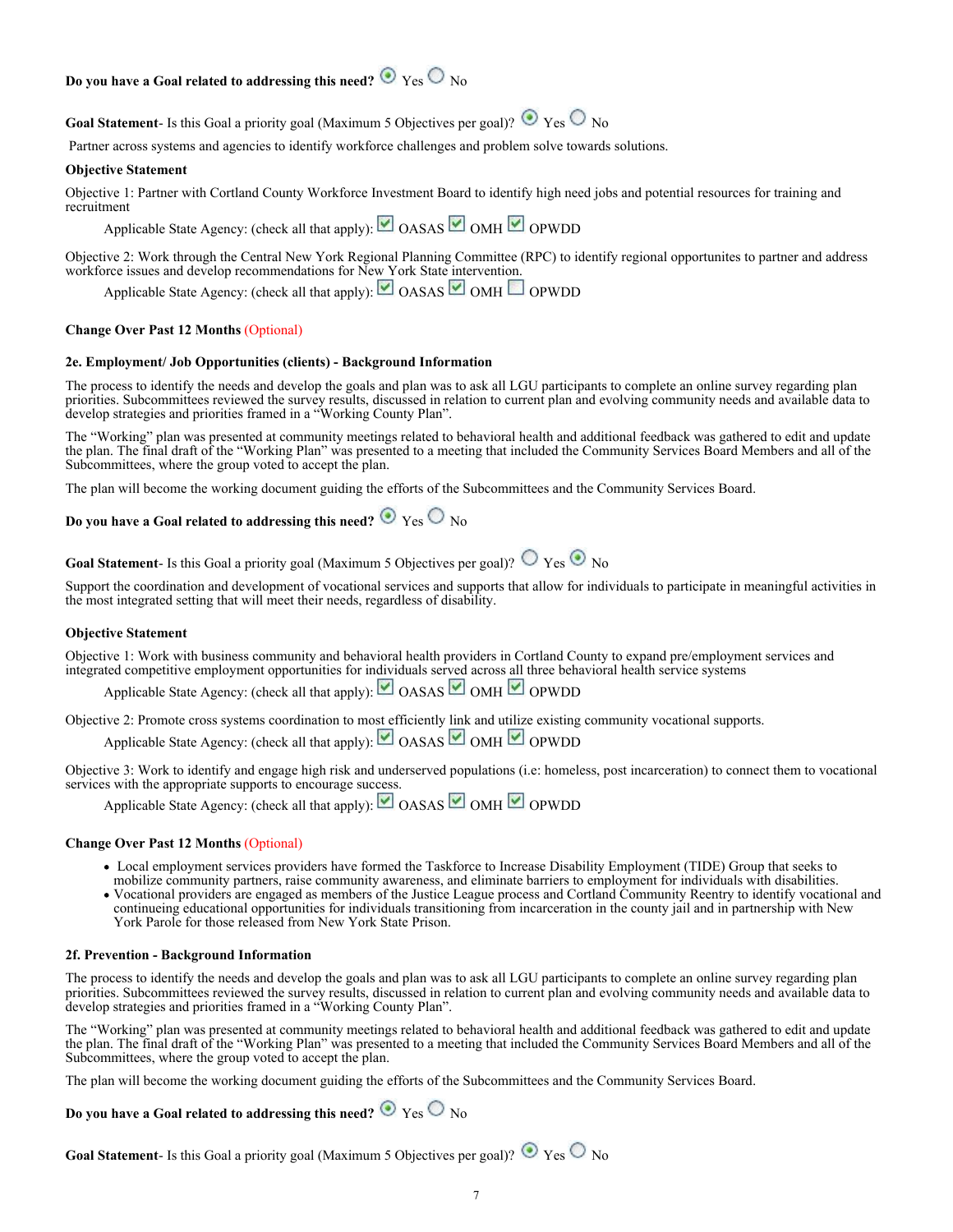Develop a comprehensive plan to address issues related to Substance Abuse (broadly defined to include alcohol, opiates, methamphetamines, cocaine, etc.) in Cortland County that includes prevention, treatment and crisis intervention strategies.

#### **Objective Statement**

Objective 1: Support Cortland County priorities in the New York State Prevention Agenda, and the Cortland Counts Planning Process to coordinate community planning, prevention, and treatment efforts across systems.

Applicable State Agency: (check all that apply): OASAS OMH OPWDD

Objective 2: Partner with the Cortland Area Communities That Care (CACTC) in the community coalition to implement the NY Strategic Prevention Framework State Incentive Grant Partnership for Success. The goals of the coalition are to reduce the rates of prescription drug abuse and heroin use among the 12-25 year old population in Cortland Area Communities That Care's catchment area, through the use of evidence-based environmental prevention strategies, and the five steps of the strategic prevention framework. . Link to new Central New York Regional Coalition and new prevention coalitions at SUNY Cortland and TC3.

Applicable State Agency: (check all that apply):  $\Box$  OASAS  $\Box$  OMH  $\Box$  OPWDD

Objective 3: Promote and support community prevention efforts and education regarding: specific drug use signs and symptoms, the danger of prescription pain medication, and available community treatment and recovery resources.

Applicable State Agency: (check all that apply):  $\Box$  OASAS  $\Box$  OMH  $\Box$  OPWDD

Objective 4: Promote and support the implementation of community harm reduction strategies such as drug kiosks, prescription drug take back events and needle exchanges. Promote awareness and training for primary care physicians in substance abuse prevention and treatment issues. Support Prevention Agenda goals by promoting training and utilization of Screening Brief Intervention and Referral to Treatment (SBIRT) Model.

Applicable State Agency: (check all that apply):  $\Box$  OASAS  $\Box$  OMH  $\Box$  OPWDD

#### **Change Over Past 12 Months** (Optional)

- Utilized Sequential Intercept Mapping Process to coordinate planning across law enforcement, court, jail, community and behavioral health providers in 2017. Ongoing collaboration and planning happens quarterly in this group, now known as the Justice League.
- Both new college coalitions have been developed and each has a representative attending CD Subcommittee.
- CACTC plays a leadership in the CNY Regional Coalition.
- CACTC has developed targeted awareness and education campaigns for parents, youth, physicians, and pharmacies, and meets with primary care Doctors in collaboration with Cortland Regional Medical Center.
- Cortland County drug takeback events are some of the most successful in the state (by the number of lbs of prescription drugs collected).

#### **2g. Inpatient Treatment Services - Background Information**

The process to identify the needs and develop the goals and plan was to ask all LGU participants to complete an online survey regarding plan priorities. Subcommittees reviewed the survey results, discussed in relation to current plan and evolving community needs and available data to develop strategies and priorities framed in a "Working County Plan".

The "Working" plan was presented at community meetings related to behavioral health and additional feedback was gathered to edit and update the plan. The final draft of the "Working Plan" was presented to a meeting that included the Community Services Board Members and all of the Subcommittees, where the group voted to accept the plan.

The plan will become the working document guiding the efforts of the Subcommittees and the Community Services Board.

### **Do you have a Goal related to addressing this need?**  $\bullet$  Yes  $\circ$  No

**Goal Statement**- Is this Goal a priority goal (Maximum 5 Objectives per goal)?  $\bullet$  Yes  $\circ$  No

Develop the capacity to respond more immediately with behavioral health assessment and supports to address the urgent needs of all the citizens of Cortland County.

#### **Objective Statement**

Objective 1: Advocate for greater access to children's inpatient psychiatric beds. Frequent shortages have resulted in long waits for placement, often hours away from parents. Advocate for expedited implementation of the START Program in Central New York, to provide programming, consultation and coordination for OPWDD eligible individuals who are in crisis.

Applicable State Agency: (check all that apply): OASAS OMH OPWDD

#### **Change Over Past 12 Months** (Optional)

 CNY DPG meets bi-weekly to discuss and address access issues to psychiatric hospitalization (group includes Hutchings ED Dr. Catalani), will be meeting with OPWDD Regional Office to plan for development of children and youth inpatient beds, hopefully in Central New York.

#### **2h. Recovery and Support Services - Background Information**

The process to identify the needs and develop the goals and plan was to ask all LGU participants to complete an online survey regarding plan priorities. Subcommittees reviewed the survey results, discussed in relation to current plan and evolving community needs and available data to develop strategies and priorities framed in a "Working County Plan".

The "Working" plan was presented at community meetings related to behavioral health and additional feedback was gathered to edit and update the plan. The final draft of the "Working Plan" was presented to a meeting that included the Community Services Board Members and all of the Subcommittees, where the group voted to accept the plan.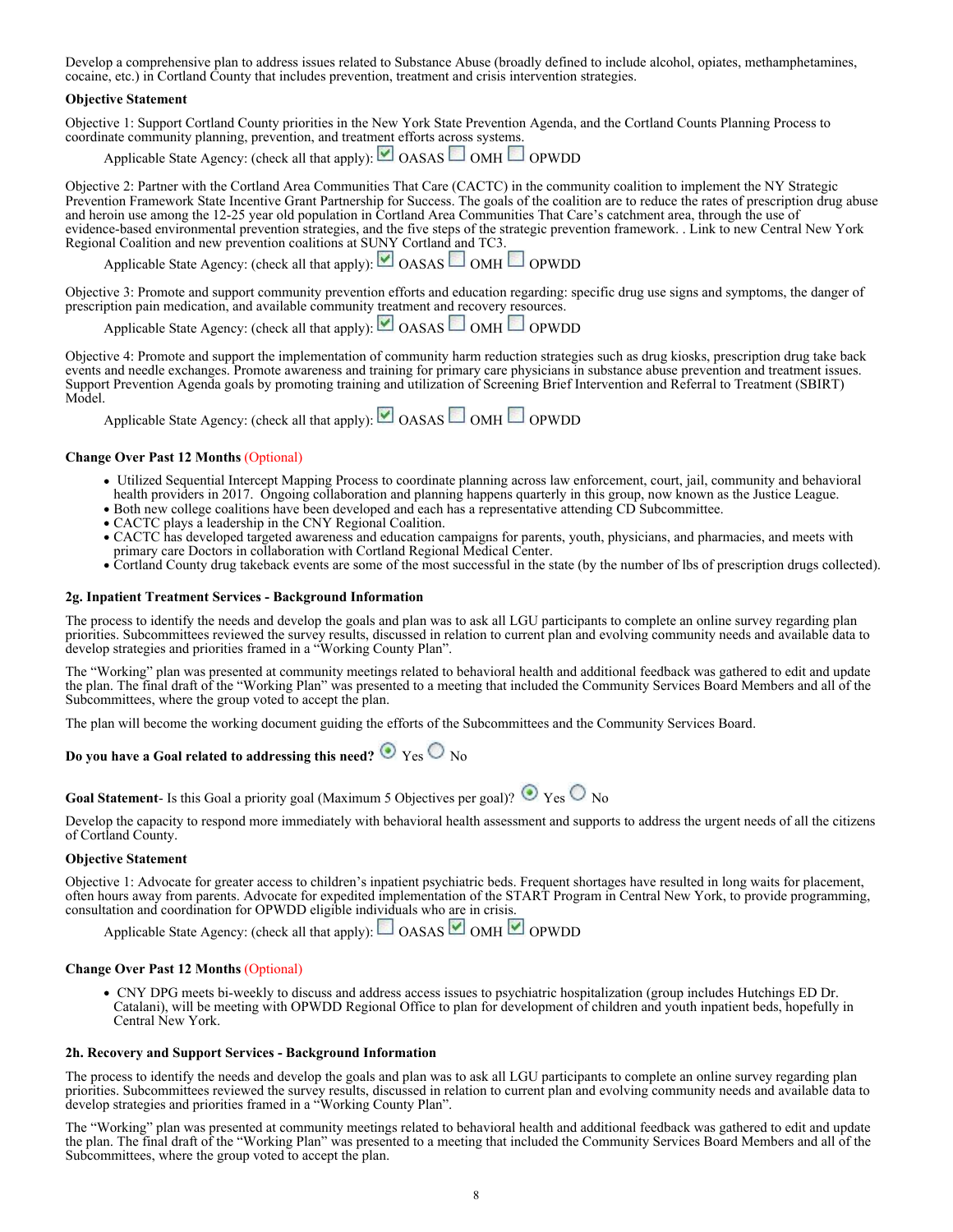The plan will become the working document guiding the efforts of the Subcommittees and the Community Services Board.

### **Do you have a Goal related to addressing this need?**  $\bullet$  Yes  $\circ$  No

**Goal Statement**- Is this Goal a priority goal (Maximum 5 Objectives per goal)?  $\bullet$  Yes  $\circ$  No

Develop a comprehensive plan to address issues related to Substance Abuse (broadly defined to include alcohol, opiates, methamphetamines, cocaine, etc.) in Cortland County that includes prevention, treatment and crisis intervention strategies.

#### **Objective Statement**

Objective 1: Encourage, develop and/or enhance community treatment resources to more immediately respond to treatment needs with the appropriate level of care. Needed services include: peer recovery coaches, mentors and advocates (youth and adult), community peer recovery centers (youth and adult) in addition to stable housing and vocational opportunities. Link and support access to new services and programs such as peer engagement specialist, family engagement specialist. Identify, promote and enhance treatment services specific to youth.

Applicable State Agency: (check all that apply):  $\Box$  OASAS  $\Box$  OMH  $\Box$  OPWDD

Objective 2: Promote and develop supports to manage emergent and crisis needs through: the provision of NARCAN training, access to detoxification opportunities and timely access to inpatient treatment when appropriate, advocacy for insurance companies to pay for clinically necessary treatment.

Applicable State Agency: (check all that apply):  $\Box$  OASAS  $\Box$  OMH  $\Box$  OPWDD

Objective 3: Utilize Sequential Intercept Model to develop integrated mental health, substance abuse and criminal justice system plans to coordinate services and processes towards more effective and efficient services.

Applicable State Agency: (check all that apply):  $\Box$  OASAS  $\Box$  OMH  $\Box$  OPWDD

Objective 4: Support the development and implementation of the Cortland County Jail Vivitrol Program.

Applicable State Agency: (check all that apply): OASAS OMH OPWDD

#### **Change Over Past 12 Months** (Optional)

- Regional Family Engagement Specialist has been integrated into CD Subcommittee, working closely with Cortland Prevention Resources, and trying to find a site to host staff at least one day per week in Cortland.
- Awardee of year two Center of Treatment Innovations Grant, planning with the lead agency to expand outreach, peer services and capacity to provide mobile treatment services.
- Cortland County Health Department is the lead training agency for NARCAN and has expanded trainings across the community at a variety of times and locations across the county, including nights and weekends. A new initiative also has them offering training to inmates at the Cortland County Jail, with inmates recieving their NARCAN kit at discharge.
- The Cortland County District Attorney is partnered in the Justice League, and leading an initiative to develop an "Angel Program" where individuals are able to surrender their drugs (under certain circumstances) and get connected to treatment without being charged. New detox beds opened in Binghamton have helped to address that service need.
- Regional Open Access Center for Addictions opened in 2017, collaborative oversight is being provided by the Central New York Directors Planning Group.
- Both new college coalitions will be developing SBIRT processes as a part of their programs, and we will be using the CD Subcommittee as a structure to support and promote their work with the goal of spreading the process across the community.
- Cortland County participated in a two day Community Mapping event facilitated by SAMHSA in 2017, and has used that process to continue to organize and structure collaboration between law enforcement, courts, jail, parole, probation, DSS, Health, Aging, the community and behavioral health providers in a quarterly meeting group named the Justice League. Cortland County also developed a Reentry Committee from the process to work with NYS Parole.
- The Cortland County Jail has implemented their Vivitrol Program in collaboration with area outpatient providers with plans for expansion of the program in 2018.

#### **2k. SUD Residential Treatment Services - Background Information**

 The process to identify the needs and develop the goals and plan was to ask all LGU participants to complete an online survey regarding plan priorities. Subcommittees reviewed the survey results, discussed in relation to current plan and evolving community needs and available data to develop strategies and priorities framed in a "Working County Plan".

The "Working" plan was presented at community meetings related to behavioral health and additional feedback was gathered to edit and update the plan. The final draft of the "Working Plan" was presented to a meeting that included the Community Services Board Members and all of the Subcommittees, where the group voted to accept the plan.

The plan will become the working document guiding the efforts of the Subcommittees and the Community Services Board.

### **Do you have a Goal related to addressing this need?**  $\bigcirc$  Yes  $\bigcirc$  No

If "No", Please discuss any challenges that have precluded the development of a goal (e.g. external barriers): There is a need for local detoxification services. This issue has been included in previous plans but until recently no local provider has expressed an interest in providing more than ambulatory services.

#### **Change Over Past 12 Months** (Optional)

 Cortland Regional Medical Center was recently (March 2018) awarded a waiver by OASAS to provide detoxification services. The LGU was not consulted or involved in the process prior to the award, but we are certainly supportive of the effort and have scheduled a meeting to learn more about the hospital plans.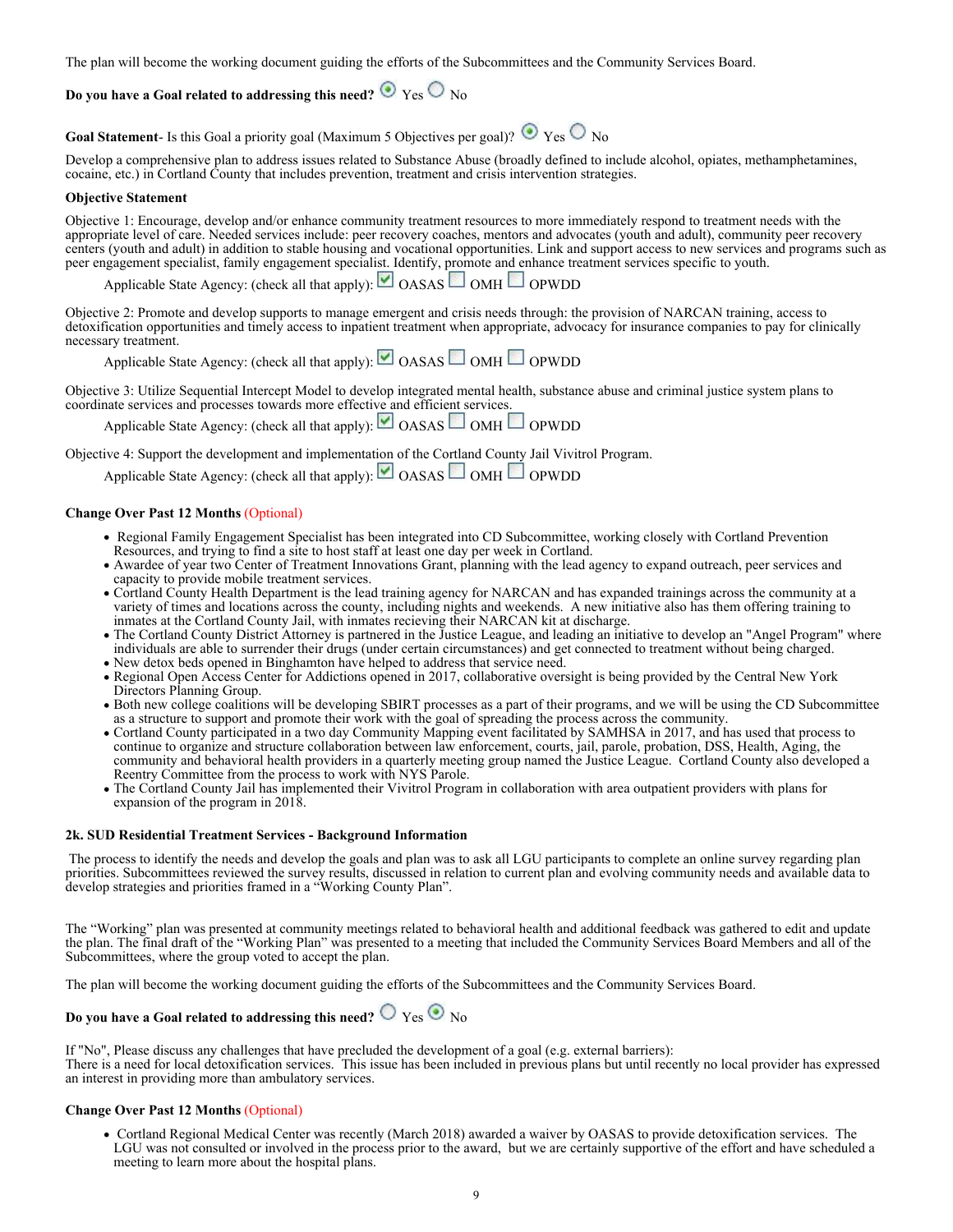#### **2l. Heroin and Opioid Programs and Services - Background Information**

 The LGU considered access to substance abuse services in the county plan more broadly than in relation to just Heroin and Opioids, so there are corresponding goals and objectives in other parts of the plan that are inclusive of these substances.

### **Do you have a Goal related to addressing this need?**  $\bullet$  Yes  $\circ$  No

**Goal Statement**- Is this Goal a priority goal (Maximum 5 Objectives per goal)?  $\bullet$  Yes  $\circ$  No

See goals related to 2H

#### **Objective Statement**

#### **Change Over Past 12 Months** (Optional)

#### **2t. Developmental Disability Student/Transition Services - Background Information**

 The process to identify the needs and develop the goals and plan was to ask all LGU participants to complete an online survey regarding plan priorities. Subcommittees reviewed the survey results, discussed in relation to current plan and evolving community needs and available data to develop strategies and priorities framed in a "Working County Plan".

The "Working" plan was presented at community meetings related to behavioral health and additional feedback was gathered to edit and update the plan. The final draft of the "Working Plan" was presented to a meeting that included the Community Services Board Members and all of the Subcommittees, where the group voted to accept the plan.

The plan will become the working document guiding the efforts of the Subcommittees and the Community Services Board.

### **Do you have a Goal related to addressing this need?**  $\bullet$  Yes  $\circ$  No

**Goal Statement**- Is this Goal a priority goal (Maximum 5 Objectives per goal)?  $\bullet$  Yes  $\circ$  No

Ensure that students are transitioned from educational settings and services with resopurces to meet their ongoing needs.

#### **Objective Statement**

Objective 1: Operationalize protocols for transition from school to post school life for youth with special needs.

Applicable State Agency: (check all that apply):  $\Box$  OASAS  $\Box$  OMH  $\Box$  OPWDD

Objective 2: Monitor access to vocational services and impact on youth of shifting OPWDD vocational service models

Applicable State Agency: (check all that apply):  $\Box$  OASAS  $\Box$  OMH  $\Box$  OPWDD

#### **Change Over Past 12 Months** (Optional)

- Cortland City Schools has continued a partnership with the JM Murray Center to develop educational events for youth and families to prepare for transition. These events have been poorly attended, and the DD Subcommittee has been working to help facilitate partnerships across Family Support Programs and additional area school districts to try and enhance participation.
- The JM Murray Work Center transition has been completed, and so we will be able to more clearly track the impacts of the programmatic changes for transitioning youth.

#### **2u. Developmental Disability Respite Services - Background Information**

 The process to identify the needs and develop the goals and plan was to ask all LGU participants to complete an online survey regarding plan priorities. Subcommittees reviewed the survey results, discussed in relation to current plan and evolving community needs and available data to develop strategies and priorities framed in a "Working County Plan".

The "Working" plan was presented at community meetings related to behavioral health and additional feedback was gathered to edit and update the plan. The final draft of the "Working Plan" was presented to a meeting that included the Community Services Board Members and all of the Subcommittees, where the group voted to accept the plan.

The plan will become the working document guiding the efforts of the Subcommittees and the Community Services Board.

### **Do you have a Goal related to addressing this need?**  $\bullet$  Yes  $\circ$  No

**Goal Statement**- Is this Goal a priority goal (Maximum 5 Objectives per goal)?  $\bullet$  Yes  $\circ$  No

Expand the availability of respite services in Cortland County

#### **Objective Statement**

Objective 1: Advocate for crisis services and crisis respite supports for children and youth in the OPWDD system

Applicable State Agency: (check all that apply): OASAS OMH OPWDD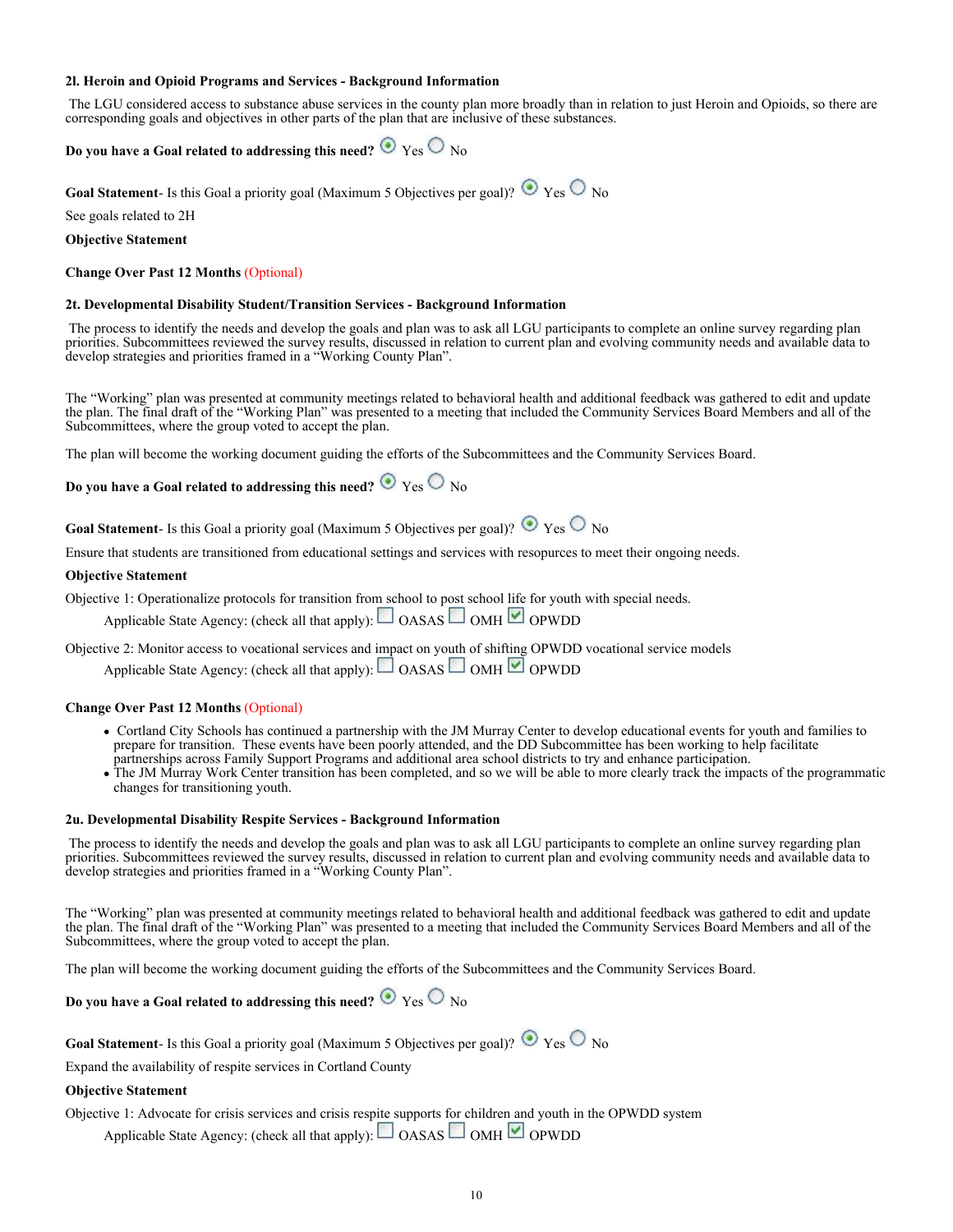#### **Change Over Past 12 Months** (Optional)

- Rate rationalization has put respite service availability at risk in Cortland County. The OPWDD Regional Field Office has been working with Racker Center to try and stabilize the Starry Night Program, and problem solve issues.
- The Central New York Directors Planning Group will be hosting a meeting with the OPWDD Regional Field Office, and regional DSS Commissioners with access to crisis respite an agenda item for discussion.

#### **2z. Developmental Disability Residential Services - Background Information**

 The process to identify the needs and develop the goals and plan was to ask all LGU participants to complete an online survey regarding plan priorities. Subcommittees reviewed the survey results, discussed in relation to current plan and evolving community needs and available data to develop strategies and priorities framed in a "Working County Plan".

The "Working" plan was presented at community meetings related to behavioral health and additional feedback was gathered to edit and update the plan. The final draft of the "Working Plan" was presented to a meeting that included the Community Services Board Members and all of the Subcommittees, where the group voted to accept the plan.

The plan will become the working document guiding the efforts of the Subcommittees and the Community Services Board.

### **Do you have a Goal related to addressing this need?**  $\bullet$  Yes  $\circ$  No

**Goal Statement**- Is this Goal a priority goal (Maximum 5 Objectives per goal)?  $\bullet$  Yes  $\circ$  No

Ensure that safe affordable housing is available for all with the appropriate community supports available.

#### **Objective Statement**

Objective 1: Advocate for proactive planning opportunities for aging caregivers who want to make individualized plans for their loved ones to continue to live in their own communities.

Applicable State Agency: (check all that apply):  $\Box$  OASAS  $\Box$  OMH  $\Box$  OPWDD

Objective 2: Develop new residential opportunities in Central New York for children and youth with I/DD needs who can no longer live at home. Applicable State Agency: (check all that apply):  $\Box$  OASAS  $\Box$  OMH  $\Box$  OPWDD

#### **Change Over Past 12 Months** (Optional)

- The Central New York Directors Planning Group will be hosting a meeting with the OPWDD Regional Field Office, and regional DSS
- Commissioners with development of appropriate residential capacity, particularly for children/youth an agenda item for discussion. The DD Subcommittee is working to involve state operated residential facilities within Cortland County as regular members of our
- committee.

#### **2ab. Developmental Disability Service Coordination - Background Information**

 The process to identify the needs and develop the goals and plan was to ask all LGU participants to complete an online survey regarding plan priorities. Subcommittees reviewed the survey results, discussed in relation to current plan and evolving community needs and available data to develop strategies and priorities framed in a "Working County Plan".

The "Working" plan was presented at community meetings related to behavioral health and additional feedback was gathered to edit and update the plan. The final draft of the "Working Plan" was presented to a meeting that included the Community Services Board Members and all of the Subcommittees, where the group voted to accept the plan.

The plan will become the working document guiding the efforts of the Subcommittees and the Community Services Board.

### **Do you have a Goal related to addressing this need?**  $\bullet$  Yes  $\circ$  No

**Goal Statement**- Is this Goal a priority goal (Maximum 5 Objectives per goal)?  $\bullet$  Yes  $\circ$  No

Support transition of the OPWDD System to Medicaid Managed Care

#### **Objective Statement**

#### **Change Over Past 12 Months** (Optional)

 DD Subcommittee is solicitiing feedback on the process and supporting education and awareness of the impending changes to Medicaid Service Coordination.

#### **3. Goals Based On State Initiatives**

| <b>State Initiative</b> | <b>Applicable State</b><br>Agenc(ies) |                       |                        |
|-------------------------|---------------------------------------|-----------------------|------------------------|
|                         |                                       |                       | <b>OASAS OMH OPWDD</b> |
| a) Medicaid Redesign    | $\blacktriangledown$                  | $\blacktriangleright$ | $\blacktriangleright$  |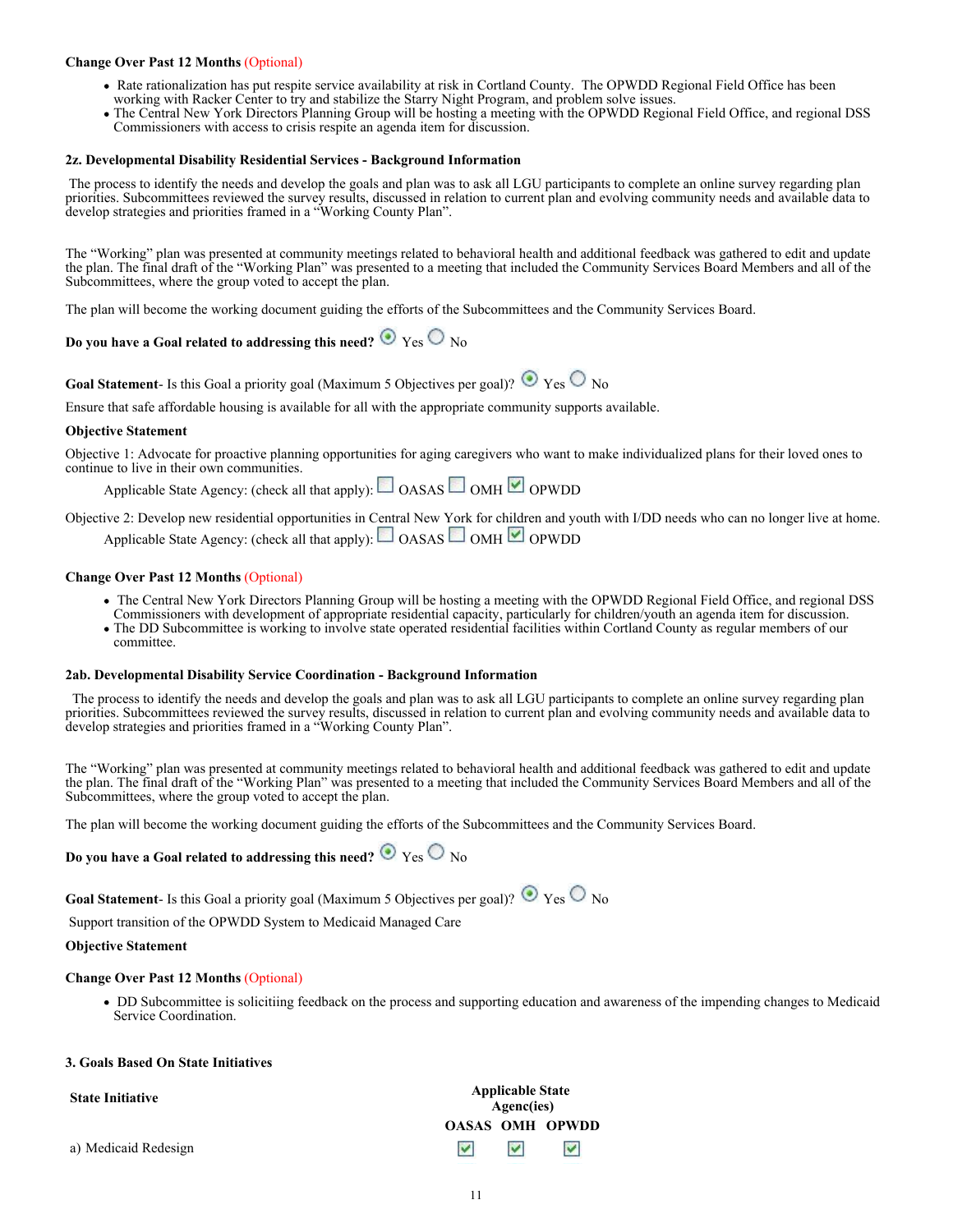| b) Delivery System Reform Incentive Payment (DSRIP) Program | <b>Contract</b> | M                    |                             |
|-------------------------------------------------------------|-----------------|----------------------|-----------------------------|
| c) Regional Planning Consortiums (RPCs)                     |                 | M                    | <b>Contract</b>             |
| d) NYS Department of Health Prevention Agenda               | M               | $\blacktriangledown$ | $\mathcal{O}(\mathbb{R}^d)$ |

#### **3a. Medicaid Redesign - Background Information**

The process to identify the needs and develop the goals and plan was to ask all LGU participants to complete an online survey regarding plan priorities. Subcommittees reviewed the survey results, discussed in relation to current plan and evolving community needs and available data to develop strategies and priorities framed in a "Working County Plan".

The "Working" plan was presented at community meetings related to behavioral health and additional feedback was gathered to edit and update the plan. The final draft of the "Working Plan" was presented to a meeting that included the Community Services Board Members and all of the Subcommittees, where the group voted to accept the plan.

The plan will become the working document guiding the efforts of the Subcommittees and the Community Services Board.

### **Do you have a Goal related to addressing this need?**  $\bullet$  Yes  $\circ$  No

**Goal Statement**- Is this Goal a priority goal?  $\bigcirc$  Yes  $\bigcirc$  No

The Cortland County LGU will continue to work to enhance community understanding of systems changes related to Medicaid Redesign, and promote timely access to available supports.

The DCS will work on a local, regional and state level to monitor the impact of changes and advocate for the needs of Cortland County residents.

#### **Objective Statement**

Objective 1: Monitor and provide local and regional leadership through the LGU and Regional Planning Committee Processes

Applicable State Agency: (check all that apply):  $\Box$  OASAS  $\Box$  OMH  $\Box$  OPWDD

#### **Change Over Past 12 Months** (Optional)

- I serve as a co-chair to the CNY RPC, a multi-stakeholder regional planning process to monitor the impact of the transition to Medicaid
- Managed Care, problem solve regional issues, and raise sytemic barriers to the state.
- I provide monthly updates to Subcommittees and the CSB on the changes and impact related to Medicaid Redesign.

#### **3b. Delivery System Reform Incentive Payment (DSRIP) Program - Background Information**

 The process to identify the needs and develop the goals and plan was to ask all LGU participants to complete an online survey regarding plan priorities. Subcommittees reviewed the survey results, discussed in relation to current plan and evolving community needs and available data to develop strategies and priorities framed in a "Working County Plan".

The "Working" plan was presented at community meetings related to behavioral health and additional feedback was gathered to edit and update the plan. The final draft of the "Working Plan" was presented to a meeting that included the Community Services Board Members and all of the Subcommittees, where the group voted to accept the plan.

The plan will become the working document guiding the efforts of the Subcommittees and the Community Services Board.

### **Do you have a Goal related to addressing this need?**  $\bigcirc$   $\bigcirc$   $\bigcirc$   $\bigcirc$   $\bigcirc$   $\bigcirc$

If "No", Please discuss any challenges that have precluded the development of a goal (e.g. external barriers):

#### **Change Over Past 12 Months** (Optional)

I participate as a regular member of the Regional Behavioral Health and operations workgroups for Care Compass Network.

#### **3c. Regional Planning Consortiums (RPCs) - Background Information**

 Cortland County provides leadership as a Co-chair of the Central New York Regional Planning Committee, and will promote the development and implementation of the Children and Family Subcommittee of the RPC.

### **Do you have a Goal related to addressing this need?**  $\bigcirc$   $\gamma$ es  $\bigcirc$   $\bigcirc$   $\gamma$

If "No", Please discuss any challenges that have precluded the development of a goal (e.g. external barriers):

#### **Change Over Past 12 Months** (Optional)

- I serve as a co-chair to the CNY RPC, a multi-stakeholder regional planning process to monitor the impact of the transition to Medicaid Managed Care, problem solve regional issues, and raise sytemic barriers to the state.
- The CNY RPC also includes workgroups related to HARP/Health Home/HCBS services and issues, and a Value based Payment Workgroup trying to help promote coordination among the new BHCC entities.
- The CNY RPC has also launched a Children's Workgroup, and hosted networking events and training on topics such as Telehealth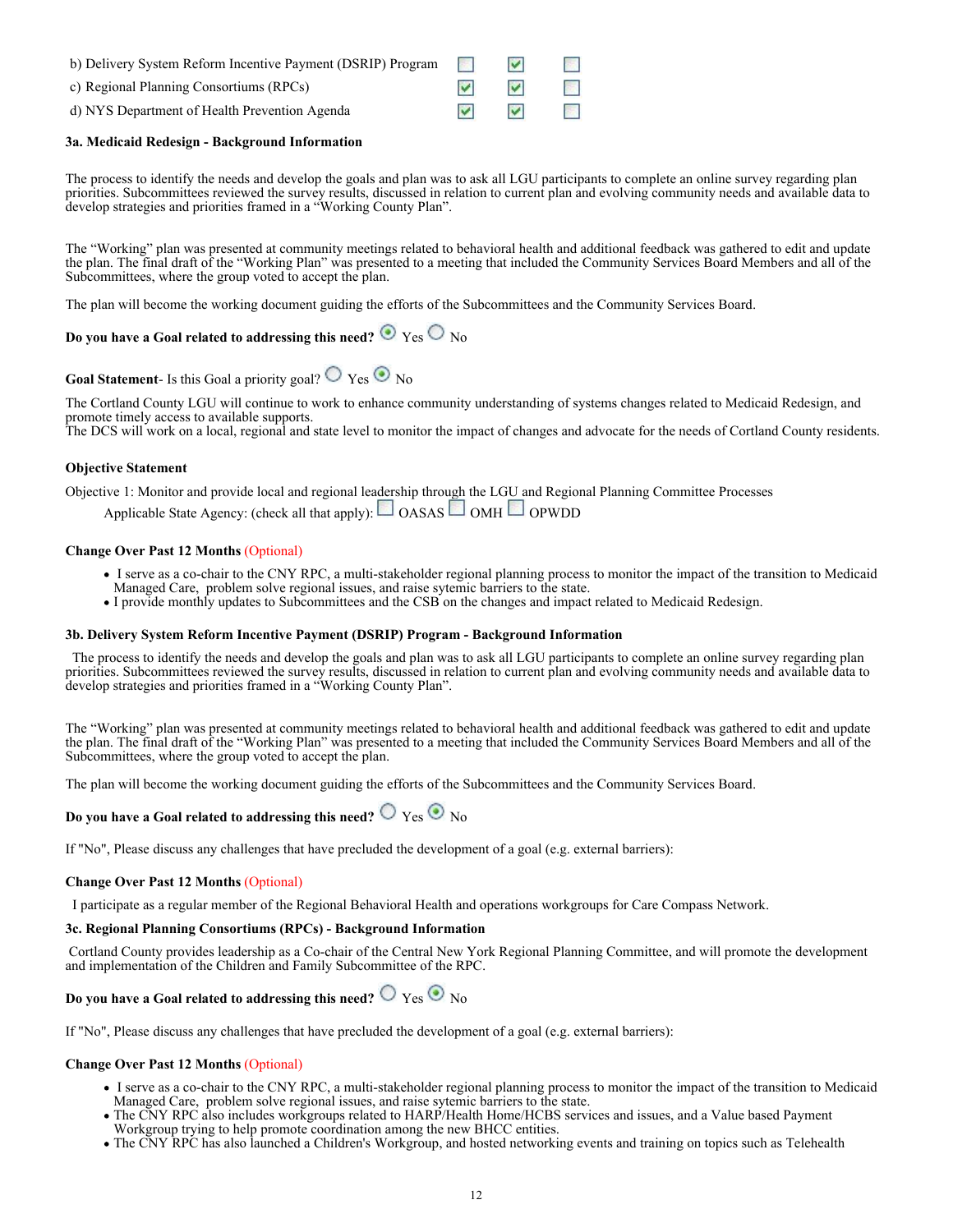#### **3d. NYS Department of Health Prevention Agenda - Background Information**

 The Cortland County Health Department addeded priorities related to substance abuse and behavioral health needs to their Prevention Agenda Plan, and the Community Services Board has partnered with them to collaborate around shared needs.

### **Do you have a Goal related to addressing this need?**  $\bullet$  Yes  $\circ$  No

**Goal Statement**- Is this Goal a priority goal?  $\odot$  Yes  $\odot$  No

Develop a comprehensive plan to address issues related to Substance Abuse (broadly defined to include alcohol, opiates, methamphetamines, cocaine, etc.) in Cortland County that includes prevention, treatment and crisis intervention strategies.

#### **Objective Statement**

Objective 1: Support Cortland County priorities in the New York State Prevention Agenda, and the Cortland Counts Planning Process in the creation of a Drug Taskforce to coordinate community planning, prevention, and treatment efforts across systems.

Applicable State Agency: (check all that apply):  $\Box$  OASAS  $\Box$  OMH  $\Box$  OPWDD

Objective 2: Promote and support the implementation of community harm reduction strategies such as drug kiosks, prescription drug take back events and needle exchanges. Promote awareness and training for primary care physicians in substance abuse prevention and treatment issues. Support Prevention Agenda goals by promoting training and utilization of Screening Brief Intervention and Referral to Treatment (SBIRT) Model.

Applicable State Agency: (check all that apply):  $\Box$  OASAS  $\Box$  OMH  $\Box$  OPWDD

**Change Over Past 12 Months** (Optional)

**4. Other Goals (Optional)**

#### **Other Goals - Background Information**

**Do you have a Goal related to addressing this need?**  $\bigcirc$   $\gamma$ es  $\bigcirc$   $\gamma$ o

**Change Over Past 12 Months** (Optional)

Attachments

2018 - 2019 Cortland County Plan Final.docx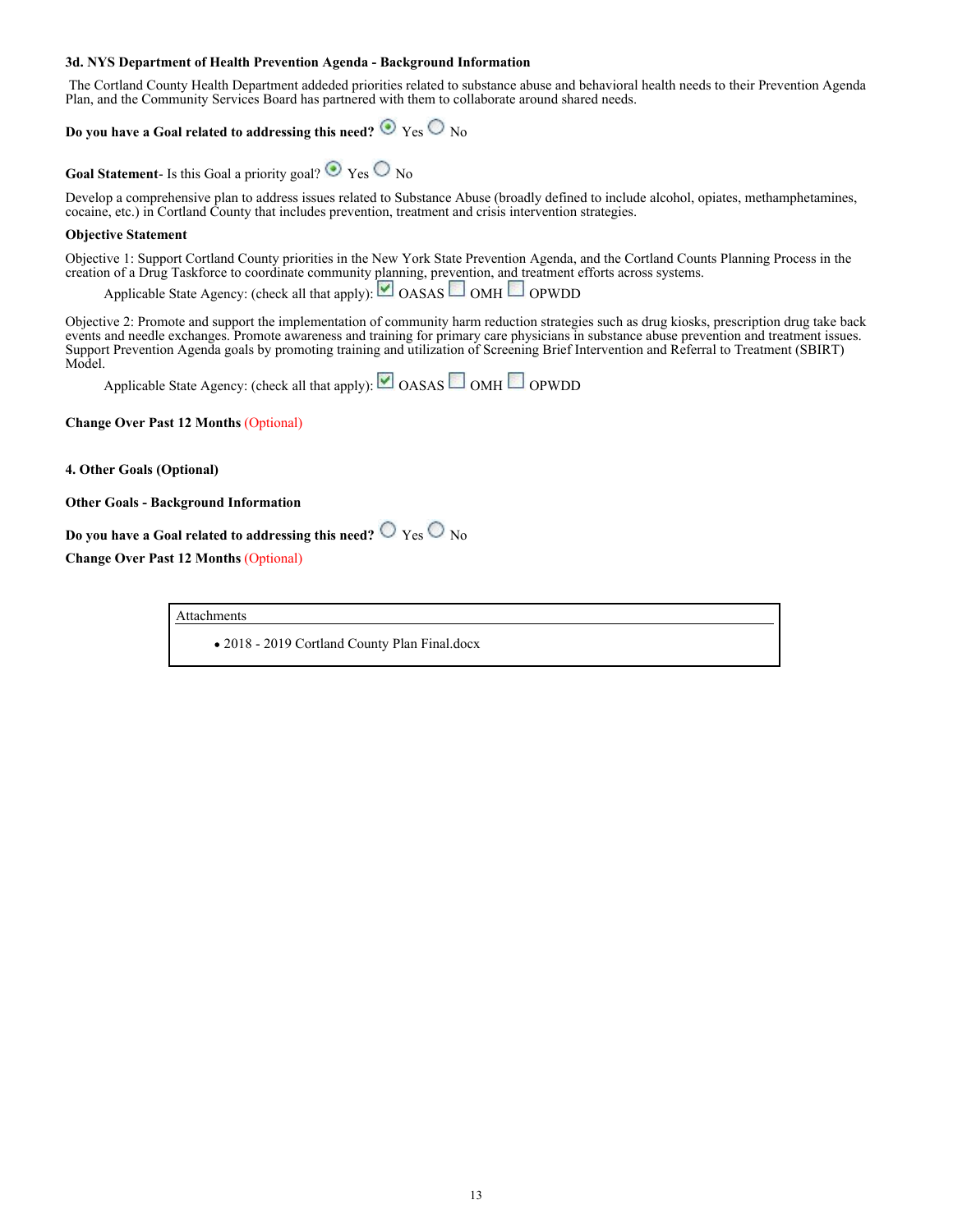#### **Office of Mental Health Agency Planning Survey** Cortland Co. Dept of Mental Health (70030) Certified: Mark Thayer (6/4/18)

**1. To the extent known and available, please rate the level of difficulty faced by licensed mental health (Article 31) clinic treatment providers in your county for recruiting and retaining the following professional titles. Rank 1 as not difficult at all, and 5 as very difficult. This judgment should be made for clinic programs county-wide, when there is more than one clinic. If the title does not apply, or you are unable to make a determination, select "n/a". This should only apply for staff positions that are available to fill; not unfunded positions.**

|                                                                 | Recruitment   | <b>Retention</b> | Please indicate the reasons for difficulty, when known (e.g., no<br>available workers, salary competitiveness, etc.),<br>along with any other detail that may be useful to understand the issu |
|-----------------------------------------------------------------|---------------|------------------|------------------------------------------------------------------------------------------------------------------------------------------------------------------------------------------------|
| Psychiatrist                                                    | $\mathcal{L}$ | 4                | Not enough available; commuting/travel required; salary                                                                                                                                        |
| Physician (non-psychiatrist) 4                                  |               | 4                | Lack of MD's with appropriate training, specialty related to MH                                                                                                                                |
| Psychologist (PhD/PsyD)                                         | 4             | 3                | Few available; commuting/travel required; salary                                                                                                                                               |
| Nurse Practitioner                                              | 5             | 4                | Not enough available; commuting/travel required; salary; National<br>Certification                                                                                                             |
| RN/LPN (non-NP)                                                 | 4             | 3                | Few available; commuting/travel required; salary                                                                                                                                               |
| Physician Assistant                                             | 4             | 4                | Few available; commuting/travel required; salary; licensing                                                                                                                                    |
| <b>LMSW</b>                                                     |               | 3                | Few available; commuting/travel required; salary                                                                                                                                               |
| <b>LCSW</b>                                                     | 4             | 4                | Few available; commuting/travel required; salary                                                                                                                                               |
| Licensed Mental Health<br>Practitioner<br>(LMHC/LMFT/LCAT/Lpsy) | NA.           |                  |                                                                                                                                                                                                |
| Peer specialist                                                 | NA.           |                  |                                                                                                                                                                                                |
| Family peer advocate                                            | NA            |                  |                                                                                                                                                                                                |

**2. Please list any professions or titles not listed above, for which any mental health providers in your county face difficulty recruiting or retaining** Clinic Director

Fiscal Officer

#### **3. Please indicate how many, if any, programs in your county provided input specific to this questions set.** Two

Thank you for participating in the 2019 Mental Hygiene Local Services Planning Process by completing this survey. Questions regarding the content of this survey should be directed to Jeremy Darman jeremy.darman@omh.ny.gov. For any technical questions regarding the County Planning System, please contact the OASAS Planning Unit at oasasplanning@oasas.ny.gov.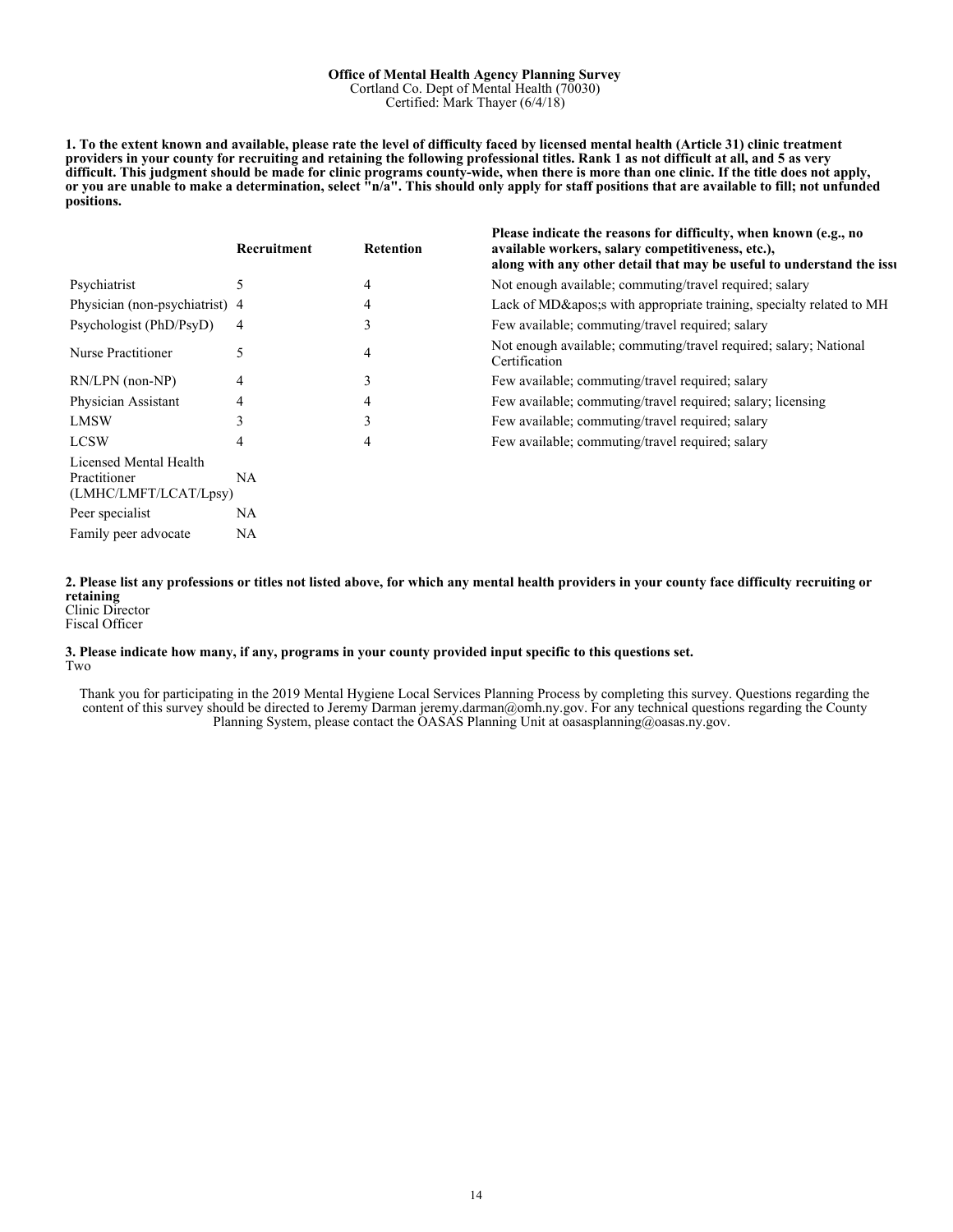#### **Community Service Board Roster** Cortland Co. Dept of Mental Health (70030) Certified: Gail Spitzer (3/26/18)

Note: There must be 15 board members (counties under 100,000 population may opt for a 9-member board). Indicate if member is a licensed physician or certified psychologist. Under item labeled "Represents", enter the name of the member's organization or enter "Consumer", "Family", "Public Representitive", etc. to indicate the particular community interest being represented. Members shall serve four-year staggered terms.

| Chairperson         |                                 | <b>Member</b>       |                                    |
|---------------------|---------------------------------|---------------------|------------------------------------|
| Name                | <b>Tiffanie Parker</b>          | <b>Name</b>         | Elizabeth Haskins                  |
| Physician           | No                              | Physician           | N <sub>0</sub>                     |
| Psychologist        | No                              | Psychologist        | No                                 |
| <b>Represents</b>   | DSS and Parent                  | <b>Represents</b>   | Office of the Aging, Director      |
| <b>Term Expires</b> | 12/31/2021                      | <b>Term Expires</b> | 12/31/2020                         |
| eMail               | Tiffanie.Parker@dfa.state.ny.us | eMail               | ehaskins@cortland-co.org           |
| <b>Member</b>       |                                 | <b>Member</b>       |                                    |
| Name                | Martha Bush                     | Name                | Kathryn Reynolds                   |
| Physician           | No                              | Physician           | N <sub>0</sub>                     |
| Psychologist        | No                              | Psychologist        | No                                 |
| <b>Represents</b>   | Family member with SMI          | <b>Represents</b>   | Cortland School District, ChairSPE |
| <b>Term Expires</b> | 12/31/2019                      | <b>Term Expires</b> | 12/31/2020                         |
| eMail               | rbush6x@gmail.com               | eMail               | kreynolds@cortlandschools.org      |
| Member              |                                 | Member              |                                    |
| Name                | ReBecca Smith                   | <b>Name</b>         | Jesse Abbott                       |
| Physician           | No                              | Physician           | No                                 |
| Psychologist        | No                              | Psychologist        | No                                 |
| <b>Represents</b>   | Public Health Programs Cortland | <b>Represents</b>   | City Police Department             |
|                     | County                          | <b>Term Expires</b> | 12/31/2021                         |
| <b>Term Expires</b> | 12/31/2020                      | eMail               | jabbott@cortland.org               |
| eMail               | rsmith@cortland-co.org          |                     |                                    |
| <b>Member</b>       |                                 | <b>Member</b>       |                                    |
| Name                | Douglas Bentley                 | Name                | Elizabeth Larkin                   |
| Physician           | N <sub>0</sub>                  | Physician           | No                                 |
| Psychologist        | No                              | Psychologist        | No                                 |
| <b>Represents</b>   | County Legislature              | <b>Represents</b>   | Family member - County Clerk       |
| <b>Term Expires</b> | 12/31/2020                      | <b>Term Expires</b> | 12/31/2019                         |
| eMail               | dbentley@cortland-co.org        | eMail               | elarkin@cortland-co.org            |
| Member              |                                 | <b>Member</b>       |                                    |
| Name                | Shari Weiss                     | Name                | Leslie Wilkins                     |
| Physician           | $\rm No$                        | Physician           | No                                 |
| Psychologist        | Yes                             | Psychologist        | No                                 |
| <b>Represents</b>   | Catholic Charities              | <b>Represents</b>   | Family Counseling Serv             |
| <b>Term Expires</b> | 12/31/2021                      | <b>Term Expires</b> | 12/31/2020                         |
| eMail               | sweiss@ccocc.org                | eMail               | lwilkins@fcscortland.org           |
| Member              |                                 | <b>Member</b>       |                                    |
| Name                | Donald Noble                    | Name                | Jeff Beal                          |
| Physician           | N <sub>0</sub>                  | Physician           | N <sub>0</sub>                     |
| Psychologist        | Yes                             | Psychologist        | N <sub>0</sub>                     |
| <b>Represents</b>   | Retired OPWDD                   | <b>Represents</b>   | Retired OPWDD                      |
| <b>Term Expires</b> | 12/31/2021                      | <b>Term Expires</b> | 12/31/2020                         |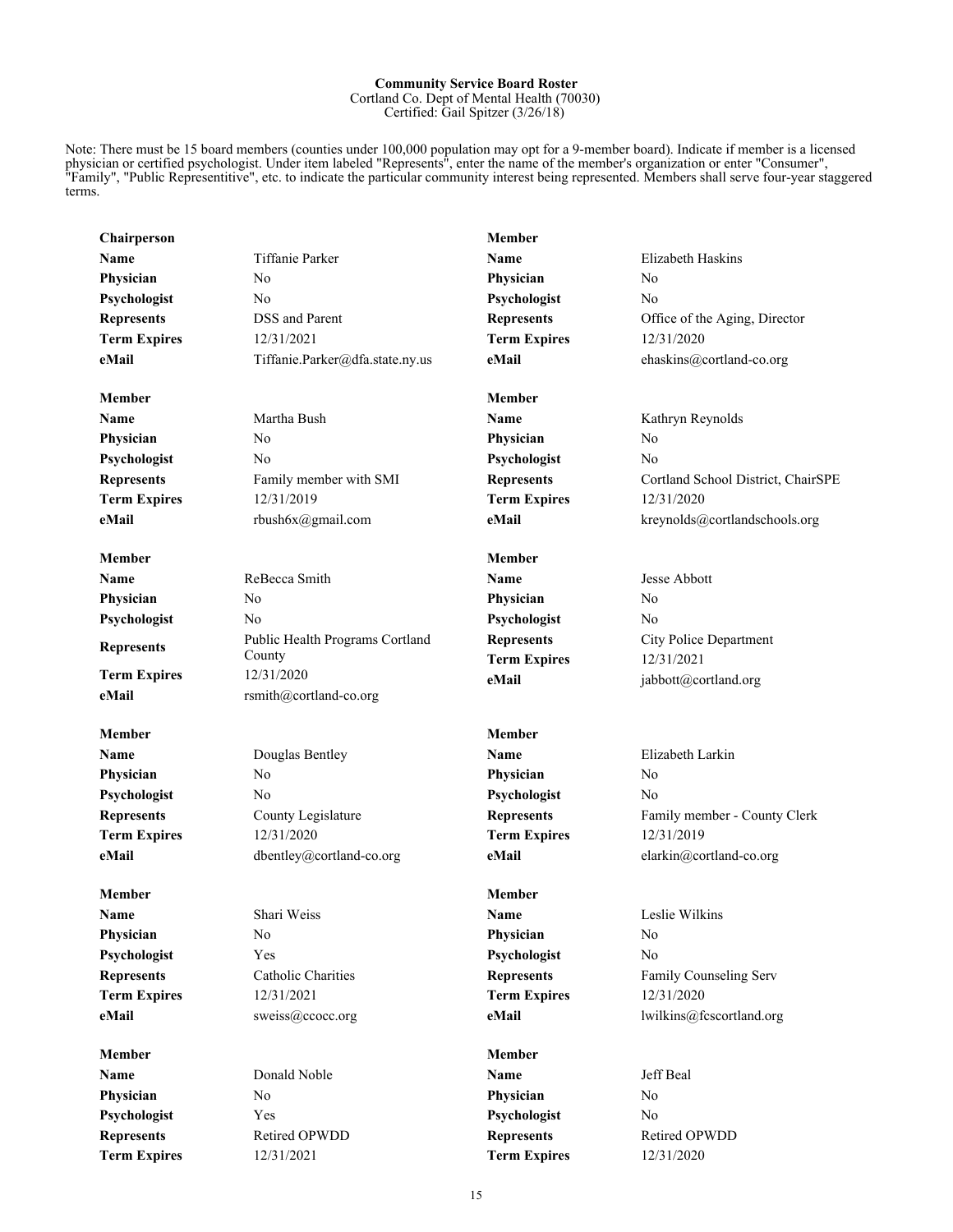| eMail               | dnoble1952@gmail.com                                                         | eMail               | jtbrunner2001@yahoo.com   |
|---------------------|------------------------------------------------------------------------------|---------------------|---------------------------|
| <b>Member</b>       |                                                                              | <b>Member</b>       |                           |
| Name                | Christopher Driscoll                                                         | Name                | Christopher Hyde          |
| Physician           | N <sub>0</sub>                                                               | Physician           | N <sub>0</sub>            |
| Psychologist        | No                                                                           | Psychologist        | No.                       |
|                     | Cortland County Coordinated Children's                                       | <b>Represents</b>   | Parent                    |
| <b>Represents</b>   | Services Initiative                                                          | <b>Term Expires</b> | 12/31/2021                |
| <b>Term Expires</b> | 12/31/2019                                                                   | eMail               | Christopher@hvdehaven.com |
| eMail               | Christopher.Driscoll@dfa.state.ny.us                                         |                     |                           |
| <b>Member</b>       |                                                                              |                     |                           |
| Name                | Michael Johnson                                                              |                     |                           |
| Physician           | No                                                                           |                     |                           |
| Psychologist        | No                                                                           |                     |                           |
| <b>Represents</b>   | Wishing Wellness Center div. Catholic<br><b>Charities of Cortland County</b> |                     |                           |

**Term Expires** 12/31/2019

**eMail** mjohnson@ccocc.org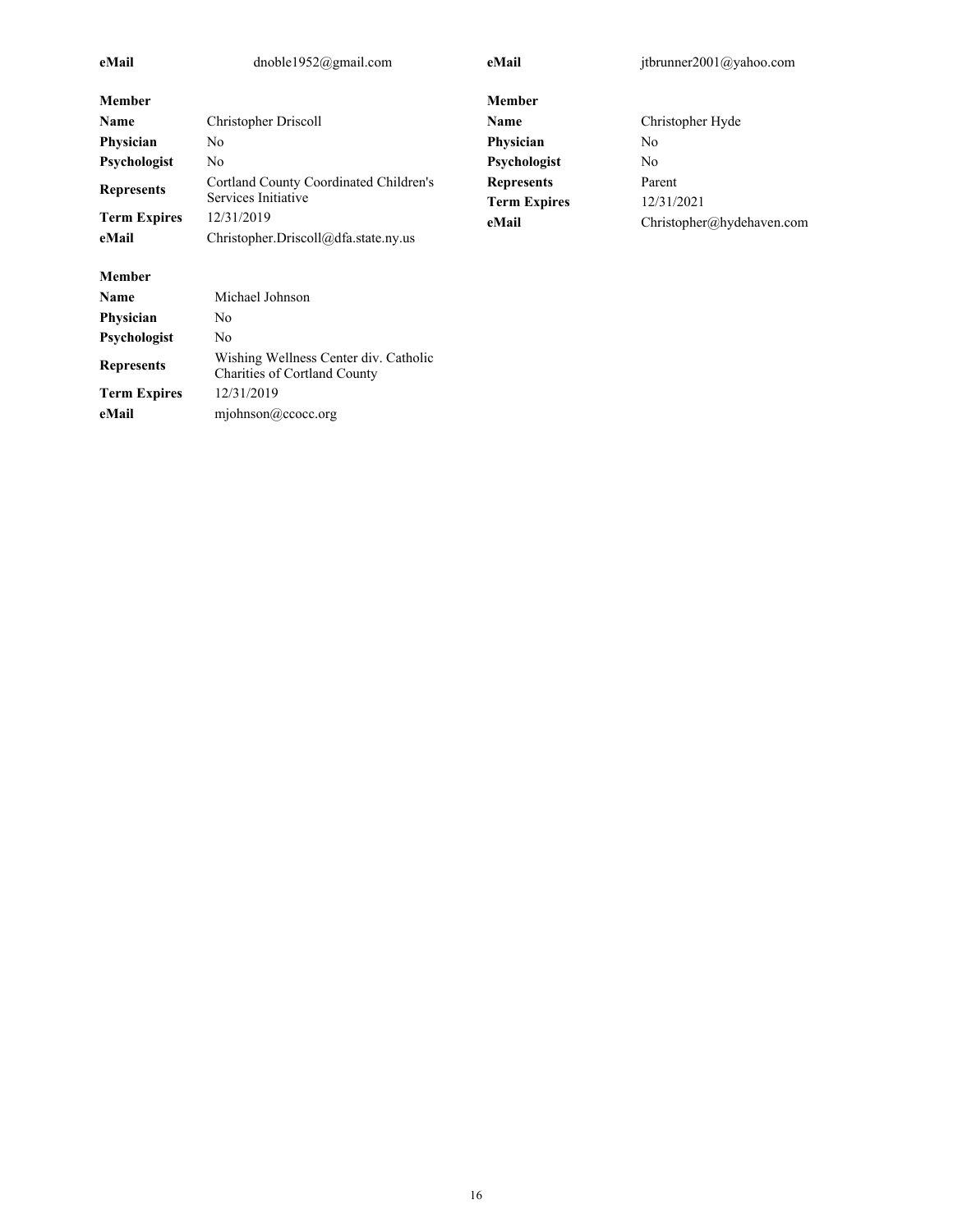#### **Alcoholism and Substance Abuse Subcommittee Roster** Cortland Co. Dept of Mental Health (70030) Certified: Gail Spitzer (3/26/18)

Note: The subcommittee shall have no more than nine members. Three subcommittee members must be members of the board; those members should be identified here. Under item labeled "Represents", enter the name of the member's organization or enter "Consumer", "Family", "Public Representitive", etc. to indicate the perspective the member brings to the subcommittee.

| Co-chairperson             |                                                   | Co-chairperson             |                                                       |
|----------------------------|---------------------------------------------------|----------------------------|-------------------------------------------------------|
| Name                       | ReBecca Smith                                     | <b>Name</b>                | Matt Whitman                                          |
| <b>Represents</b>          | County Public Health Educator                     | <b>Represents</b>          | Director, CACTC Coalition                             |
| eMail                      | rsmith@cortland-co.org                            | eMail                      | mwhitman@ccocc.org                                    |
| <b>Is CSB Member</b>       | <b>Yes</b>                                        | <b>Is CSB Member</b>       | N <sub>0</sub>                                        |
| <b>Member</b>              |                                                   | <b>Member</b>              |                                                       |
| <b>Name</b>                | <b>Tiffanie Parker</b>                            | <b>Name</b>                | Douglas Bentley - Ex-officio member                   |
| <b>Represents</b>          | DSS, Family member                                | <b>Represents</b>          | County Legislature                                    |
| eMail                      | Tiffanie.Parker@dfa.state.ny.us                   | eMail                      | dbentley@cortland-co.org                              |
| <b>Is CSB Member</b>       | Yes                                               | <b>Is CSB Member</b>       | Yes                                                   |
| <b>Member</b>              |                                                   | <b>Member</b>              |                                                       |
| Name                       | Judi Riley                                        | <b>Name</b>                | Robert Pitman                                         |
| <b>Represents</b>          | Homer High School Ass't<br>Superintendent         | <b>Represents</b><br>eMail | Chief, Homer Police Department<br>rpitman@homerny.org |
| eMail                      | jriley@cortlandschools.org                        | <b>Is CSB Member</b>       | N <sub>0</sub>                                        |
| <b>Is CSB Member</b>       | N <sub>0</sub>                                    |                            |                                                       |
| <b>Member</b>              |                                                   | <b>Member</b>              |                                                       |
| Name                       | Jesse Abbott                                      | Name                       | Christopher Driscoll                                  |
| <b>Represents</b><br>eMail | Officer, Cortland City PD<br>jabbott@cortland.org | <b>Represents</b>          | Coordinated Children's Services<br>Initiative         |
| <b>Is CSB Member</b>       | Yes                                               | eMail                      | Christopher.Driscoll@dfa.state.ny.us                  |
|                            |                                                   | <b>Is CSB Member</b>       | Yes                                                   |
| <b>Member</b>              |                                                   |                            |                                                       |
| Name                       | Michael Johnson                                   |                            |                                                       |
| <b>Represents</b>          | Consumer, Wellness Center Director                |                            |                                                       |
| eMail                      | miohnson@ccocc.org                                |                            |                                                       |

**Is CSB Member** Yes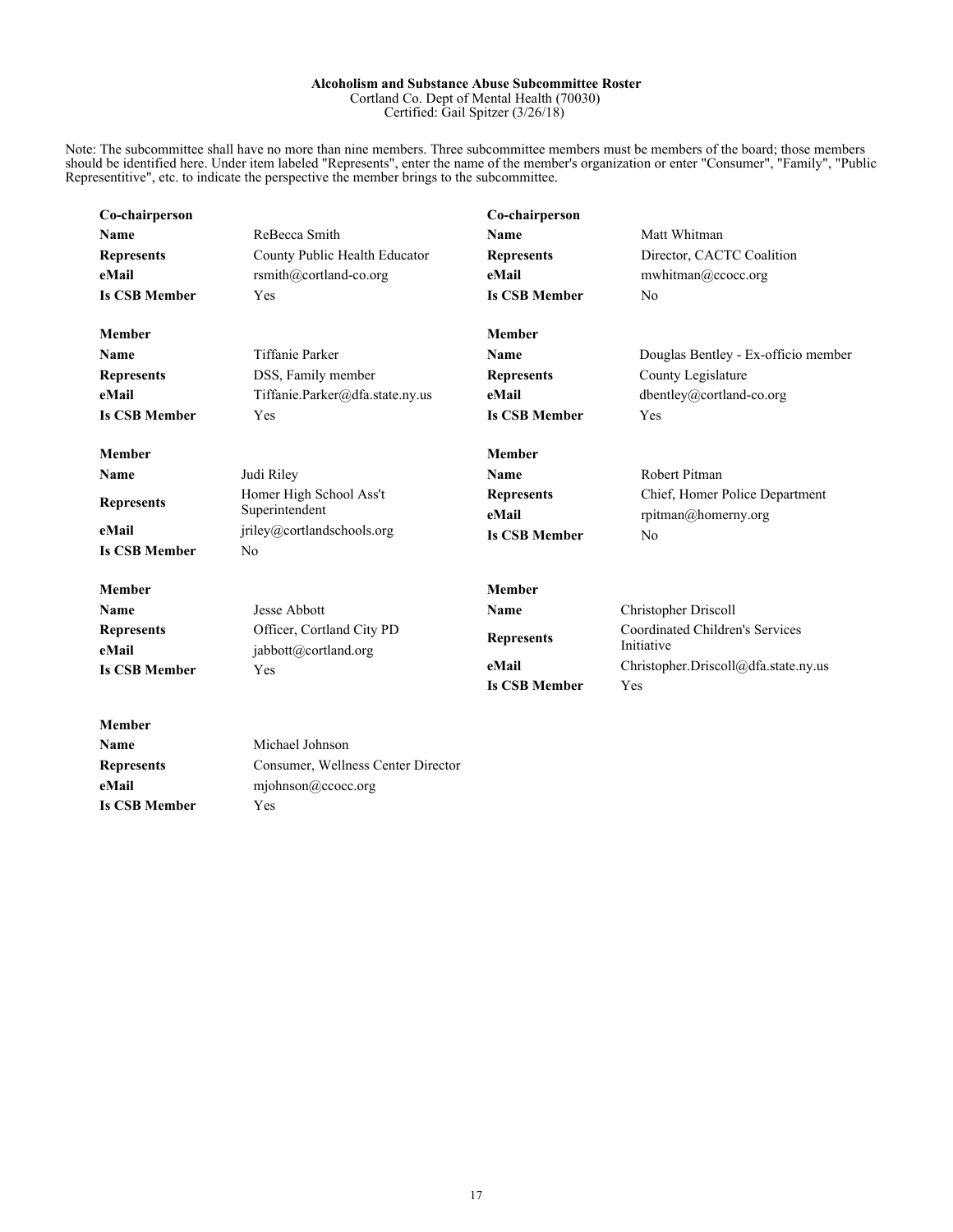#### **Mental Health Subcommittee Roster** Cortland Co. Dept of Mental Health (70030)

Certified: Gail Spitzer (3/26/18)

Note: The subcommittee shall have no more than eleven members. Three subcommittee members must be members of the board; those members should be identified here. Under item labeled "Represents", enter the name of the member's organization or enter "Consumer", "Family", "Public Representitive", etc. to indicate the perspective the member brings to the subcommittee.

| Chairperson                |                                                 | <b>Member</b>        |                                            |
|----------------------------|-------------------------------------------------|----------------------|--------------------------------------------|
| Name                       | Shari Weiss                                     | Name                 | Leslie Wilkins                             |
| <b>Represents</b>          | <b>Catholic Charities</b>                       | <b>Represents</b>    | Family Counseling Services                 |
| eMail                      | sweiss@ccocc.org                                | eMail                | lwilkins@fcscortland.org                   |
| <b>Is CSB Member</b>       | Yes                                             | <b>Is CSB Member</b> | Yes                                        |
| <b>Member</b>              |                                                 | <b>Member</b>        |                                            |
| Name                       | Christopher Hyde                                | Name                 | Cynthia Guy                                |
| <b>Represents</b>          | Consumer and family                             | <b>Represents</b>    | Consumer                                   |
| eMail                      | Christopher@hydehaven.com                       | eMail                | guycyndi@yahoo.com                         |
| <b>Is CSB Member</b>       | Yes                                             | <b>Is CSB Member</b> | No                                         |
| <b>Member</b>              |                                                 | <b>Member</b>        |                                            |
| Name                       | Darlene Latten                                  | <b>Name</b>          | <b>Susan Thomas</b>                        |
| <b>Represents</b><br>eMail | Family, Homer High School<br>dlatten2@gmail.com | <b>Represents</b>    | Day Treatment - Franzisca Racker<br>Center |
| <b>Is CSB Member</b>       | No                                              | eMail                | susantcss@rackercenters.org                |
|                            |                                                 | <b>Is CSB Member</b> | No                                         |
| <b>Member</b>              |                                                 | <b>Member</b>        |                                            |
| Name                       | Loreen Geiger                                   | <b>Name</b>          | Ellen Wright                               |
| <b>Represents</b>          | Family                                          | <b>Represents</b>    | Retired Community MH Nurse                 |
| eMail                      | LAG19@cornell.edu                               | eMail                | wrightnote45@gmail.com                     |
| <b>Is CSB Member</b>       | No                                              | <b>Is CSB Member</b> | N <sub>0</sub>                             |
| <b>Member</b>              |                                                 |                      |                                            |
| <b>Name</b>                | Elizabeth Larkin                                |                      |                                            |
| <b>Represents</b>          | Family and County Clerk                         |                      |                                            |
| eMail                      | elarkin@cortland-co.org                         |                      |                                            |
| <b>Is CSB Member</b>       | Yes                                             |                      |                                            |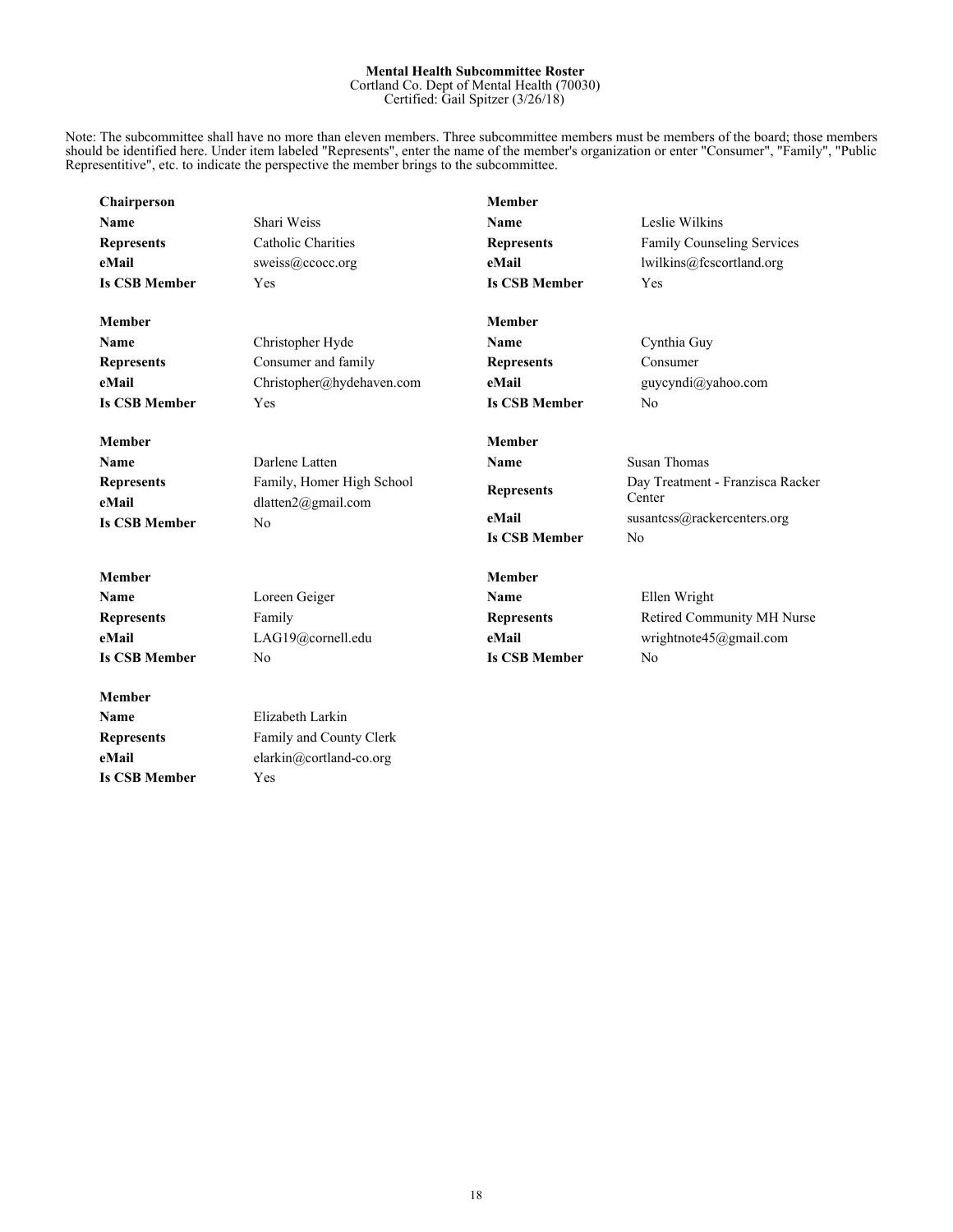#### **Developmental Disabilities Subcommittee Roster** Cortland Co. Dept of Mental Health (70030)

Certified: Gail Spitzer (5/25/18)

Note: The subcommittee shall have no more than nine members. Three subcommittee members must be members of the board; those members should be identified here. Under item labeled "Represents", enter the name of the member's organization or enter "Consumer", "Family", "Public Representitive", etc. to indicate the perspective the member brings to the subcommittee.

| <b>Chairperson</b>   |                                  | <b>Member</b>        |                          |
|----------------------|----------------------------------|----------------------|--------------------------|
| Name                 | Jeff Beal                        | Name                 | Elizabeth Haskins        |
| <b>Represents</b>    | Retired - OPWDD                  | <b>Represents</b>    | County Office for Aging  |
| eMail                | jtbrunner2001@yahoo.com          | eMail                | ehaskins@cortland-co.org |
| <b>Is CSB Member</b> | Yes                              | <b>Is CSB Member</b> | <b>Yes</b>               |
| <b>Member</b>        |                                  | Member               |                          |
| Name                 | Kathryn Reynolds                 | Name                 | Elaine Fisher            |
| <b>Represents</b>    | Cortland School, CSE Chair       | <b>Represents</b>    | Family                   |
| eMail                | kreynolds@cortlandschools.org    | eMail                | cfisher7@tweny.rr.com    |
| <b>Is CSB Member</b> | <b>Yes</b>                       | <b>Is CSB Member</b> | N <sub>0</sub>           |
| <b>Member</b>        |                                  | <b>Member</b>        |                          |
| Name                 | Courtney McCallen-Kim            | Name                 | Kimberly Corbett         |
| <b>Represents</b>    | Family, County Health Department | <b>Represents</b>    | <b>JM Murray Center</b>  |
| eMail                | cmccallenkim@cortland-co.org     | eMail                | kimberlyc@jmmurray.com   |
| <b>Is CSB Member</b> | No                               | <b>Is CSB Member</b> | N <sub>0</sub>           |
| <b>Member</b>        |                                  | <b>Member</b>        |                          |
| Name                 | Marianne Odell                   | Name                 | Ken Woodman              |
| <b>Represents</b>    | <b>Racker Center</b>             | <b>Represents</b>    | Parent                   |
| eMail                | marianneo@rackercenters.org      | eMail                | ken41@tweny.rr.com       |
| <b>Is CSB Member</b> | No                               | <b>Is CSB Member</b> | N <sub>0</sub>           |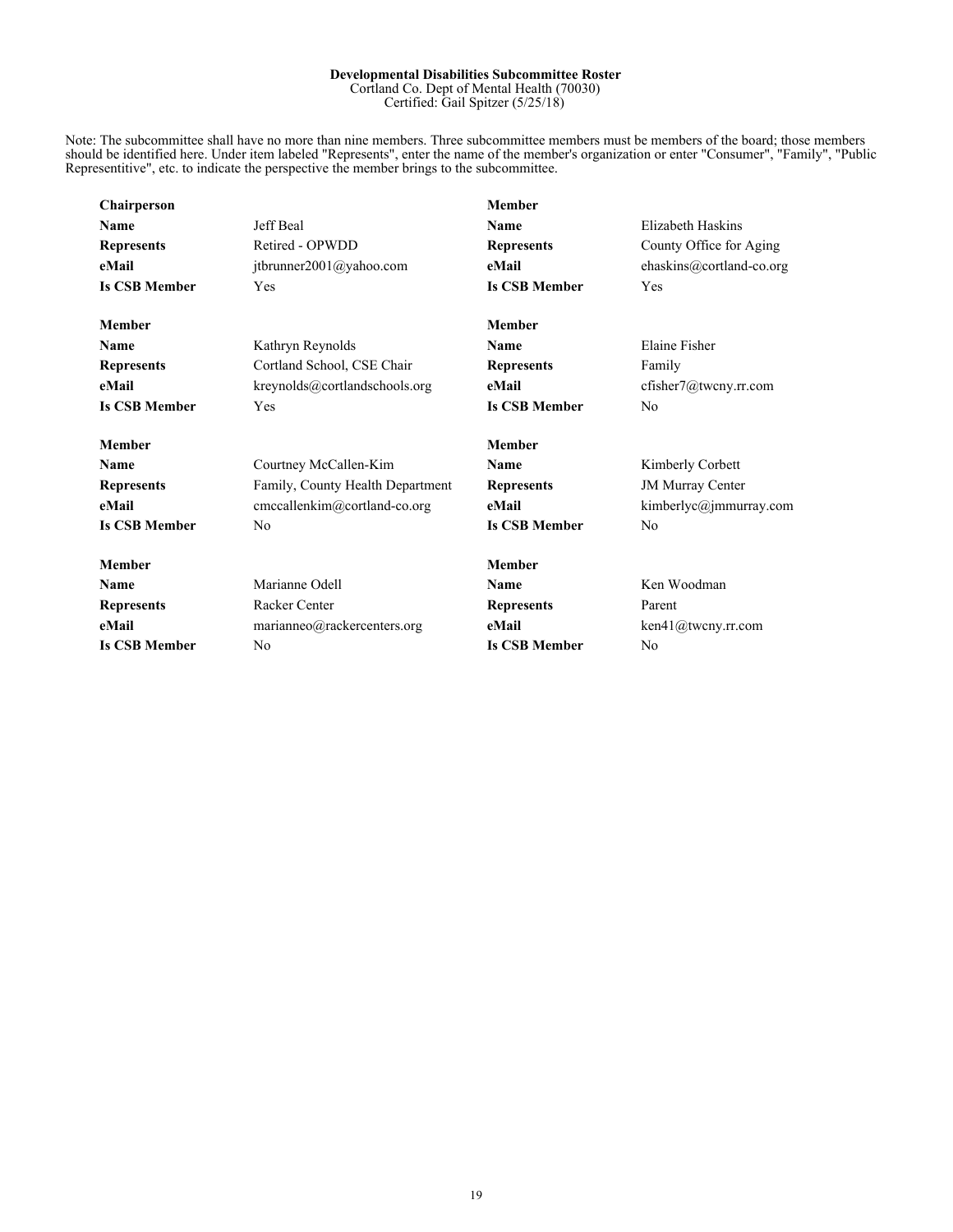#### **2019 Mental Hygiene Local Planning Assurance** Cortland Co. Dept of Mental Health (70030) Certified: Mark Thayer (6/4/18)

Pursuant to Article 41 of the Mental Hygiene Law, we assure and certify that:

Representatives of facilities of the offices of the department; directors of district developmental services offices; directors of hospital-based mental health services; directors of community mental health centers, voluntary agencies; persons and families who receive services and advocates; other providers of services have been formally invited to participate in, and provide information for, the local planning process relative to the development of the Local Services Plan;

The Community Services Board and the Subcommittees for Alcoholism and Substance Abuse, Mental Health, and Developmental Disabilities have provided advice to the Director of Community Services and have participated in the development of the Local Services Plan. The full Board and the Subcommittees have had an opportunity to review and comment on the contents of the plan and have received the completed document. Any disputes which may have arisen, as part of the local planning process regarding elements of the plan, have been or will be addressed in accordance with procedures outlined in Mental Hygiene Law Section 41.16(c);

The Community Services Board and the Subcommittees for Alcoholism and Substance Abuse, Mental Health, and Developmental Disabilities meet regularly during the year, and the Board has established bylaws for its operation, has defined the number of officers and members that will comprise a quorum, and has membership which is broadly representative of the age, sex, race, and other ethnic characteristics of the area served. The Board has established procedures to ensure that all meetings are conducted in accordance with the Open Meetings Law, which requires that meetings of public bodies be open to the general public, that advance public notice of meetings be given, and that minutes be taken of all meetings and be available to the public.

OASAS, OMH and OPWDD accept the certified 2019 Local Services Planning Assurance form in the Online County Planning System as the official LGU assurance that the above conditions have been met for the 2019 Local Services planning process.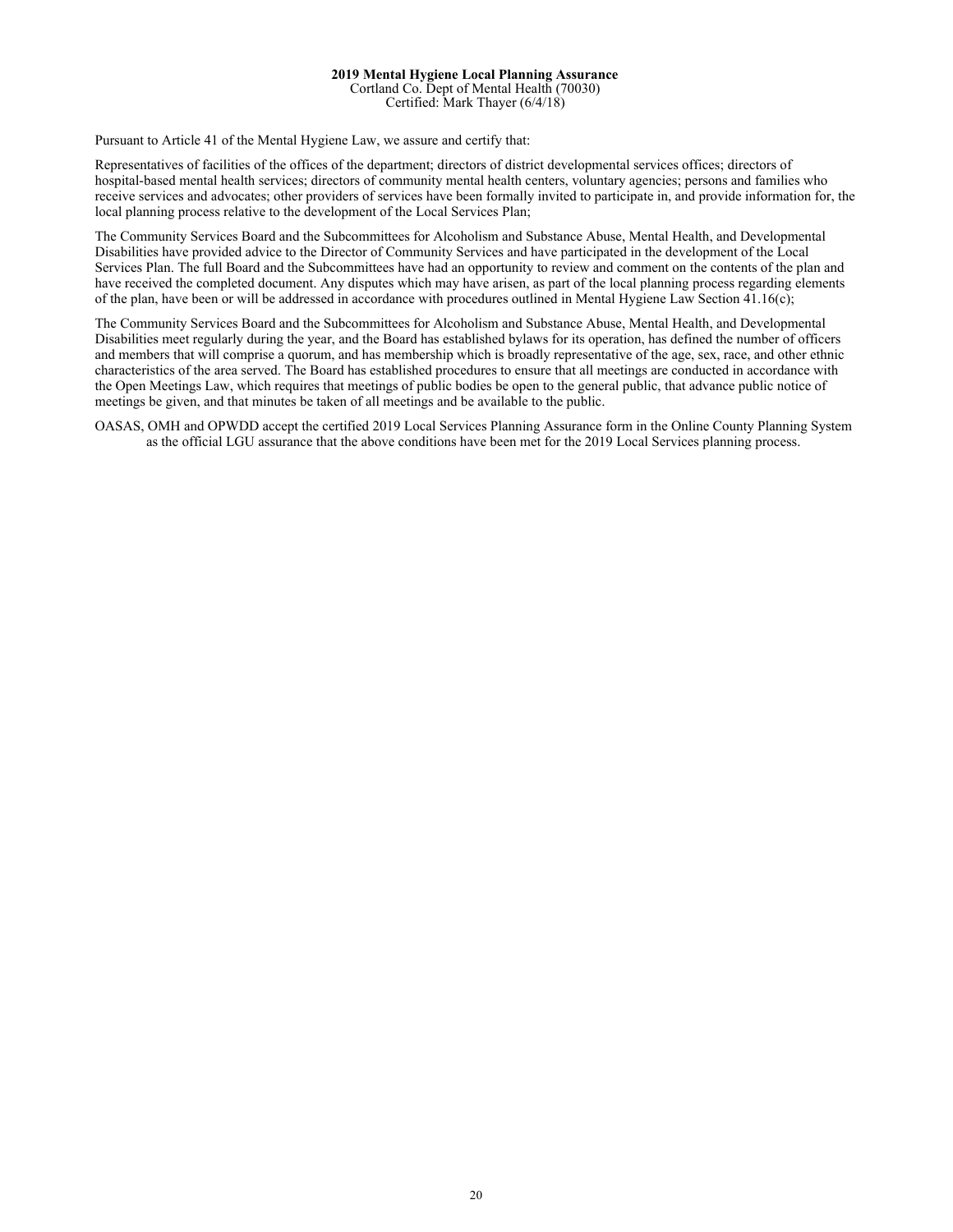

## Cortland County Community Service Board **Working Draft 2018-2019 County Plan**

 New York Mental Hygiene Law requires that each local government unit (LGU) annually develop and submit a comprehensive plan, establishing long term mental hygiene system goals and objectives for the county. LGU Responsibilities:

- Determine community needs and encourage programs for prevention, assessment, treatment, social and vocational rehabilitation, education, training, and public education related to behavioral health.
- Review behavioral health services and local facilities in relation to needs.
- Establish long range goals consistent with those of the state.
- Seek to assure that all population groups are covered and sufficient services are available.
- Promote cooperation and coordination of local providers and systems serving those with behavioral health challenges.

The process to develop the county plan and priorities involved review and update over two months for each subcommittee and the monthly Community Service Board Meeting.

- Previous year goals are reviewed, progress updated, and strategies revised.
- Access and utilization data reviewed, and behavioral health needs survey will be completed by Subcommittee groups.
- New goals and strategies are added, and goals are prioritized for submission in the 2018-2109 County Plan.
- The plan is presented to a joint meeting of the CSB and Subcommittees for any final changes and approval.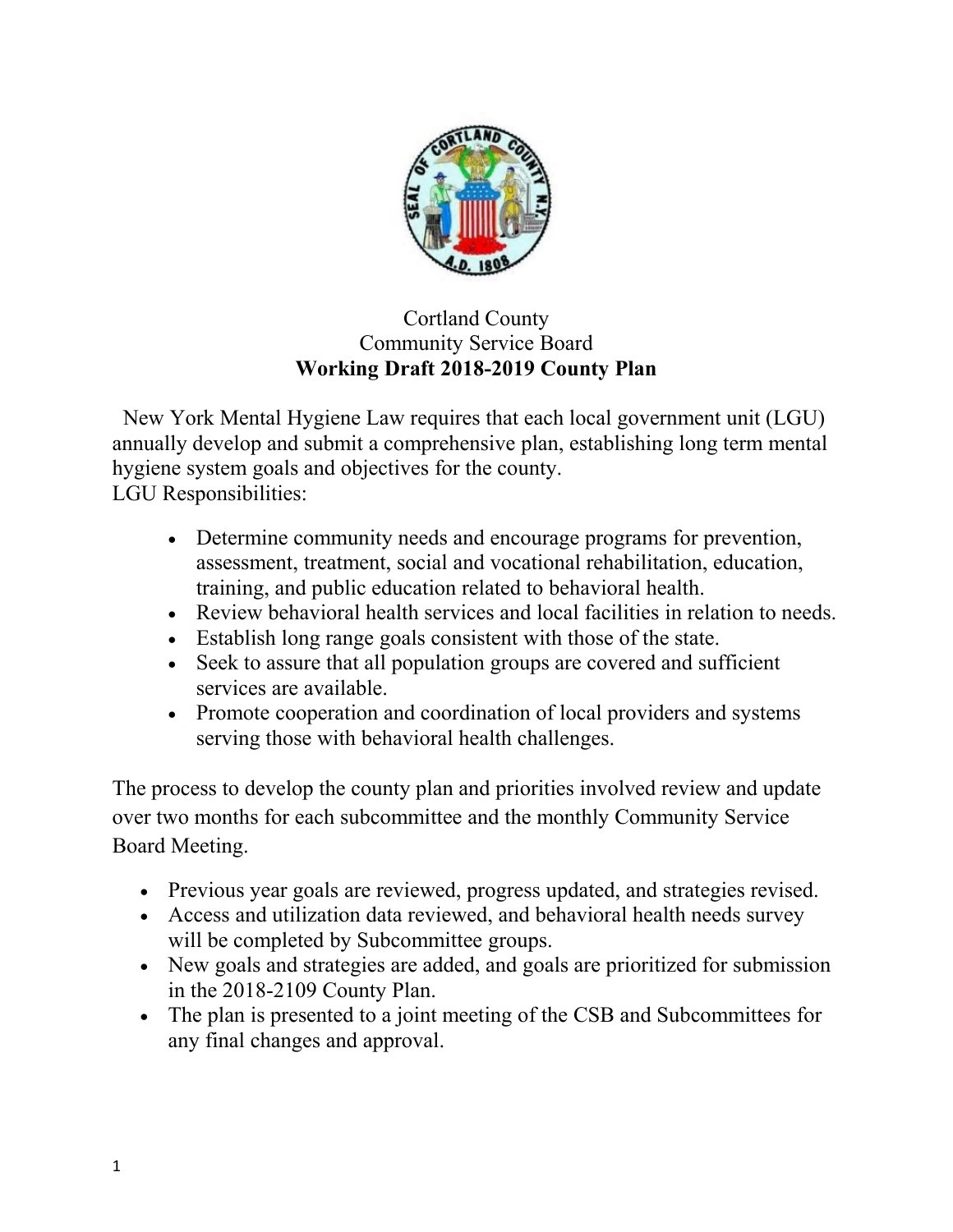## **Working Draft 2018-2019 County Plan**

Priority Outcome 1: Substance Abuse Treatment and Prevention

Develop a comprehensive plan to address issues related to Substance Abuse (broadly defined to include alcohol, opiates, methamphetamines, cocaine, etc.) in Cortland County that includes prevention, treatment and crisis intervention strategies.

Strategy 1.1

Support Cortland County priorities in the New York State Prevention Agenda, and the Cortland Counts Planning Process in the creation of a Drug Taskforce to coordinate community planning, prevention, and treatment efforts across systems.

Applicable State Agency: OASAS

*Update: Issue was discussed at the CD Subcommittee regarding the need for, interest in developing a "task force". A number of community groups are focused on this issue with coordination primarily through overlapping membership integrating efforts. Action: Revised strategy* 

Strategy 1.2

Partner with the Cortland Area Communities That Care (CACTC) in the community coalition to implement the NY Strategic Prevention Framework State Incentive Grant Partnership for Success. The goals of the coalition are to reduce the rates of prescription drug abuse and heroin use among the 12-25 year old population in Cortland Area Communities That Care's catchment area, through the use of evidence-based environmental prevention strategies, and the five steps of the strategic prevention framework. Support developing coalitions such as: Central New York Regional Coalition and new prevention coalitions at SUNY Cortland and TC3 by involving them in the LGU.

Applicable State Agency: OASAS

*Update: Both new college coalitions have been developed and have a representative who regularly attends CD Subcommittee. CACTC plays a leadership role in the Central New York Regional Coalition, and the Regional*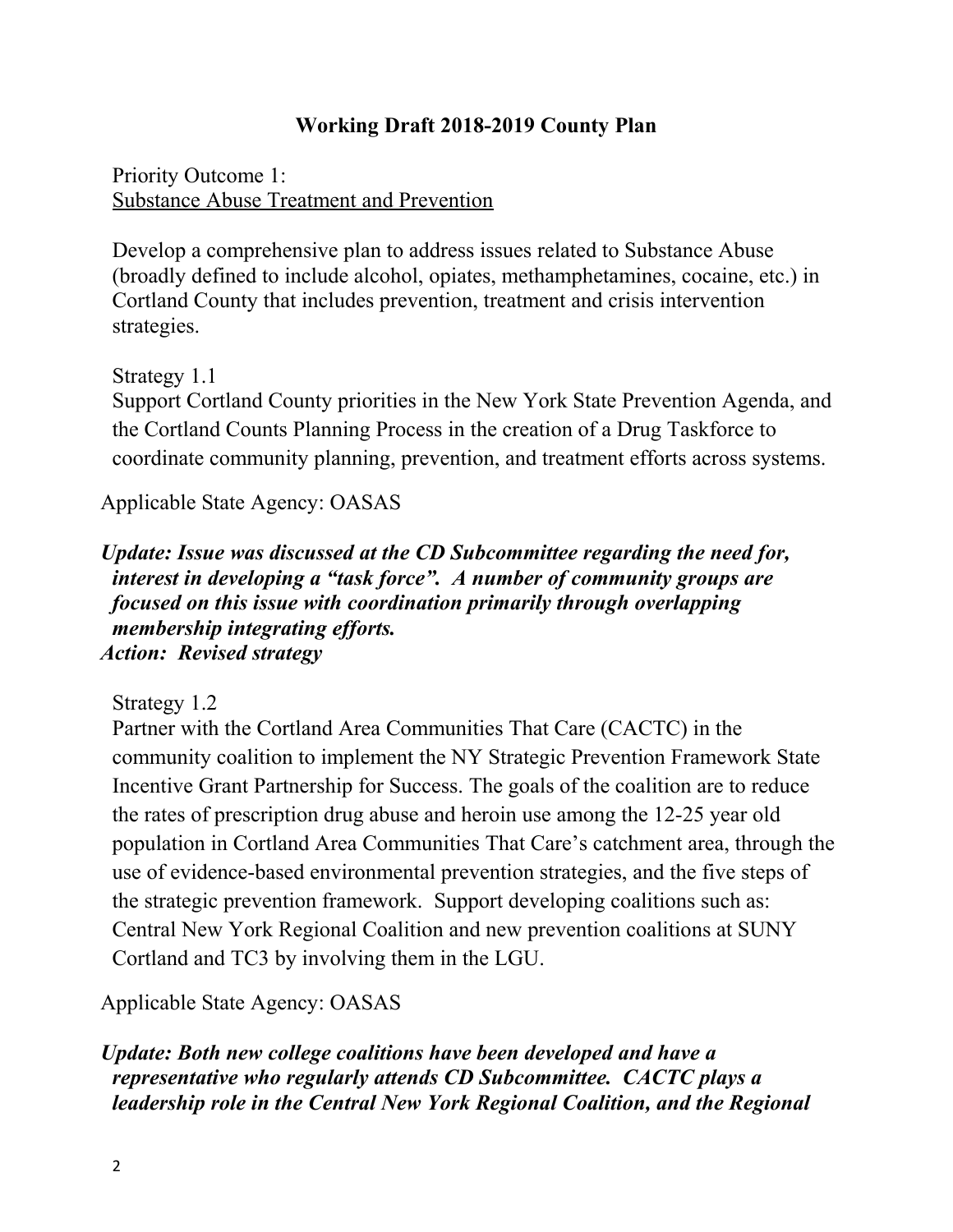*Program Director reports to the Central New York Directors Planning Group on a quarterly basis. Action: Revised strategy to recognize and support the implementation of new coalitions.*

Strategy 1.3

Promote and support community prevention efforts and education regarding: specific drug use signs and symptoms, the danger of prescription pain medication for individuals and available community treatment and recovery resources for children and youth, parents, physicians, and pharmacies. Promote and support the implementation of community harm reduction strategies such as drug kiosks, prescription drug take back events and needle exchanges. Applicable State Agency: OASAS

*Update: CACTC is in the process or has developing targeted awareness campaigns and prevention toolkits for providers, pharmacies and parents. Cortland Prevention Resources and the Cortland City School District provide primary prevention and support in many schools around the county. More resources are needed to expand to all schools.* 

 *CACTC in partnership with CRMC, the Health Department, and Lemoyne College meet with primary care providers in the community to discuss issues related to Opioids and prescribing.*

 *Prescription takeback events continue to be some of the most successful in NY State. Kiosks are available at Cortland City Police Department, Cortland County Sheriff's Office, and Homer Police Department.* 

*Action: Merged strategies 1.3and most of 1.4 from previous year plans for clarity.*

## **\*\*\*New\*\*\* Strategy 1.4**

Support Prevention Agenda goals by promoting training and utilization of Screening Brief Intervention and Referral to Treatment (SBIRT) Model, by highlighting and supporting new SBIRT processes at SUNY Cortland and Tomkins Cortland Community College, and engaging SBIRT content experts to provide training and consultation to spread the practice in Cortland County. Applicable State Agency: OASAS

*Update: Despite being a priority goal in county plan and DSRIP, little progress had been made in the use of SBIRT across services or systems. New Coalitions at TC3 and SUNY Cortland are developing SBIRT processes. Action: New strategy for 2018-2019*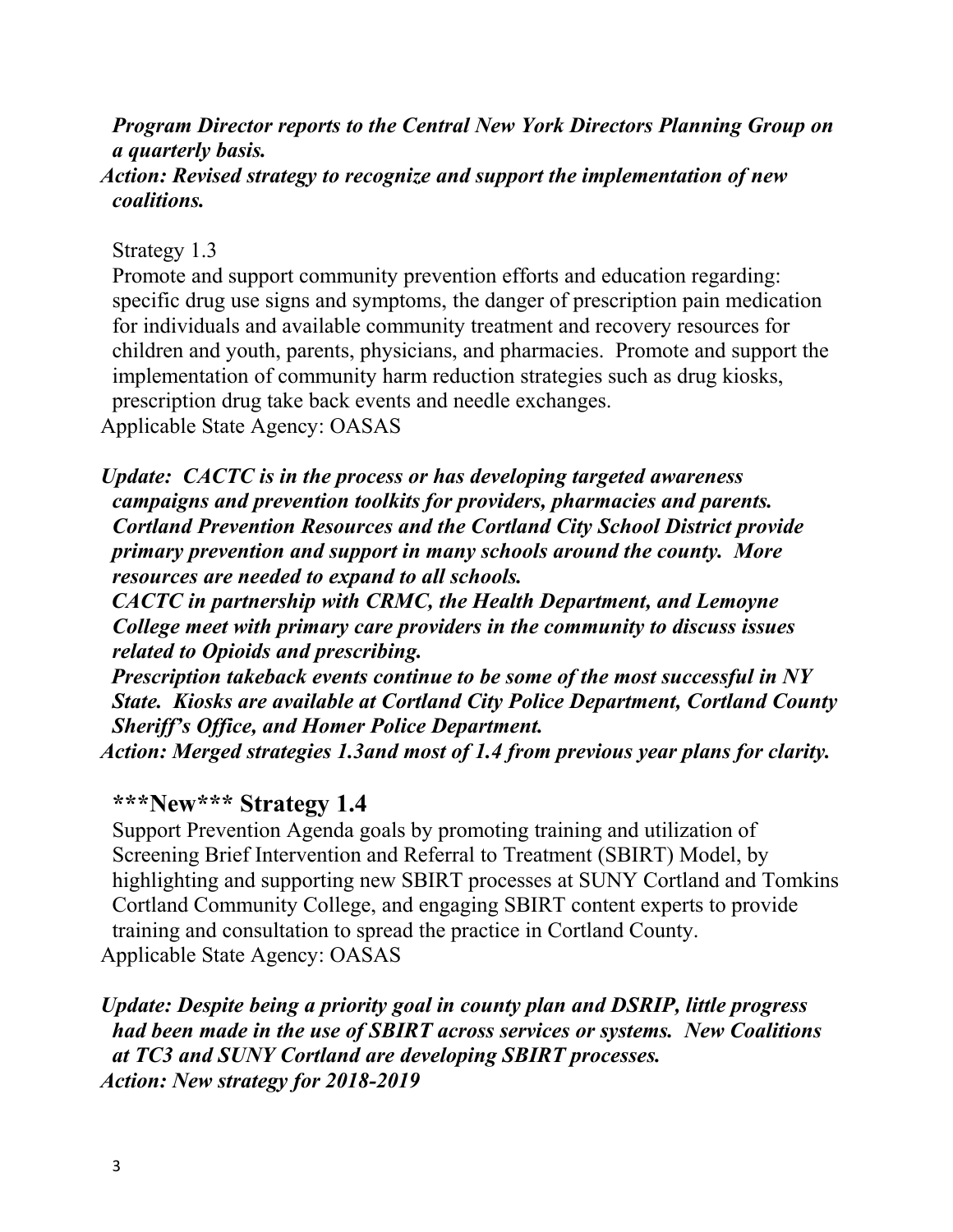Strategy 1.5

Encourage, develop and/or enhance community treatment resources to more immediately respond to treatment needs with the appropriate level of care. Needed services include: peer recovery coaches, mentors and advocates (youth and adult), community peer recovery centers (youth and adult) in addition to stable housing and vocational opportunities. Link and support access to new services and programs such as peer engagement specialist, family engagement specialist. Identify, promote and enhance treatment services specific to youth.

Applicable State Agency: OASAS

*Update: Lots of new services and supports developed over the past planning year: Family Engagement Specialist has been working with Cortland Prevention Resources to provide family groups and support. Program is looking for a local agency to partner with for space to dedicate the staff to being in Cortland at least one day per week.*

 *Peer recovery coaches, peers, advocates (youth and adult) remain needed. New Center of Treatment Innovations (COTI) grant funding expected to address many of these gaps.* 

 *Peer engagement program was the half time person trying to collaborate with CRMC to engage and connect individuals with SUD treatment needs. The CNY Directors Planning Group has been advocating with OASAS for model changes and enhanced resources to support implementation.*

 *Need to identify and attempt to quantify specific needs related to youth treatment.*

 *Recovery Centers still needed for adults and children/youth.*

 *Reentry committee has so far been a helpful link between behavioral health needs and vocational and training opportunities.*

*Action: Keep strategy 1.5, and add a new stand-alone strategy for the development and implementation of the new COTI Program.*

## **\*\*\*New\*\*\* Strategy 1.6**

Develop, support, and promote new programming in response to Cortland County inclusion in year 2 Center of Treatment Innovation (COTI) funding. COTI programs seek to expand access to: Medication Assisted Treatment, counseling, peer services and case management by providing outreach and mobile services to engage difficult to reach populations and individuals. Applicable State Agency: OASAS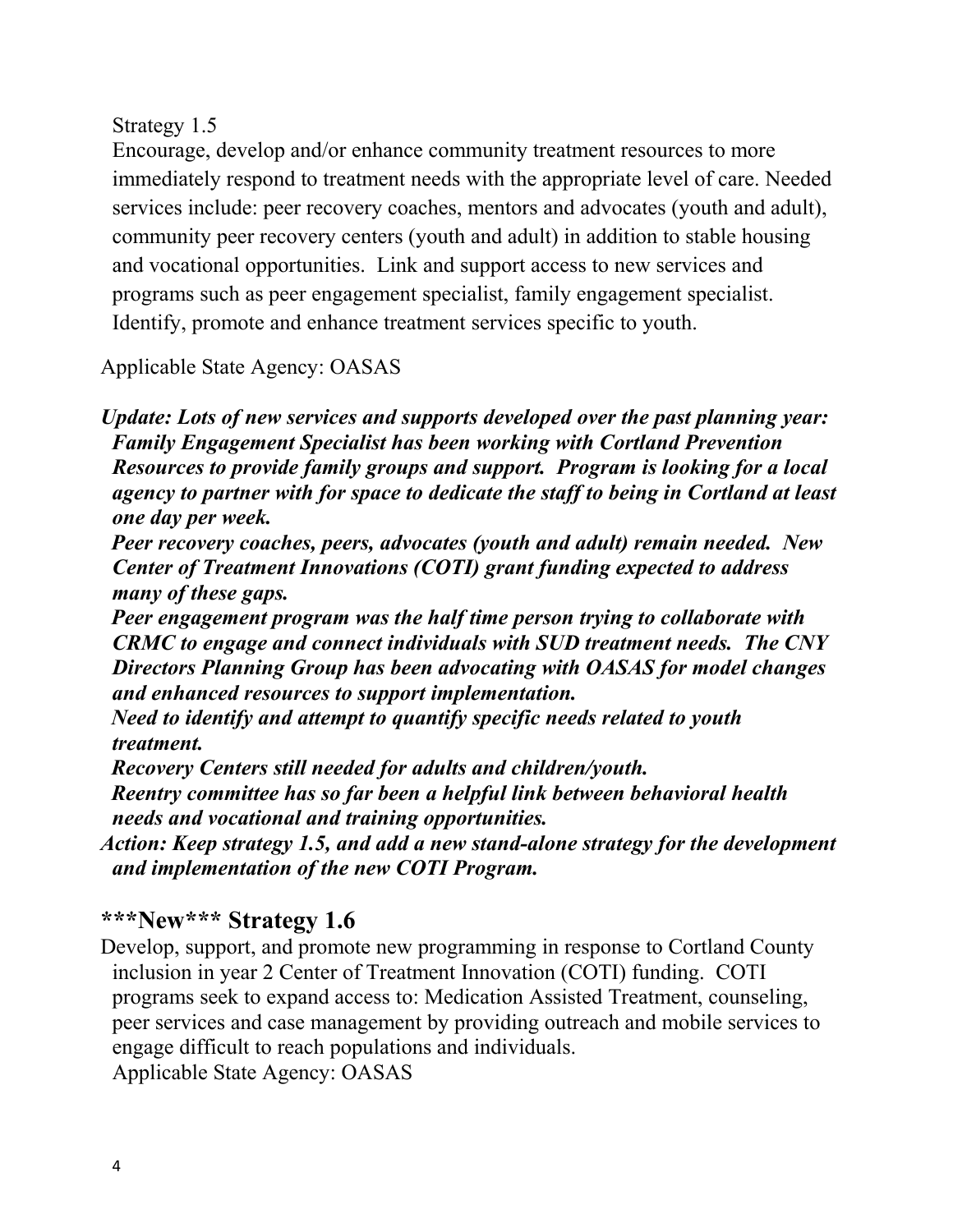*Update: Family Counseling Services has been identified as the Cortland County provider of COTI services, and has already began the process of ordering some of the equipment and supplies that will be needed to provide services while awaiting formal state approval of the program plan.*

*Action: New strategy for 2018-2019.*

Strategy 1.7

Promote and develop supports to manage emergent and crisis needs through: the provision of NARCAN training, support of new crisis services and the Angel Program, and appropriate access to detoxification opportunities and inpatient treatment when appropriate.

Applicable State Agency: OASAS

*Update: Cortland County Health Department has been conducting NARCAN training across the community, expanding to populations such as inmates in the county jail.*

 *New Detox beds have recently opened in Binghamton, funding has been approved for new detox opportunities in Ithaca through Drug and Alcohol Council, NYS recently approved statewide waivers for Article 28 Hospitals interested in developing or creating their own detox capacity.*

 *Angel Program development has been a focus of the Cortland County District Attorney so that law enforcement agencies could accept surrender of drugs under certain circumstances and provide near immediate access to assessment and potential treatment.* 

*Action: Revised strategy to reference to crisis services and Angel Program.*

Strategy 1.8

Support the implementation of a 24 hour Regional Substance Abuse Crisis Center to serve as a crisis stabilization, assessment and referral hub for the region. Advocate for local detoxification and/or inpatient beds for substance abuse, and support expedited connections to local services when residents complete inpatient or residential treatment.

Applicable State Agency: OASAS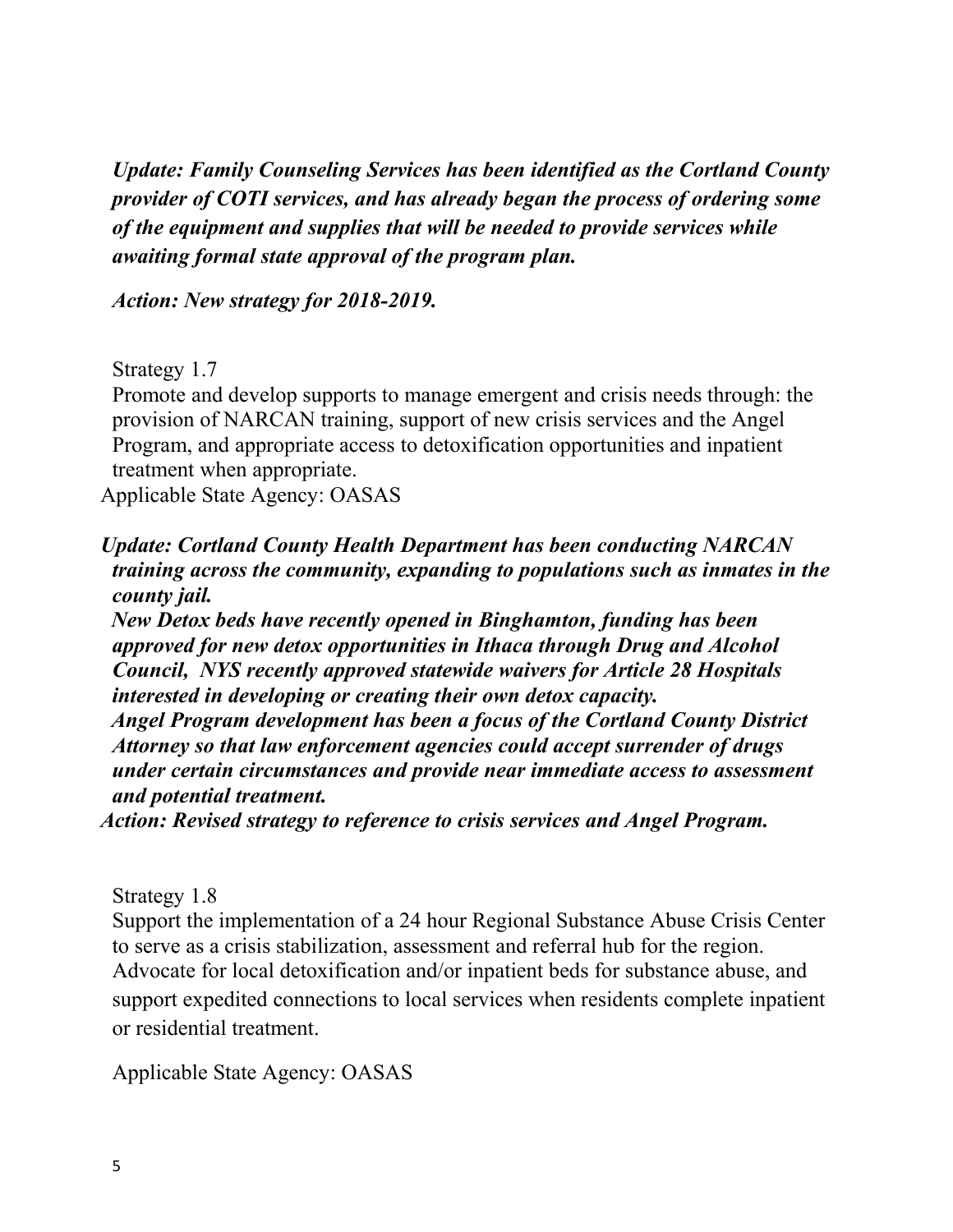*Update: The Regional Open Access Center for Addictions has been open since November 2017, and expanded to provide 24/7 access on May 1, 2018. The Central New York Directors Planning Group meets with program administrators monthly to review program data and share recipient feedback from counties. Transportation has been a barrier to access that has been favorably impacted by the implementation of COTI services in recipient counties (Cortland added for 2018 starting May1) Action: Keep Strategy*

Strategy 1.9

Utilize Sequential Intercept Model to develop integrated mental health, substance abuse and criminal justice system plans to coordinate services and processes towards more effective and efficient services.

Applicable State Agency: OASAS, OMH

*Update: Cortland County participated in a 2 day structured community mapping event in 2017 that has helped to formalize the ongoing process. Some of the priority needs identified in the plan include:*

*Transition Coordination for inmates released from county jail.*

*Angel Program for individuals looking to access treatment through law enforcement .*

*Reentry process to meet with parole and community providers to enhance coordination of care for individuals returning from State Prison.*

*Expansion of peer support services.*

*Enhanced access to housing options in safe and supportive settings.*

*Action: Keep Strategy*

Strategy 1.10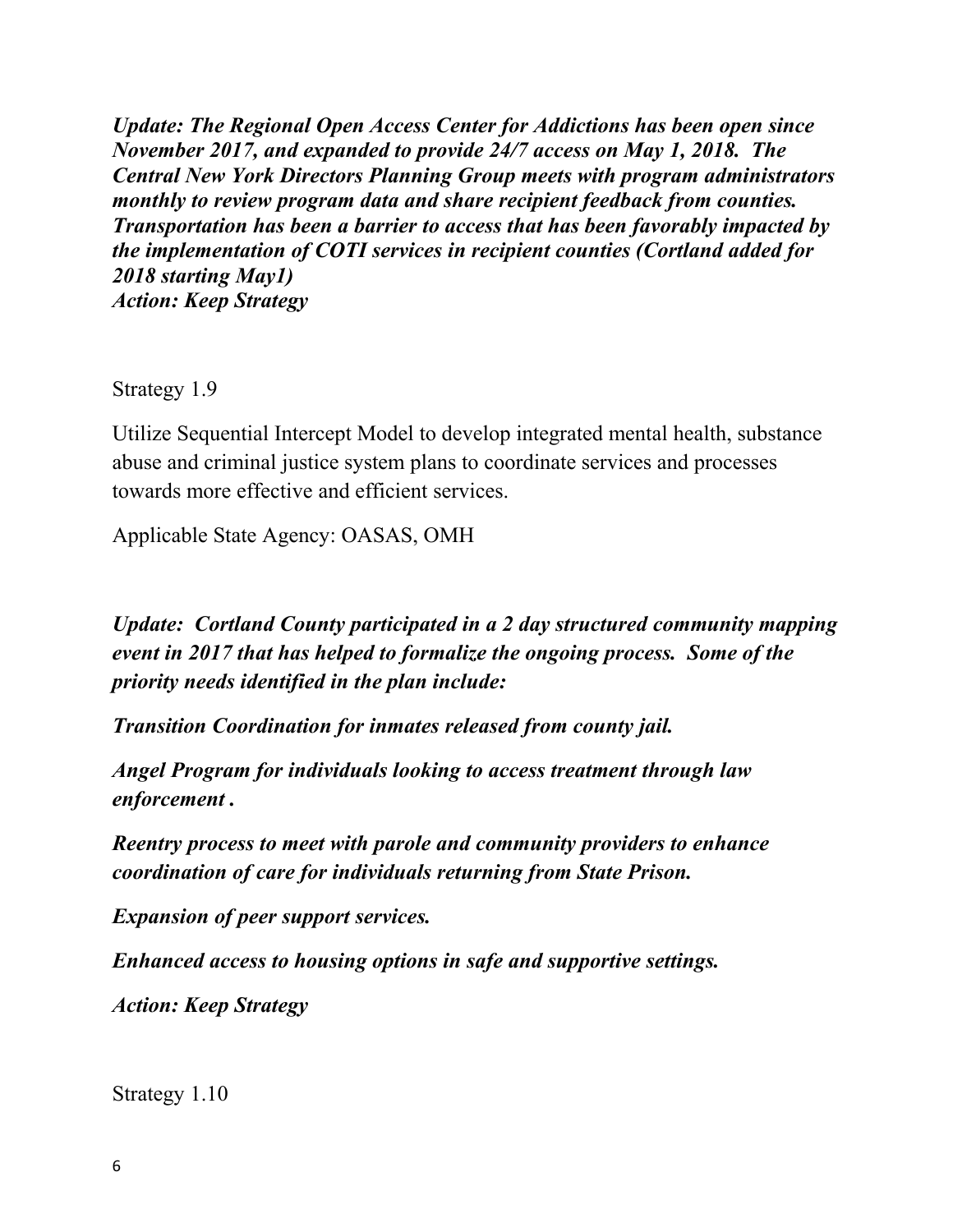Support the development and implementation of the Cortland County Jail Vivitrol Program. Identify resources to integrate into the process to support inmate engagement to treatment at release.

Applicable State Agency: OASAS

*Update: The program is up and running, serves a fairly limited but important population of inmates at risk for overdose.* 

*Action: Revised strategy to include potential transition coordination, peers, COTI resources.*

Priority Outcome 2: Crisis Intervention

Develop the capacity to respond more immediately with behavioral health assessment and supports to address the urgent needs of all the citizens of Cortland County.

Strategy 2.1

Continue to expand and support the Emotionally Disturbed Person Response Team (EDPRT) through ongoing training, and monthly community consultation and collaboration meetings. Explore facilitation of Children and Youth class. Applicable State Agencies: OASAS OMH OPWDD

*Update: 2018 class held week of 3/12, thank you to Seven Valleys for their work in coordinating, Care Compass Network for their financial support of the process, and all of the many folks from across Cortland County who provide much of the actual training. EDPRT Coordination Meetings are held monthly.*

## *Action: Keep strategy*

Strategy 2.2

Continue to work on coordination between community providers and Cortland Regional Medical Center (specifically emergency department, psychiatric unit, and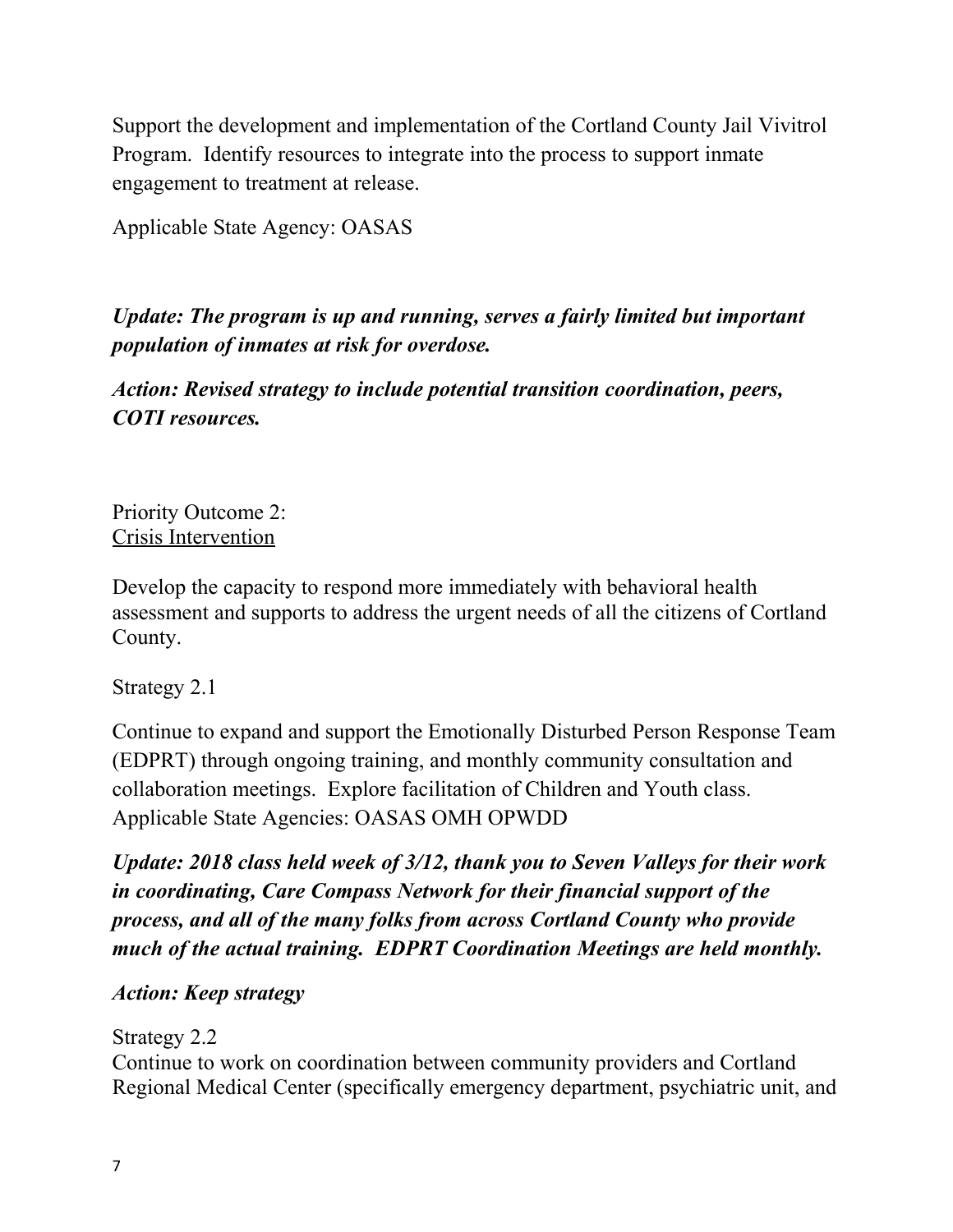case management) for high needs youth and adults. Create cross systems pathways to supports for complex needs or high risk individuals. Applicable State Agencies: OASAS OMH OPWDD

*Update: Will be integrating an OPWDD representative into the Complex Care Protocol. OPWDD is exploring possibilities for regulatory relief so that it will be easier to push services into certified settings such as the hospital ER. Regional office interested in being involved earlier when individuals in the community are struggling.*

*Ongoing needs for enhanced coordination with the hospital around SUD issues and connections to services.*

*Ongoing need for CRMC representation and involvement in the LGU. Action: Keep Strategy*

Strategy 2.3

Develop and expand community based crisis response services for Cortland County residents (e.g. expanded peer supports, crisis respite, warm line, behavior specialist services) in collaboration with the Care Compass Network PPS. Explore utilization of information sharing resources such as "Red Binder Program" across vulnerable populations.

Applicable State Agencies: OASAS OMH OPWDD

*Update: New peer support resources added through CSB funding in 2017. Crisis Respite opportunities for all ages and disability populations need to be developed and/or expanded across all systems.*

*Crisis Respite Supports are available for youth but are not local and sometimes not accessible.* 

*Action: Revised strategy, added red binder. Due to implementation of mobile crisis and START, those will become stand-alone strategies.*

## **\*\*\*New\*\*\* Strategy 2.4**

Support the implementation of the Mobile Crisis Team through Liberty Resources and work in partnership with the Central New York Directors Planning Group (CNYDPG) towards the expansion of program to eventually be a 24/7 resource. Advocate for cross training to enhance capacity to respond to individuals across disability groups.

Applicable State Agencies: OASAS OMH OPWDD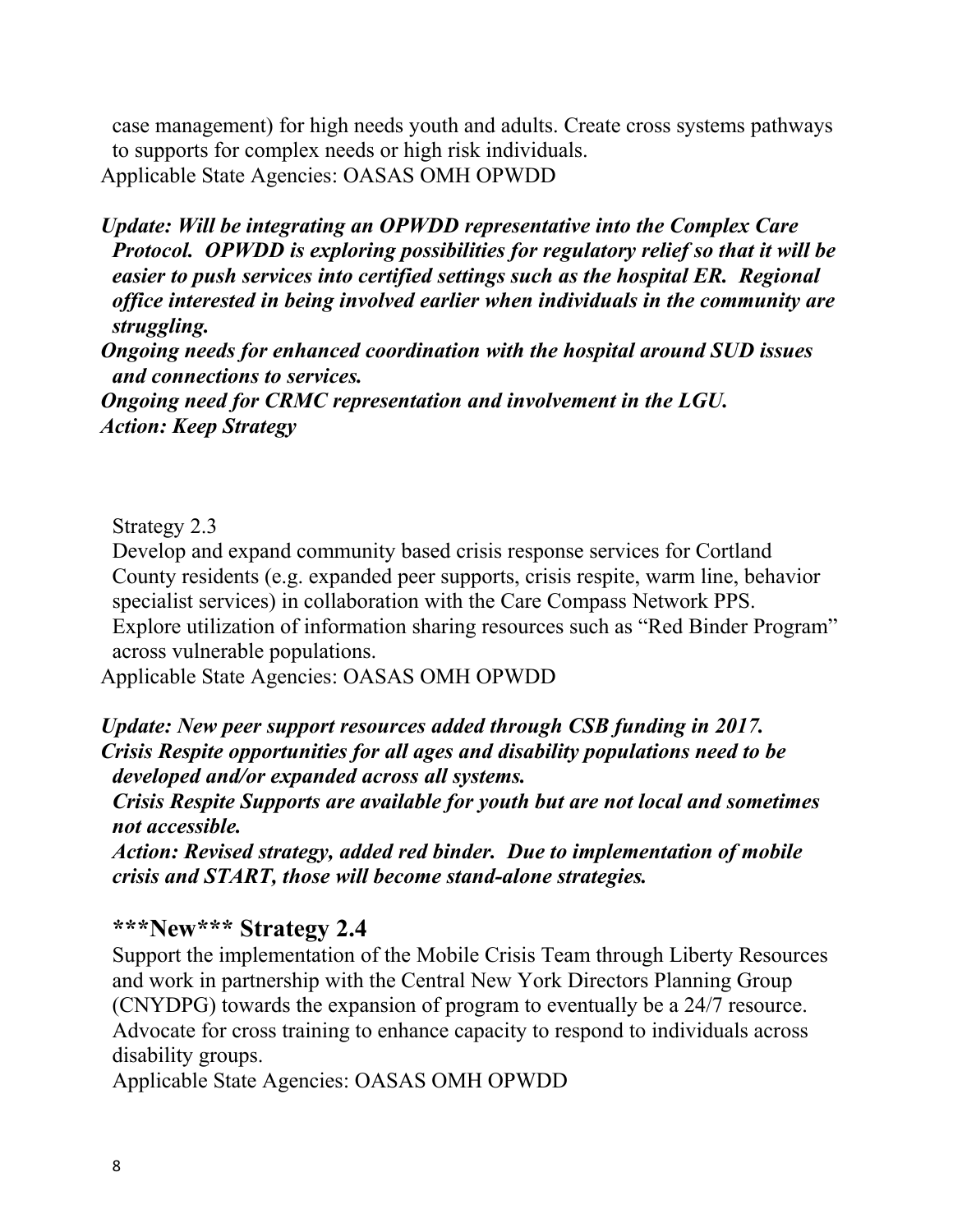*Update: Mobile Crisis Intervention is up and running serving all ages from 5pm-12am weekdays and 6am-12am on weekends. Action: New Strategy for 2018-2019*

## **\*\*\*New\*\*\* Strategy 2.5**

Advocate for cross systems integration of crisis services supporting individuals with developmental disabilities and participate in the developing the NYSTART (Systemic, Therapeutic, Assessment, Response and Treatment) process in Central New York.

## *Update: The NYSTART program offers training, consultation, therapeutic services and technical assistance to enhance the ability of the community to support eligible individuals and focuses on establishing integrated services with providers. Providing supports that help individuals to remain in their home or community placement is NYSTART's first priority.*

*As each of the NYSTART teams are established and become fully operational the services provided will include:*

- *Community partnerships and systems linkages;*
- *Systemic and clinical consultation and training;*
- *Community training and education;*
- *Clinical Education Team training meetings;*
- *Cross Systems Crisis Prevention and Intervention Planning;*
- *Mobile crisis support and response for individuals enrolled in*
- *NYSTART services;*
- *Outreach and follow up; and*
- *Comprehensive Service Evaluations*

*Action: New strategy 2018-2019*

Strategy 2.6

Support the ongoing development and sustainability of the Community Trauma Response Team. Explore resources through possible foundation funding and through CNYDPG regional reinvestment funding of a potential regional training and coordination resource.

Applicable State Agencies: OASAS OMH OPWDD

*Update: The Trauma Response Team has responded to provide support following tragic events across Cortland County in this planning year and has proven to be an invaluable community service. The program remains an entirely volunteer endeavor with many agencies offering their staff and people volunteering their*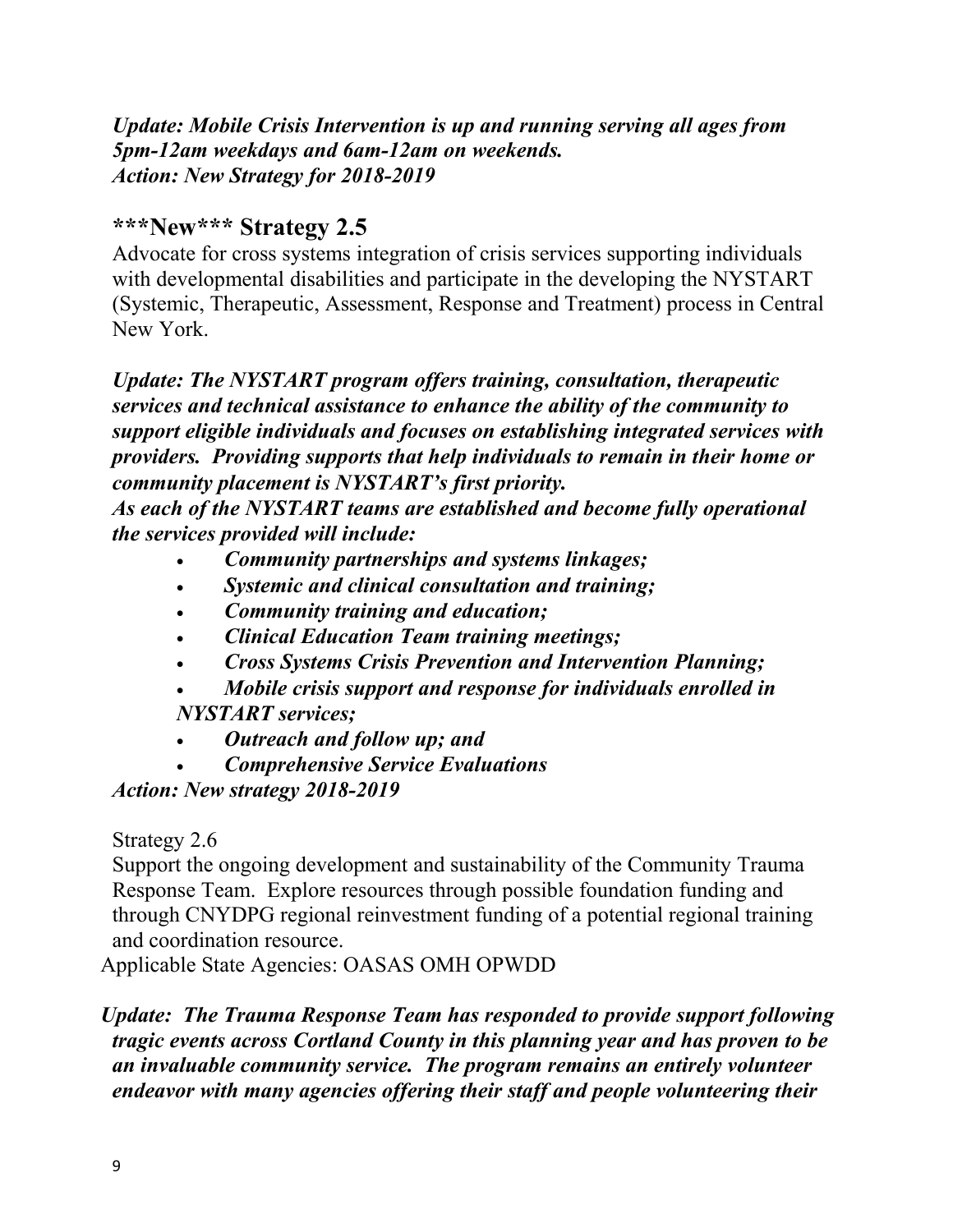*time to participate in call outs for crisis events. Ongoing needs for enhancement and sustainability include resources for minimal program costs and supplies, and ideally leadership and coordination of the team. Action: Revised Strategy to add resources* 

Strategy 2.7

Continue to develop and enhance the Suicide Prevention Coalition in Cortland County, to serve as a planning and coordinating process for identification of needs, training and best practices related to Suicide Prevention. Applicable State Agencies: OASAS OMH OPWDD

## *Update: Team is focused on training systems to enhance recognition of issues, utilize Columbia to help guide decision making. Coalition needs to be developed and expanded across systems Action: Keep strategy*

Strategy 2.8

Advocate for greater access to children's inpatient psychiatric beds. Frequent shortages have resulted in long waits for placement, often hours away from parents. Complex Care Protocol is in place to support Cortland Regional Medical **Center** 

Applicable State Agencies: OASAS OMH OPWDD

*Update: In recent meetings with both OPWDD and OMH there have been announcements of the development of new specialized inpatient units for adults (downstate) and kids (Central New York) and corresponding stepdown units. The Central New York Directors Planning Group will be working to be included in the planning and development process.* 

*Complex Care Protocol is in place with CRMC to provide a rapid planning response to children and youth with complex needs who are stuck in an inappropriate level of care. Action: Keep Strategy*

Priority Outcome 3: **Housing** 

Ensure that safe affordable housing is available to all, with the appropriate supports to promote successful community living and full community integration.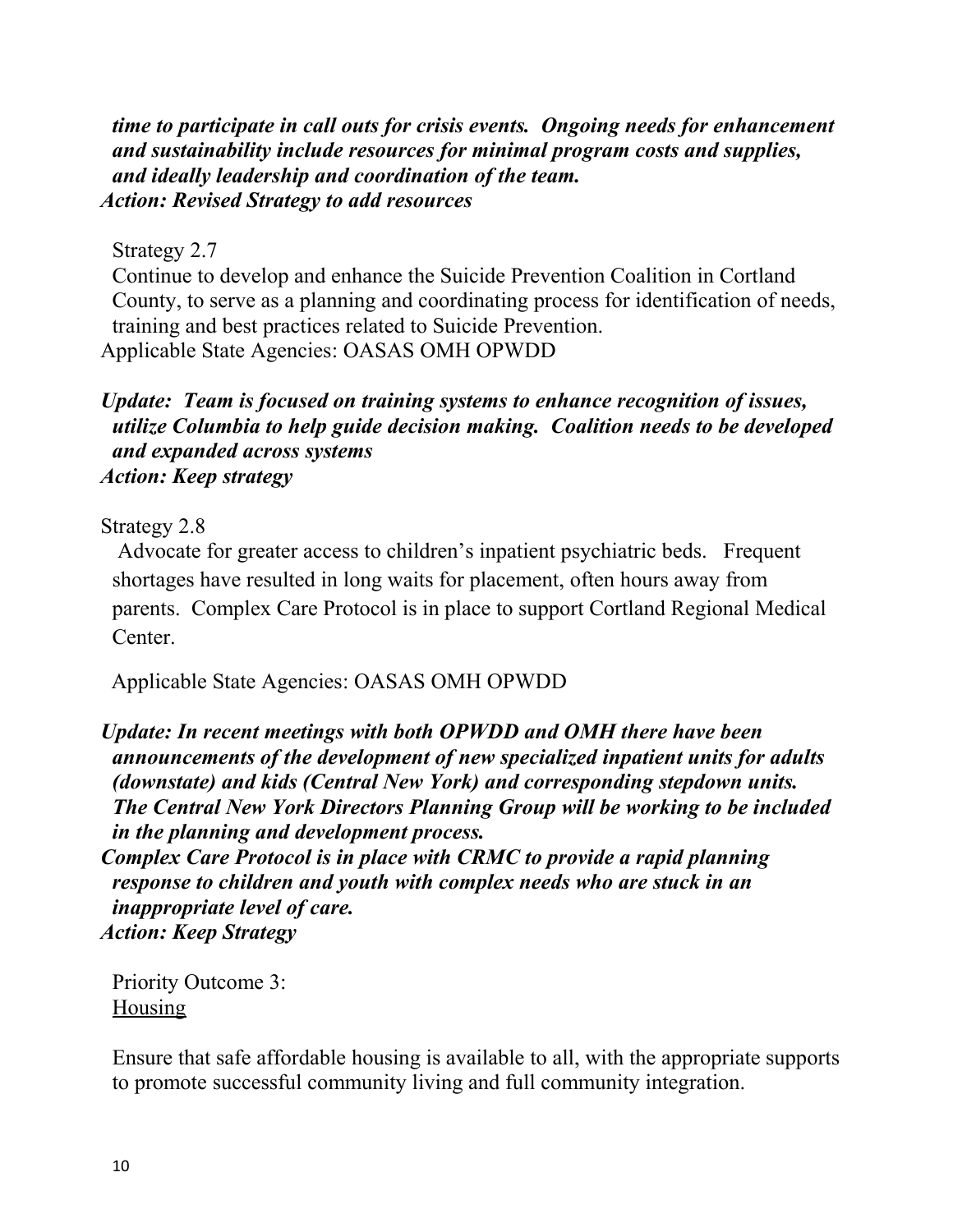## Strategy 3.1

Partner with DSS to identify shared needs for emergency and transitional housing in Cortland County utilizing a Housing First framework. Explore issues related to sanctions that jeopardize housing funding models for highest needs individuals, and advocate for consistent regulations that increase the likelihood of compliance and success. Explore development of new housing opportunities supported by enhanced community supports through Value Based Treatment funding models. Applicable State Agencies: OASAS OMH

*Update: Recently started a planning process to explore alternative opportunities for highest needs individuals who are chronically homeless or unstable in their housing due to complex behavioral health needs. Explore development and funding of a pilot that would resource the comprehensive individual needs that when unmet contribute to instability and housing disruption. Action: Revised strategy*

Strategy 3.2

Support the development of a Community Engagement Center, which would provide opportunities for community connection, and potentially serve as an access and engagement point for community resources. Applicable State Agencies: OMH, OASAS

*Update: Peer services and offerings have expanded through Wishing Wellness Center in this planning year, but there is no current plan for a dedicated drop in or community engagement center. Explore needs and potential partnership with Cortland Community Center as a resource. Action: Revised strategy*

Strategy 3.3

Advocate for planning opportunities for aging caregivers who need to make proactive plans that will allow their children to stay in their community. Advocate for additional OPWDD Family Support grant funds to support local opportunities for parents to develop relationships and resources that enhance the possibilities presented by self-directed planning.

 Advocate and plan for new Children/Youth IRA's to be sited in Central New York, focused on children and youth who are eligible in the OPWDD System and having behavioral issues.

Applicable State Agency: OPWDD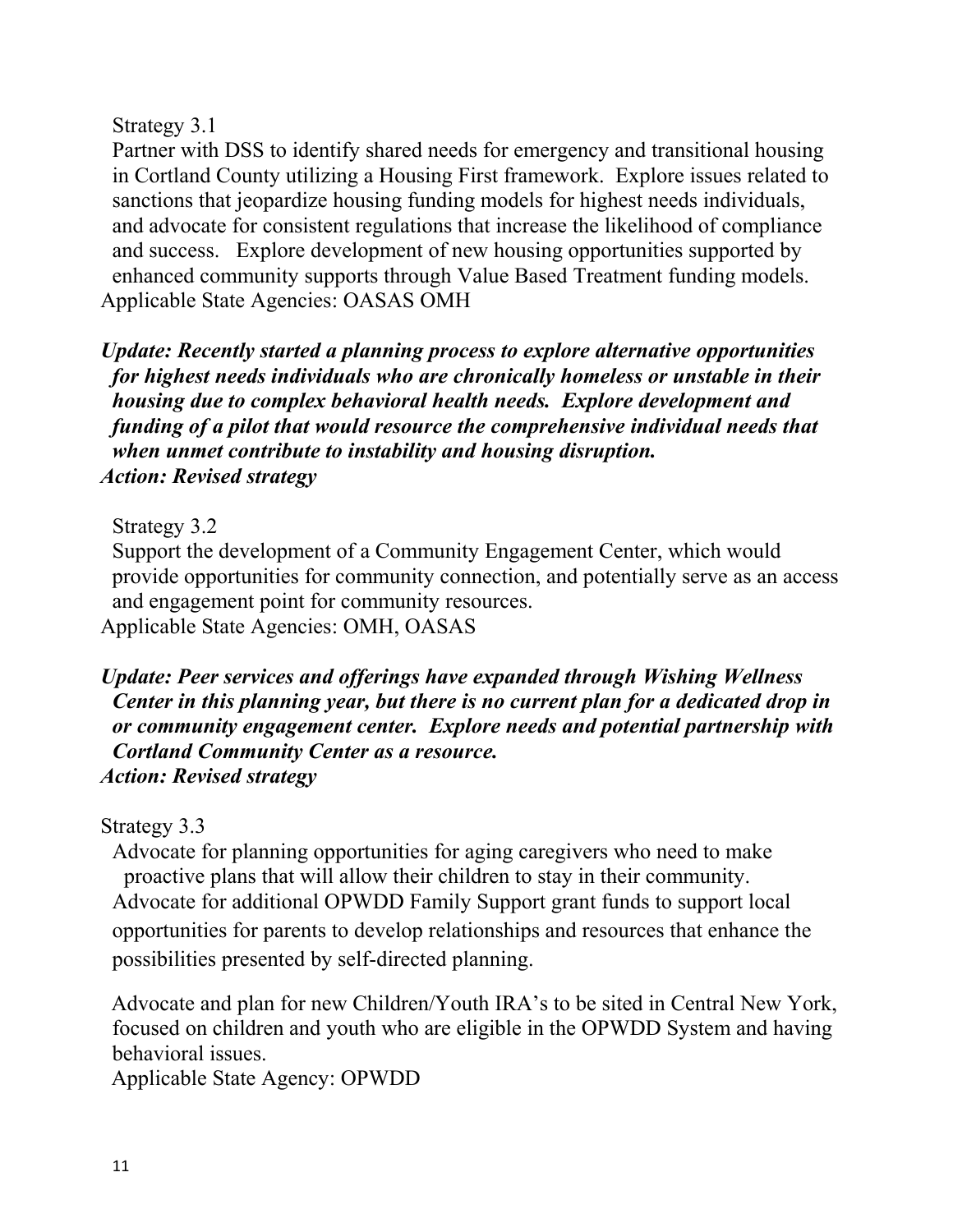*Update: Respite rate changes put Starry Night viability into question, Racker has been working with OPWDD Regional Office to problem solve. Central New York Directors Planning Group will be meeting with OPWDD regional office staff to monitor plans for new residential opportunities in CNY.*  **Action: Revised strategy**

Priority Outcome 4: Service Access and Planning

Ensure the LGU role (consistent with Mental Hygiene Law) in the oversight, management and implementation of behavioral health plans and services to Cortland County residents across all three behavioral health service systems (OASAS, OMH, OPWDD) that promotes access to care that is timely and effective in addressing behavioral health needs.

Strategy 4.1

Advocate with NY State behavioral health service systems (OMH, OASAS, OPWDD) to obtain meaningful and timely data and statistics on the regional and local level that helps identify service utilization, access issues and other information necessary to achieve stated priority for Cortland County residents. Monitor access to the OPWDD Front Door to identify issues and ensure access. Applicable State Agencies: OASAS OMH OPWDD

*Update: In recent meetings with representatives from Central Office CLMHD has repeated requests for data related to Front Door, utilization, etc. and has recently been given some snapshot data related to access and service utilization. The Conference of Local Mental Hygiene Directors has negotiated full access to the OMH MAPP System to be able to identify and monitor referrals in to the Health Homes Care Coordination Program. Will need to go through state approval process for access. Action: Keep strategy*

Strategy 4.2

Work with county systems partners to integrate processes and funding to create a "No Wrong Door" that is capable of outreaching to vulnerable populations, utilizes standardized assessment to determine eligibility for services, connects to appropriate services and monitors engagement with, and outcomes to care. Explore possibilities for an integrated setting where multiple system access points can collaborate to engage and connect county residents to appropriate supports. Applicable State Agencies: OASAS OMH OPWDD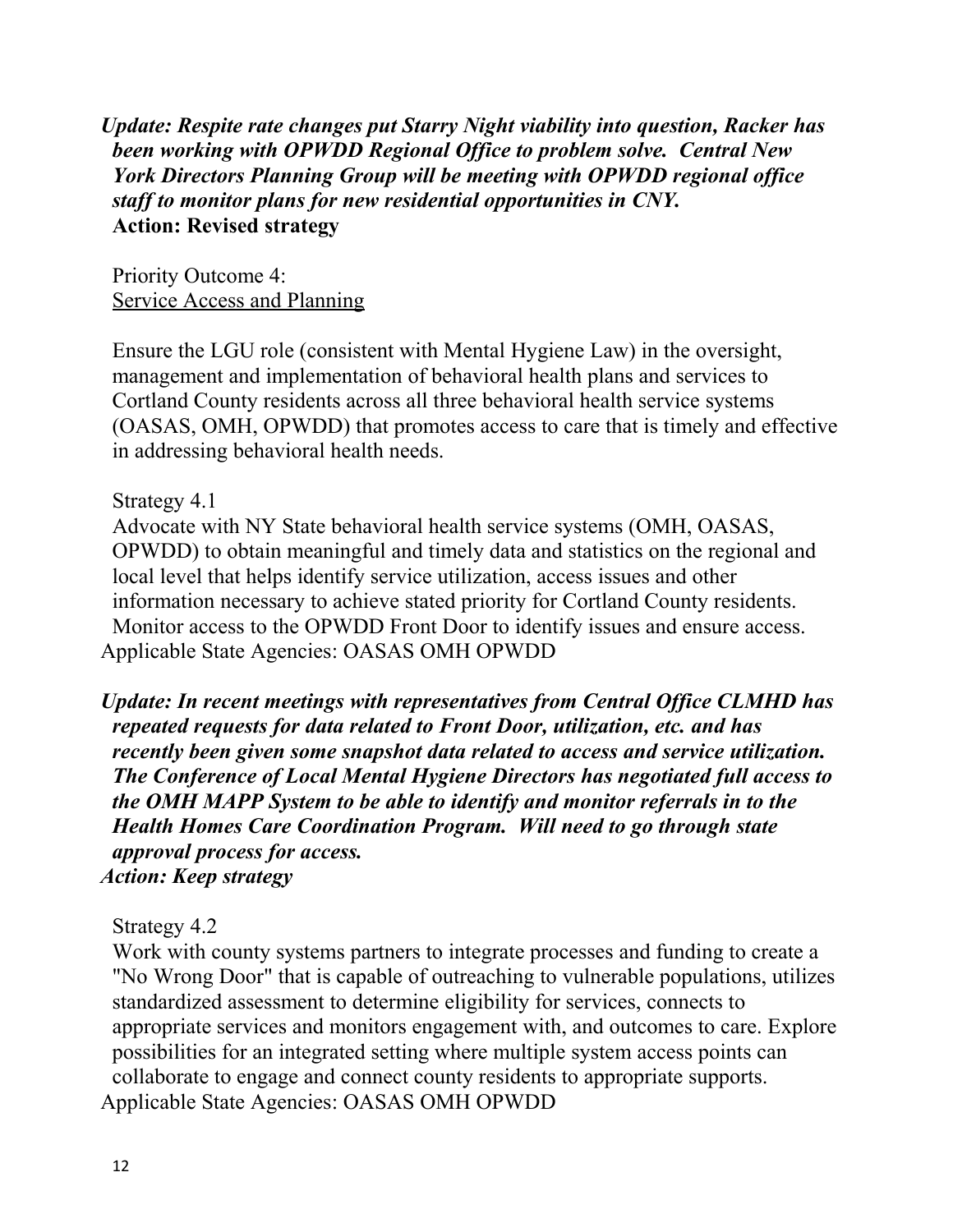*Update: LGU continues to partner with AAA, DSS, Health, OPWDD on creation of a coordinated access point to services and cross systems planning. Cross promotion of events has been a very successful method of helping to facilitate cross systems collaboration. Action: Keep strategy*

Strategy 4.3

Provide local leadership and participation in Central New York Director's Planning Group, Regional Planning Committees, DSRIP, Medicaid Managed Care implementation, Value Based Payment for services planning, and Children's System Transformation including the transition to Children's Health Homes, that ensures Cortland County residents are getting access to the services and supports they need.

Applicable State Agencies: OASAS OMH OPWDD

*Update: CNYDPG will be working to coordinate meetings across our six county directors group to include county DCS, DSS Commissioner, and Regional Office staff in planning new services including inpatient, IRA and START. Cortland County Mental Health is signed on as a partner organization in the South Central Behavioral Health Care Collaborative, and as an Affiliate Provider in the Integrity Partners BHCC (led by an organization of county mental health clinics primarily in the Western and Finger Lakes Region). Regional Planning Committee will expand to include a children's committee in this planning year, and continues to be focused on regional efforts to monitor and problem solve around Medicaid Managed Care implementation. Cortland County became a contracted partner to the Care Compass Network and* 

*will be developing capacity to participate in projects related to assessment and service access in the coming planning year.*

*The OPWDD System will be transitioning to Medicaid Managed Care in 2018. Action: Keep strategy* 

Strategy 4.4

Reorganize processes for early identification of behavioral health needs through LGU partnerships, enhanced connection to the New York Prevention Agenda, and advocacy for PPS infrastructure development projects that enhance awareness and access to care, and enhanced partnership with schools around shared training needs and connection to services.

Applicable State Agencies: OASAS OMH OPWDD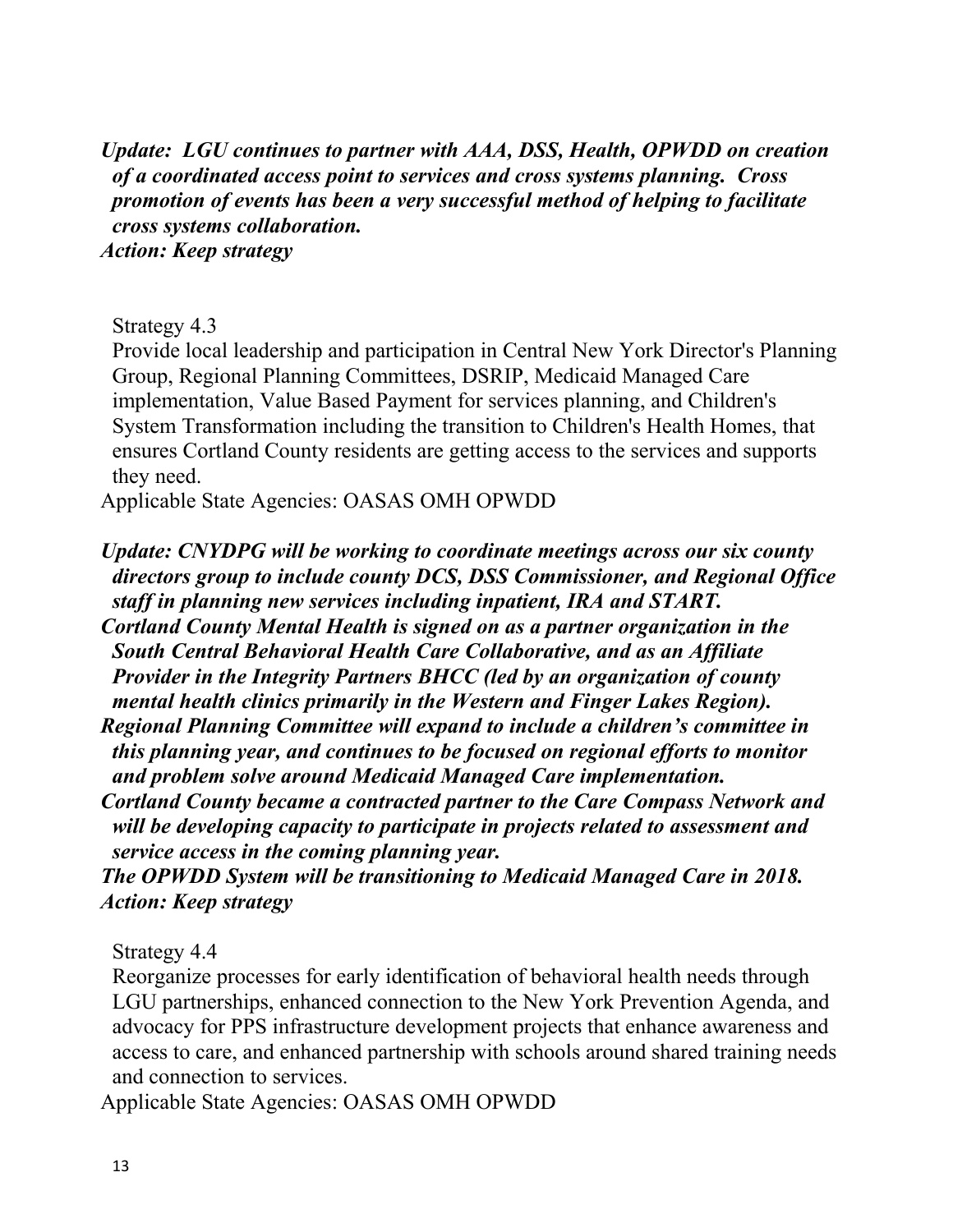*Update: Cortland County LGU provided funding to the Early Recognition and Screening program through Family Counseling Services to provide primary prevention screening through schools and primary care doctors offices in Cortland County. Action: Keep strategy*

## Strategy 4.5

Through the local System of Care planning process; fully operationalize protocols for transitions for youth and adults. Transitions are being defined as, but are not necessarily limited to; discharge from hospital or residential placement, transition planning for children with special needs (IEP, 504) as they move from school to post-school life, transition from child-serving to adult services or any transition impacting individuals served by behavioral health services. Monitor impact of shifting OPWDD vocational service models on transitioning students. Resources are needed to help support individuals with developmental disabilities that are transitioning from lower levels of care into nursing homes and may not have natural supports.

Applicable State Agencies: OASAS OMH OPWDD

*Updates: New needs related to changing service systems and the evolving role of SPOA in new managed care environments. Cortland County will continue to work with cross system partners to identify needs and opportunities to support transitions with appropriate connections to care. New COTI services, and START may be able to play a supporting role in their respective systems. Action: Keep strategy*

### Strategy 4.6

Continue to work with community partners to assess and document the impact of funding changes related to public transportation in Cortland County, and the associated impact on residents with behavioral health needs. Advocate with MAS for improvements in local systems access to transportation. Applicable State Agencies: OASAS OMH OPWDD

## *Updates: Ongoing challenges. COTI will be trying to help address some of the issues related to SUD treatment access.*

*OMH and OASAS are working to standardize regulations related to telehealth in ways that could make that service more of a viable resource for providers and patients potentially easing some access issues.*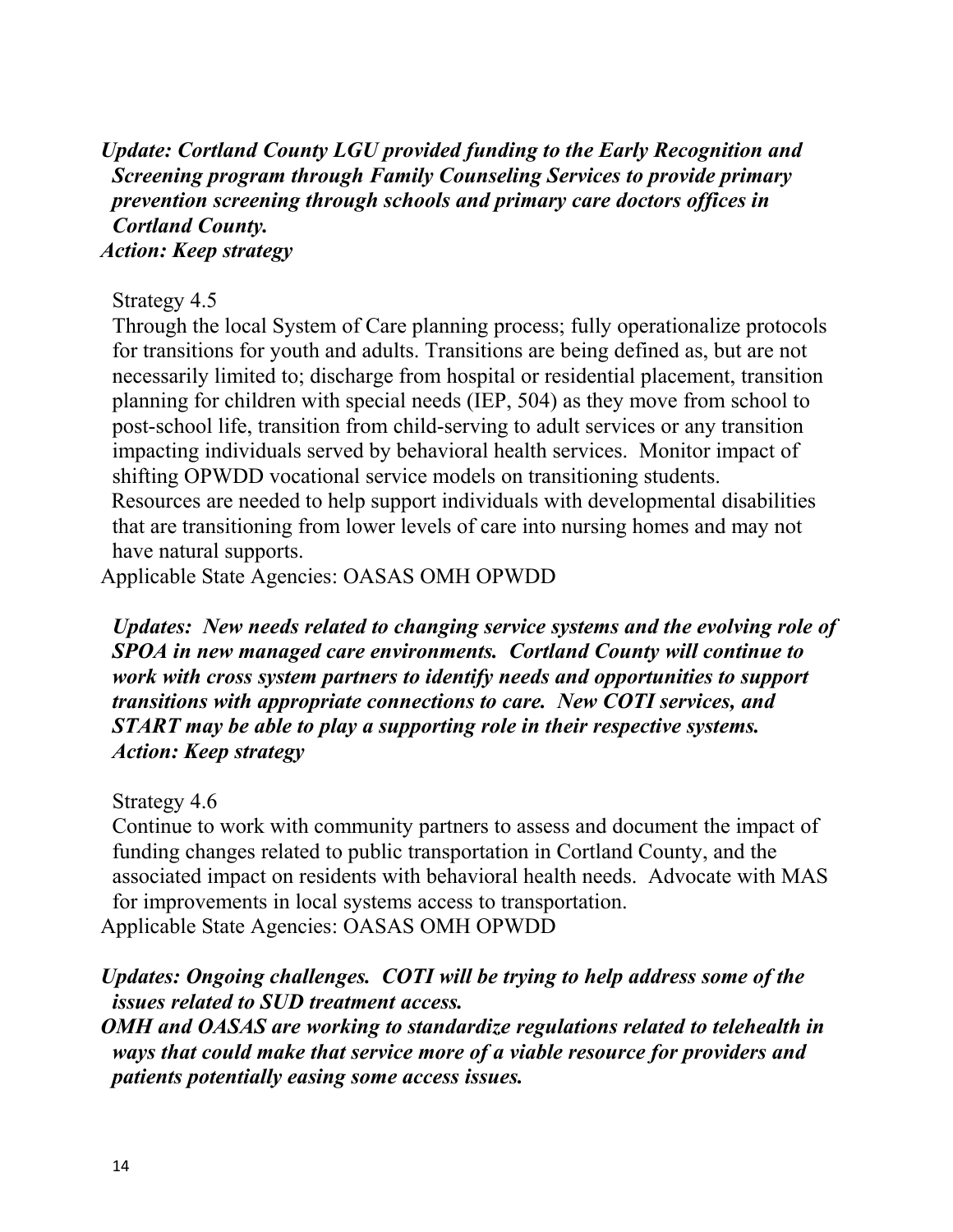## *OMH is considering funding changes for community based programs that cover necessary costs related to transportation. Action: Keep strategy*

Strategy 4.7

Develop a coordinated cross systems process for high risk/ high needs adults with behavioral health challenges to identify and outreach to high needs populations (i.e.: homeless, post incarceration, hospital discharge) and promote referral and engagement in the Health Homes Care Coordination Program. The process should also serve in an oversight role and involve the managed care companies at a local level to identify access issues, barriers to care, and feed information to the Regional Planning Committee. Continue to reconfigure Single Point of Access for children/youth to respond to changing roles and responsibilities related to Children's Health Home implementation and Children's System Redesign. Applicable State Agency: OMH, OASAS

*Progress: A workgroup that includes cross system partners meets monthly to try and problem solve access issues and enhance coordination across systems. DSS is exploring the creation of a multidisciplinary team to problem solve and provide enhanced supports to those individuals with complex needs. The Regional Planning Committee is working to build regional collaborations that can work locally and at the state level to promote service development, provide education and guidance regarding systems change. Action: Keep strategy* 

Strategy 4.8

Support planning to identify and advocate for the kind of training, resources and programs that are going to be necessary to meet shifting needs related to mandates for Raise the Age.

Applicable State Agencies: OASAS OMH OPWDD

*Raise the Age will go into effect on October 2018, and Lisa Cutia and Kristen Monroe have been leading community efforts to understand the changes that will result from the law and try to proactively plan for community needs. Significant among those will be needs for placement resource, but there may also be challenges related to access to mental health care for "behavioral" issues.*

*Action: Keep Strategy*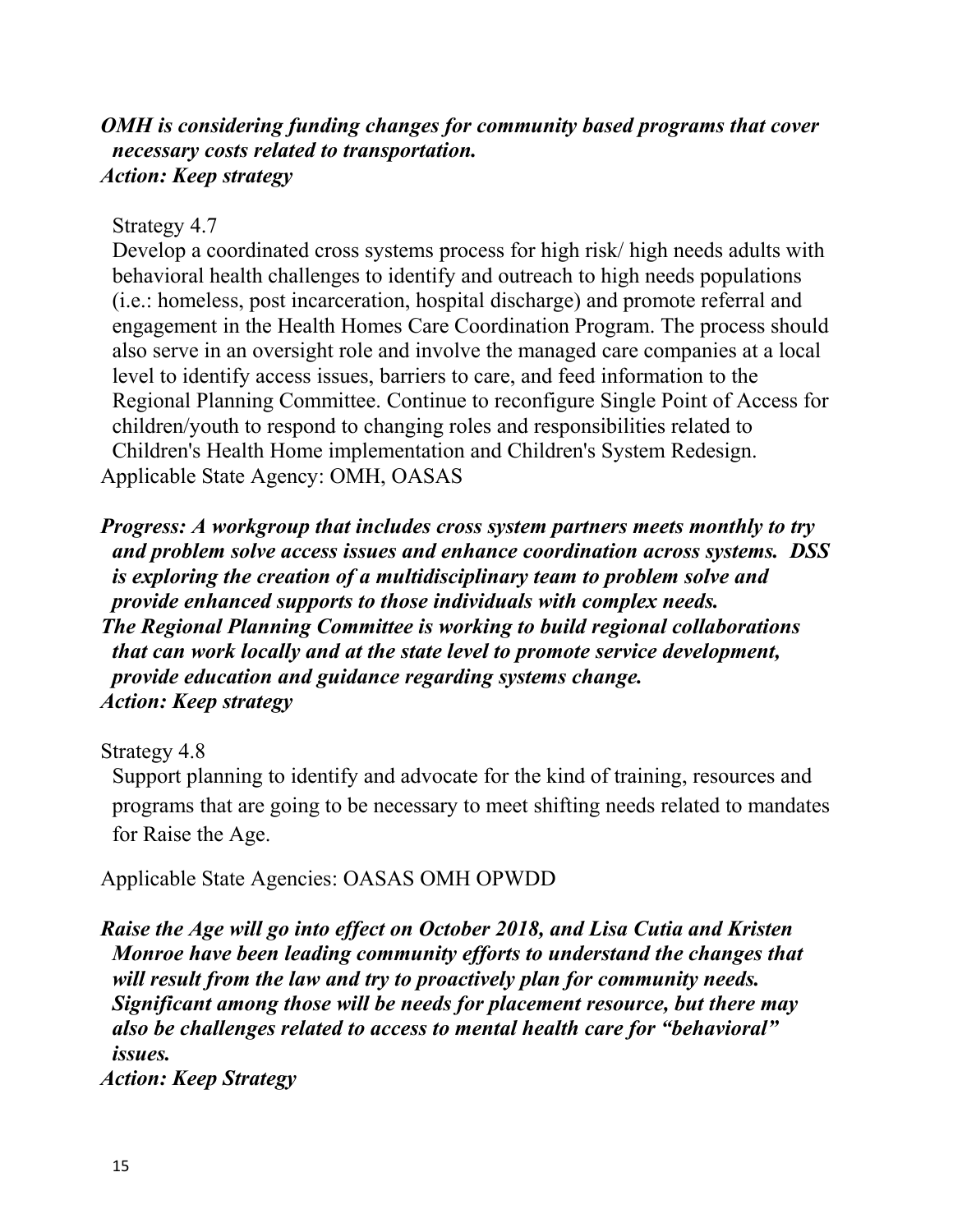Strategy 4.9

Customize the new Early Recognition and Screening Program to community needs, integrate into non-behavioral health settings, connect to SPOA and monitor through the Mental Health Subcommittee. Applicable State Agency: OMH

*Update: Cortland County LGU provided funding to the Early Recognition and Screening program through Family Counseling Services to provide primary prevention screening through schools and primary care doctors offices in Cortland County. Action: Keep strategy*

Strategy 4.10

Support Seven Valleys Health Coalition implementation and promote Cortland 211 for county information, access and referral to services. Monitor usage data and trends through the Mental Health Subcommittee. Applicable State Agency: OMH, OASAS, OPWDD

## *Progress: With the expanded expectations of the NY Connects system as an information and referral portal across disability groups, there is a growing need for coordination n across those resources. Action: Keep strategy*

Priority Outcome 5 Vocational Services

Support the coordination and development of vocational services and supports that allow for individuals to participate in meaningful activities in the most integrated setting that will meet their needs, regardless of disability.

Strategy 5.1: Work with business community and behavioral health providers in Cortland County to expand pre/employment services and integrated competitive employment opportunities for individuals served across all three behavioral health service systems.

Applicable State Agency: OMH, OASAS, OPWDD

*Update: Local employment services providers have formed the Taskforce to Increase Disability Employment (TIDE) that seeks to mobilize community partners to raise community awareness of, build community capacity for and*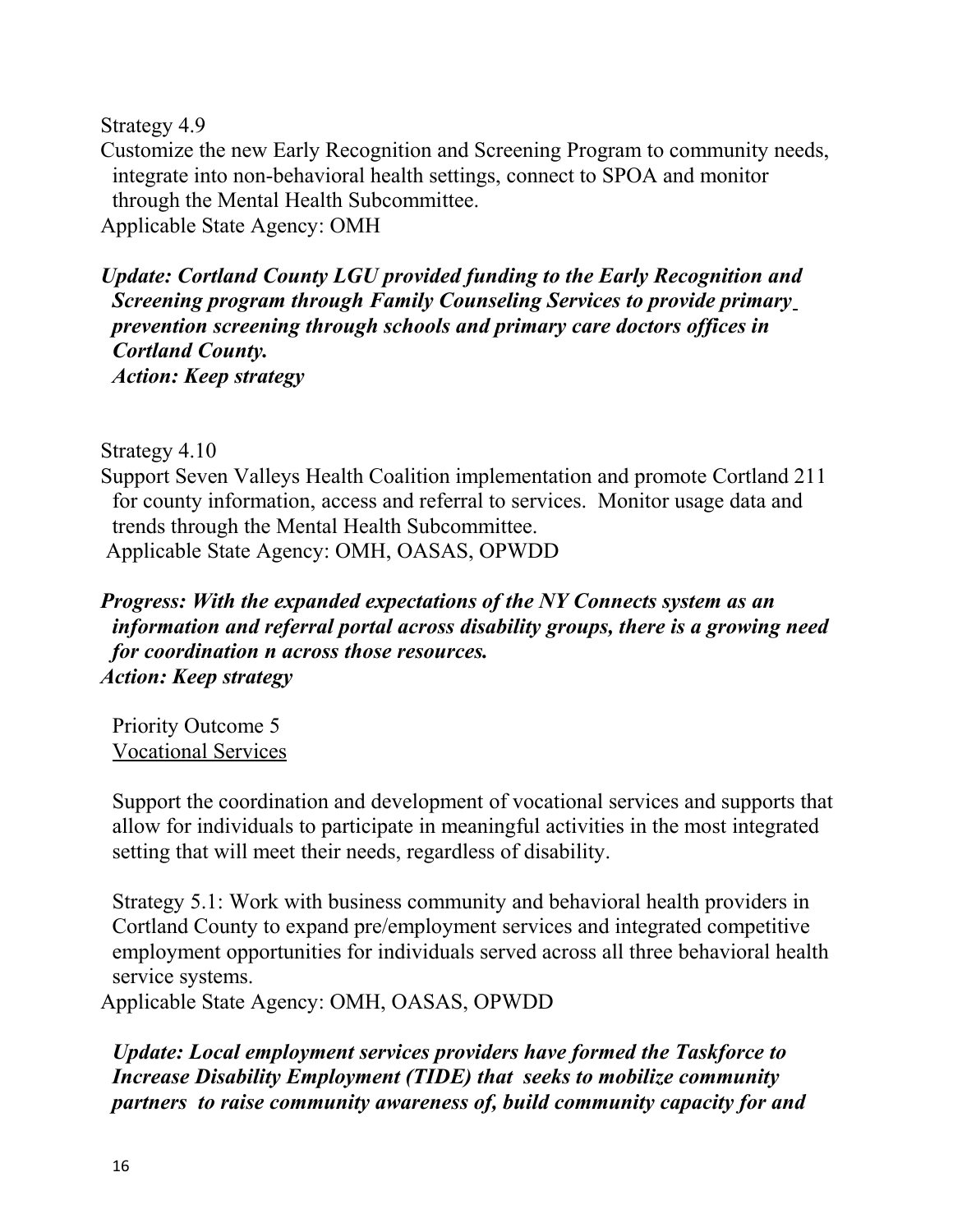*eliminate attitudinal and physical barriers to Employment First for people with disabilities. TIDE believes that employment should be the first option for all people with disabilities. Partner with Cortland County Workforce Investment Board to match community needs to opportunities. Action: Keep strategy*

## Strategy 5.2

Work to identify and engage high risk and underserved populations (i.e.: homeless, post incarceration) to connect them to vocational services with the appropriate supports to encourage success.

## Applicable State Agency: OMH, OASAS, OPWDD

*Update: Vocational providers have been engaged in the Justice League process, which has led to some enhanced coordination and awareness of vocational and educational opportunities for people with special needs in the community. Vocational providers are very involved in supporting inmates while incarcerated at the jail to identify opportunities for growth and employment post release. Action: Keep strategy*

## **\*\*\*New\*\*\* Strategy 5.3**

Behavioral health workforce development has been identified as a significant barrier to access to services across systems in Cortland County (and New York State). LGU will partner with Workforce Investment Board, and Care Compass Network to identify potential resources for training and recruitment. LGU will work with the Central New York Regional Planning Committee to advocate for appropriate funding of programs to pay competitive salaries and to reduce the regulatory (paperwork and process) burdens and state guidelines that allow people to practice at the top of their license need to be explored.

Cortland County will develop capacity to utilize telehealth and telemedicine to help address prescriber shortages.

Applicable State Agency: OMH, OASAS, OPWDD

*Update: The CNY RPC is in the planning stages for a regional meeting to identify issues and ideas to address workforce issues, as these exist across services and systems. The discussion will seek to include the primary CNY DSRIP providers and higher education institutions in the process of identifying strategies to recruit and retain a quality behavioral health workforce. Action: New stand-alone strategy for 2018-2019*